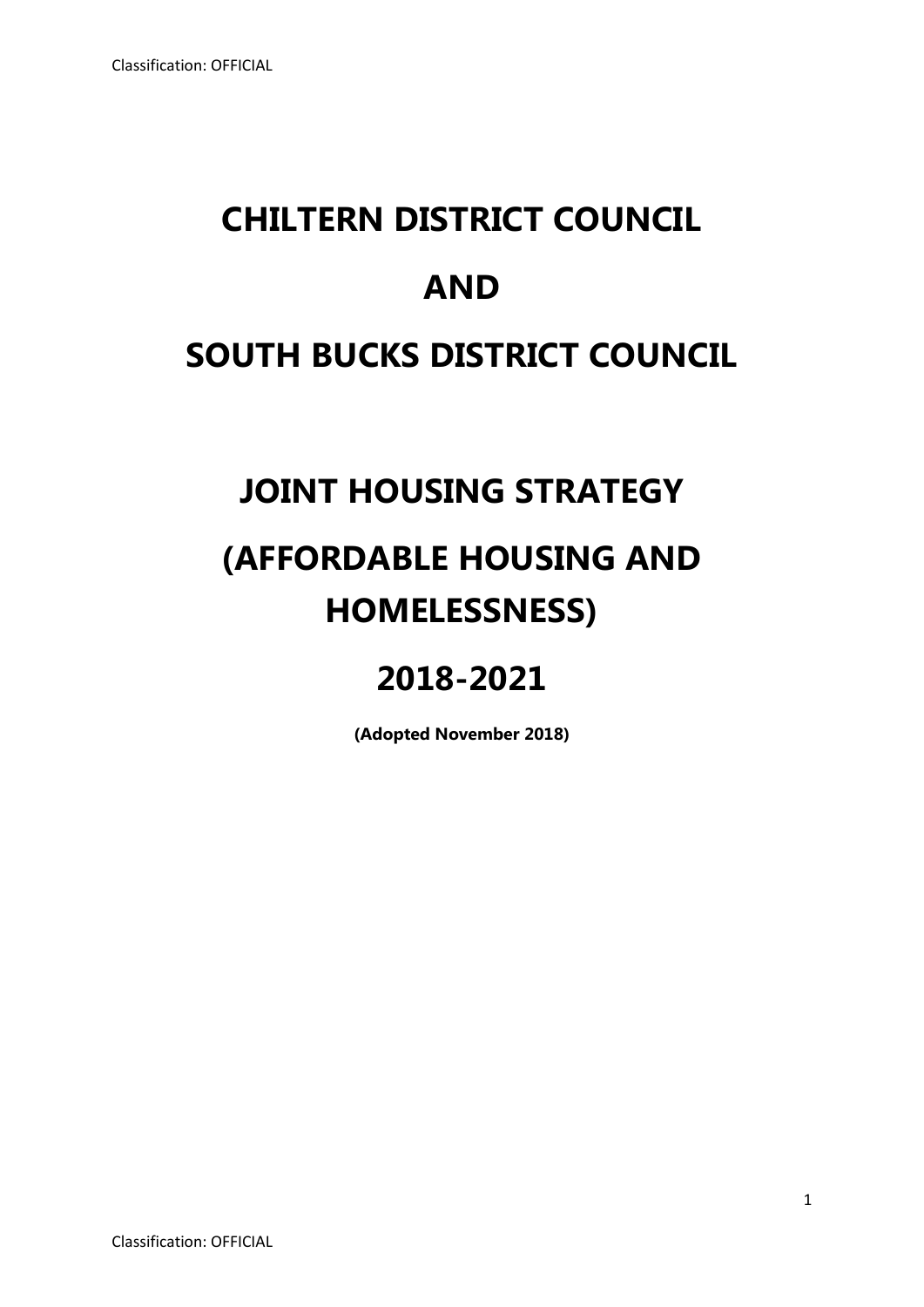#### **CHILTERN DISTRICT COUNCIL AND SOUTH BUCKS DISTRICT COUNCIL**

#### **JOINT HOUSING STRATEGY 2018-2021**

#### **(AFFORDABLE HOUSING AND HOMELESSNESS)**

**This Strategy should be read in conjunction with the Chiltern District Council and South Bucks District Council Joint Private Sector Housing Strategy**

| <b>Table of Contents</b> |                                                                |  |
|--------------------------|----------------------------------------------------------------|--|
| Page                     | <b>Section</b>                                                 |  |
| 3                        | 1. Introduction                                                |  |
| 5                        | 2. Background to Joint Housing Strategy                        |  |
| 9                        | Housing Service - The Five Main Challenges for 2018-2021<br>3. |  |
| 14                       | 4. Funding                                                     |  |
| 16                       | 5. Housing Service Action Plans 2017-2021                      |  |
| 17                       | <b>Chiltern DC- Affordable Housing Delivery - Action Plan</b>  |  |
| 22                       | South Bucks DC-Affordable Housing Delivery-Action Plan         |  |
| 27                       | <b>Chiltern DC - Homelessness - Action Plan</b>                |  |
| 33                       | South Bucks DC - Homelessness - Action Plan                    |  |
|                          |                                                                |  |
| 40                       | <b>APPENDIX A - Background Statistics</b>                      |  |
| 40                       | <b>A1- Social Housing Lettings</b>                             |  |
| 42                       | <b>A2 - Homelessness</b>                                       |  |
| 45                       | A3 - Delivery of Additional Affordable Housing                 |  |
|                          |                                                                |  |
| 47                       | <b>APPENDIX B - Temporary Accommodation Framework</b>          |  |
|                          |                                                                |  |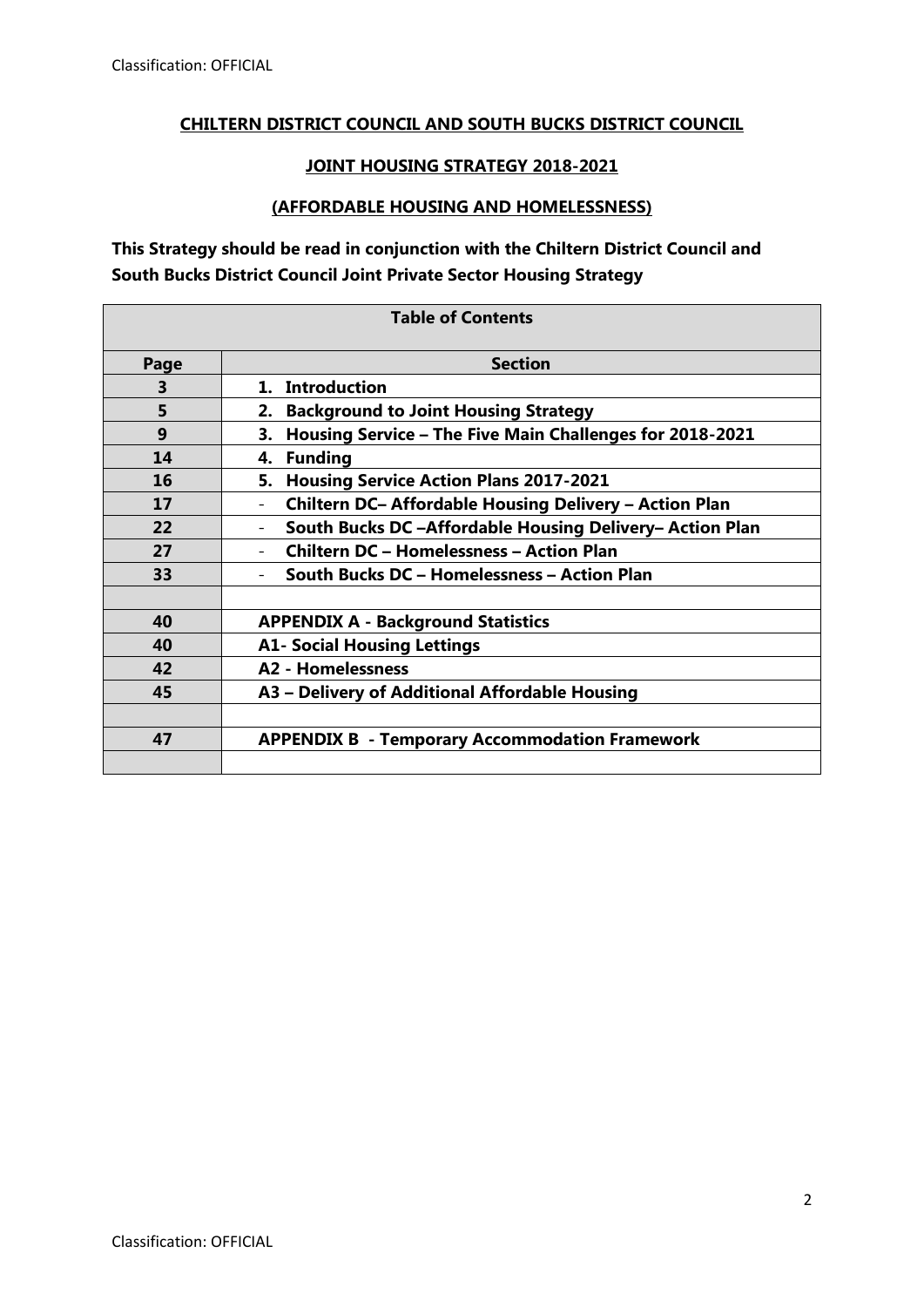#### **1. INTRODUCTION**

- 1.1 Chiltern District Council and South Bucks District Council have a range of statutory and legal housing duties including:
	- Assessing current and future need for affordable housing and supporting the delivery of affordable housing to meet local needs
	- Securing that advice and information is available to prevent and reduce homelessness
	- Assessing applications for homelessness assistance and providing advice and support (including the provision of emergency and long term accommodation where appropriate)
	- Operating an allocations scheme to allocate social housing vacancies
	- Tackling poor housing conditions
	- Licensing HMOs (Houses in Multiple Occupation)
	- Supporting households to improve and maintain their homes and install adaptations when necessary
- 1.2 Since April 2014, the Councils have operated a single shared housing service to deliver many of these duties across the two districts. This service is facing significant challenges as it moves forward. The Chiltern and South Bucks districts have some of the highest housing costs in the country (outside London) for buying and renting. This is placing increasing pressure on the Shared Housing Service as more people seek help from the Councils because they cannot afford to secure housing in the private sector. In particular, there is a high demand for homelessness assistance in both districts with a large number of households in temporary accommodation (including bed and breakfast). There is also the increased risk of more landlords letting poor quality accommodation to exploit a market where low income households have no other housing options available to them.
- 1.3 Alongside this, opportunities to secure additional new affordable housing across both districts are being restricted by limited site availability, high land values and some private developers challenging the viability of delivering any affordable housing on site. Government subsidy for affordable rented housing is very limited and many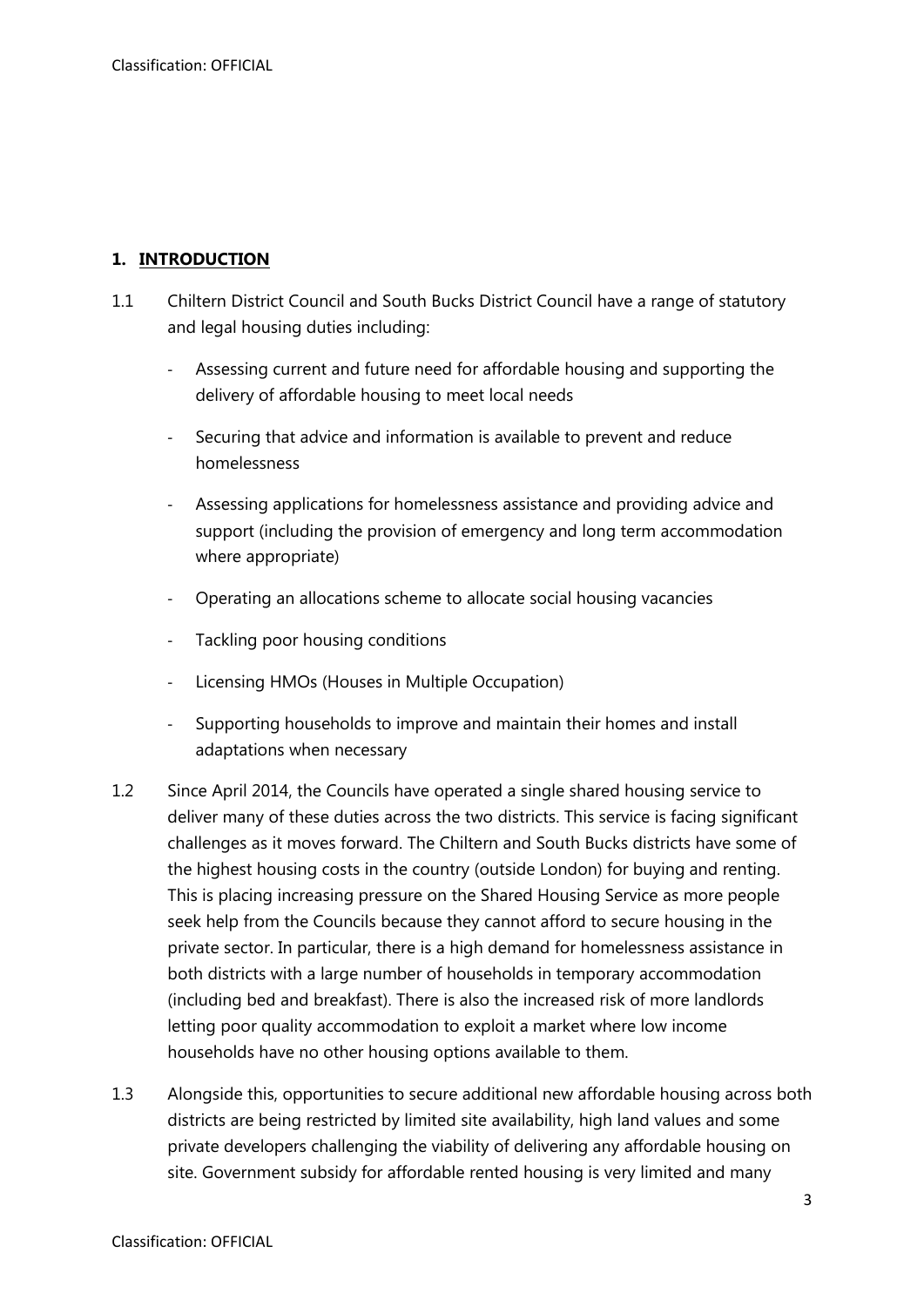Registered Providers (the traditional providers of affordable housing for rent and sale) have reviewed their business plans and are re-assessing what type of housing they develop and who they house. Many Registered Providers will no longer develop affordable homes for rent without significant support and incentives from local authorities and some are now refusing to re-house clients perceived to be "high risk". Meanwhile, welfare reforms continue to progress with increasing restrictions on the level of benefits available to support low income and workless households to meet their housing costs.

1.4 This Joint Strategy Document sets down how Chiltern District Council and South Bucks District Council are addressing these challenges as both authorities move forward. It should be read in conjunction with the Chiltern District Council and South Bucks District Council Joint Private Sector Housing Strategy which addresses the Council's work around monitoring and enforcing standards in the private sector (including HMO licensing) and in delivering financial assistance including Disabled Facilities Grants.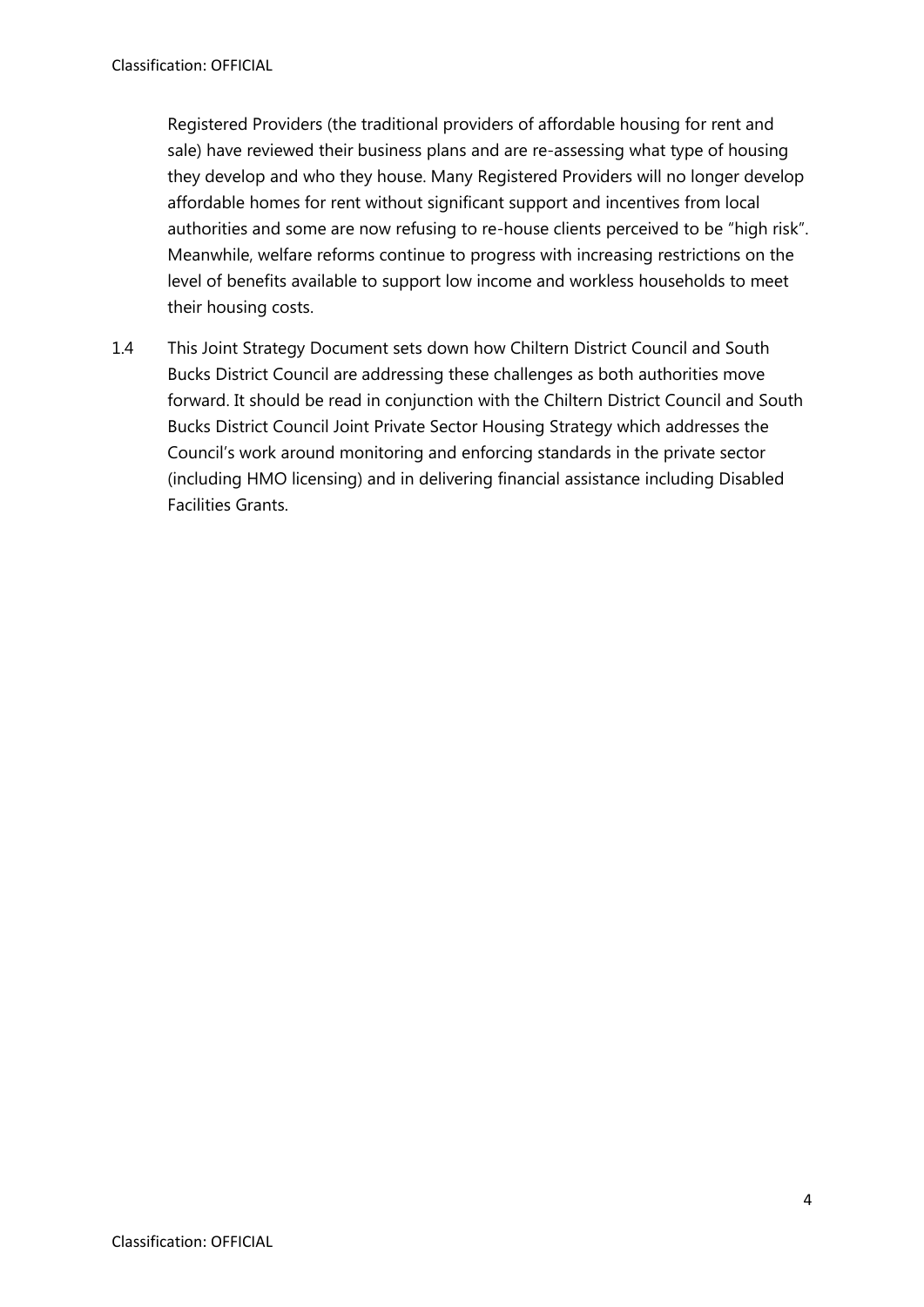#### **2. BACKGROUND TO JOINT HOUSING STRATEGY**

- 2.1 Chiltern District Council and South Bucks District Council share three headline aims:
	- 1. Delivering cost-effective, customer-focused services
	- 2. Working towards safe and healthier local communities
	- 3. Striving to conserve the environment and promote sustainability
- 2.2 The Joint Business Plan 2017-2020 (Stronger in Partnership) sets a number of actions for the Housing service to deliver in order to deliver the shared Aims 2 and 3 of the two Councils:

| Aim 2 – We will work towards safe and healthier local communities             |                                                                                                                                                                                                                                                                                                |  |  |
|-------------------------------------------------------------------------------|------------------------------------------------------------------------------------------------------------------------------------------------------------------------------------------------------------------------------------------------------------------------------------------------|--|--|
| <b>Objective:</b><br><b>Promote Healthier Communities</b>                     | <b>Actions (Housing):</b><br>-Monitor effectiveness of Bucks Home<br>Choice policy<br>-Design and implement a robust Housing<br>Strategy<br>-Develop a joint housing and homelessness<br>strategy to best meet statutory<br>responsibilities and maximise affordable<br>housing provision.     |  |  |
| <b>Objective:</b><br>Promote local communities                                | <b>Actions (Housing):</b><br>-Work with partners to deliver Disabled<br>Facilities Grants through the Better Care<br>Fund                                                                                                                                                                      |  |  |
| Aim 3 - We will strive to conserve the environment and promote sustainability |                                                                                                                                                                                                                                                                                                |  |  |
| <b>Objective:</b><br>Conserve the Environment                                 | <b>Actions (Housing)</b><br>- Develop a joint Local Plan and manage<br>development through the terms set out in it<br>(Housing service will support the development<br>of the Plan in respect of the policies relating to<br>affordable housing)<br>- Improve energy efficiency in dwellings - |  |  |

#### Classification: OFFICIAL

address fuel poverty and affordable warmth

through partnership actions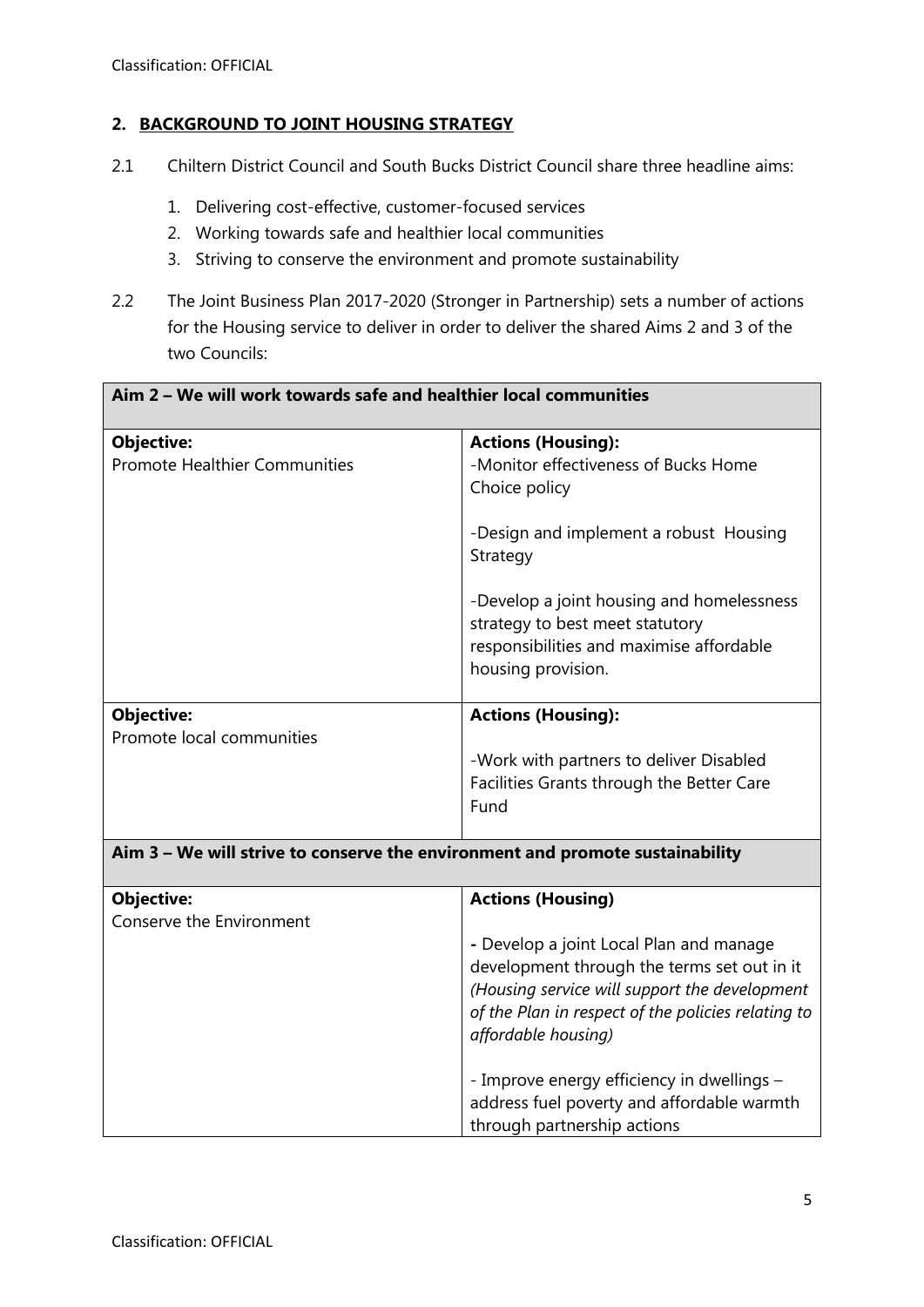| <b>Objective:</b>      | <b>Actions (Housing):</b>                     |
|------------------------|-----------------------------------------------|
| Promote sustainability |                                               |
|                        | - Work with landowners/prospective            |
|                        | developers to secure high quality proposals   |
|                        | for development opportunity sites             |
|                        |                                               |
|                        | -Maintain focused monitoring of               |
|                        | homelessness trends and provide feedback      |
|                        |                                               |
|                        | to Members and Management Team                |
|                        |                                               |
|                        | -Support those residents affected by          |
|                        | Housing Benefit reforms in order to limit the |
|                        | impact on homelessness                        |
|                        |                                               |
|                        | -Facilitate the provision of new affordable   |
|                        | housing commensurate with Development         |
|                        | Plan projections                              |
|                        |                                               |
|                        | -Replenish the stock of social and affordable |
|                        | rented property though a targeted             |
|                        | programme of acquisition to enable re-        |
|                        | letting                                       |
|                        |                                               |
|                        | -Use the Council's property assets for        |
|                        | affordable housing where consistent with the  |
|                        | Development Plan and supported by local       |
|                        | communities                                   |
|                        |                                               |
|                        | - Encourage towns and parishes to come        |
|                        | forward with proposals for affordable         |
|                        | housing and facilitate their implementation   |
|                        |                                               |
|                        |                                               |
|                        | -Use maximum leverage on S106 monies to       |
|                        | provide for the needs of local families       |
|                        |                                               |

- 2.3 This Joint Housing (Affordable Housing and Homelessness) Strategy Document and the joint Private Sector Housing Strategy set down the activities being undertaken across both Councils to deliver the housing requirements of the shared Joint Business Plan.
- 2.4 The development of this Strategy has its origins in the joint Housing Member Workshop held at South Bucks District Council on Wednesday 3rd February 2016 and attended by over 30 Members from both authorities. The workshop comprised briefings and discussions looking at three key areas of the Housing service: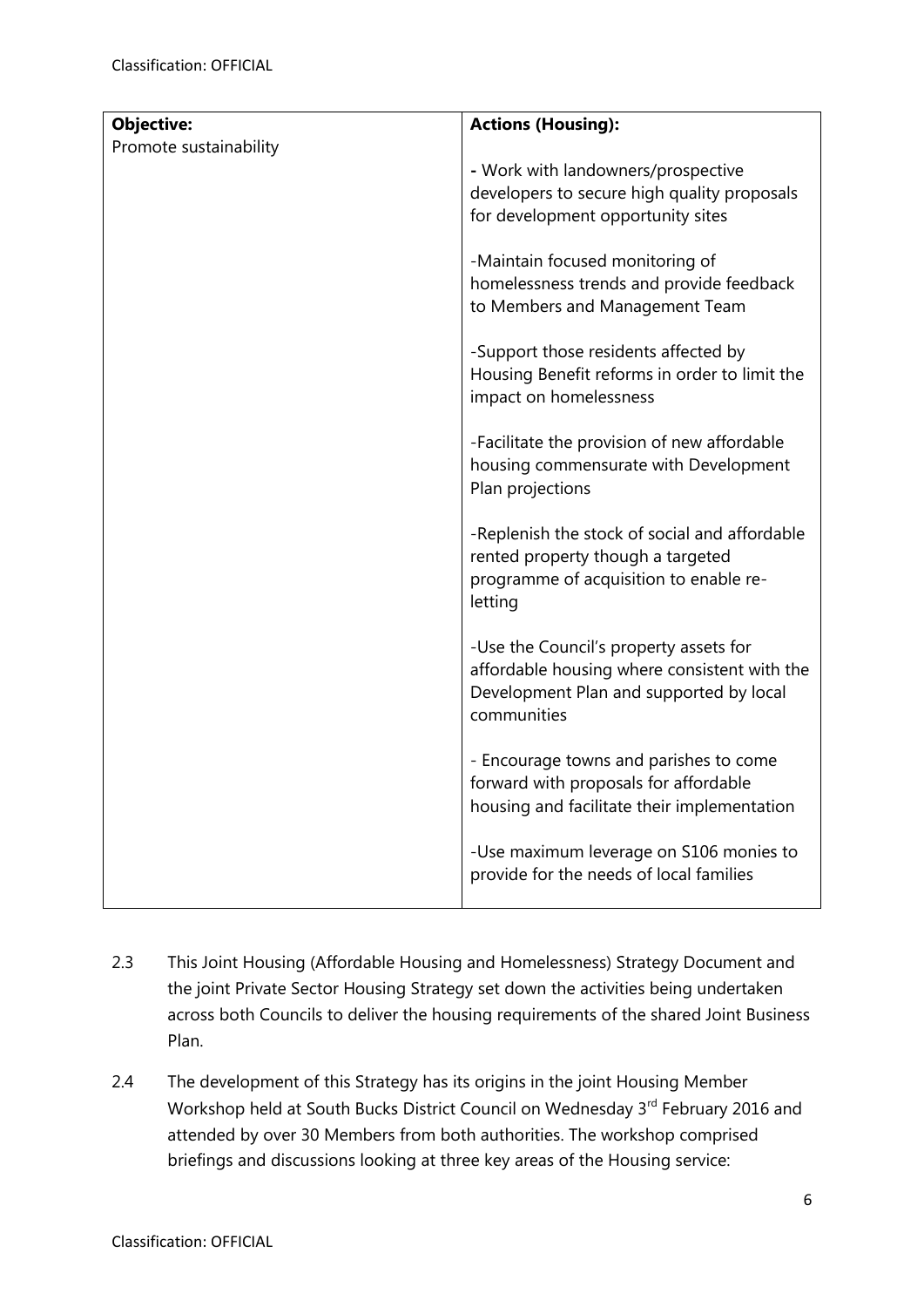

- 2.5 The workshop produced a wide range of issues and ideas to be taken forward in developing a Chiltern District Council and South Bucks District Council Joint Housing Strategy. Some specific points were directly incorporated into the Joint Business Plan (see above).
- 2.6 Following on from the workshop, the issues and ideas raised for the Housing Standards service area have informed the development of the **Joint Private Sector Housing Strategy 2017-2021** which was formally adopted by both Councils in 2017.
- 2.7 For the other two areas of the service covered at the workshop, Affordable Housing and Homelessness, the development of a formal Joint Strategy was held back while officers considered the implications for the Councils of the Housing and Planning Act 2016 and subsequently the Homelessness Reduction Bill. However, a number of tasks and initiatives have moved forward in the meantime in response to the issues and tasks highlighted in the Workshop and Business Plan. These include:
	- Affordable Housing Members Working Group established in Chiltern District Council
	- Joint Temporary Accommodation Framework agreed and put in place
	- Reviews of Council-owned sites undertaken by both Councils
	- Acquisition of Gerrard's Cross Police Station site by South Buck DC and leasing of former police house to Bucks HA as for use as temporary homelessness accommodation
	- Development of modular temporary housing scheme at Bath Road Depot site to provide temporary homelessness accommodation
	- Development of Emerging Joint Local Plan
	- Joint working between Housing and Revenues Teams and key partner agencies to manage impact of welfare reforms on local residents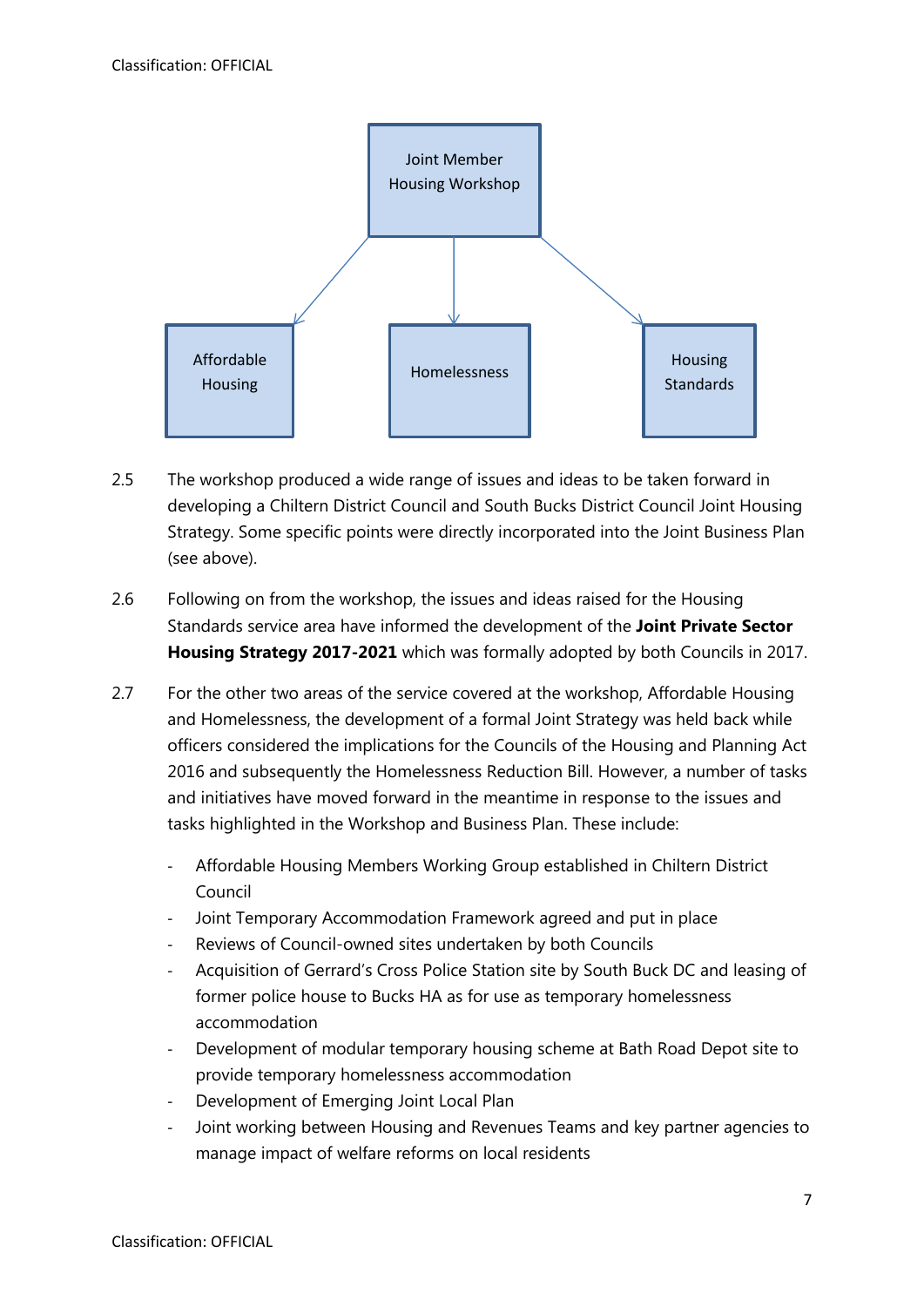- Funding support for specific affordable housing developments
- Implementation of a Private rented sector housing leasing scheme with Paradigm Housing
- Agreement to acquire properties in South Bucks subject to business case for the delivery of affordable housing
- 2.8 After the Homelessness Reduction Bill received Royal Assent on 27<sup>th</sup> April 2017, a draft Joint Housing Strategy was reported to the Cabinets at Chiltern District Council ( $27<sup>th</sup>$  June 2017) and South Bucks District Council ( $28<sup>th</sup>$  June 2017) with the intention of being issued for wider consultation. However, the Councils did not proceed to full consultation at that time because the advice accompanying the new Homelessness Reduction Act 2017 highlighted that local authorities may be subject to new requirements relating to their Homelessness Strategies. Consequently, the draft strategy has been revised and updated to reflect the homelessness strategy requirements set down in the new Code of Guidance on Homelessness (MHCCLG February 2018) and other developments since the original draft.
- 2.9 This new draft now also incorporates the revised and updated version of the Joint Temporary Housing Framework.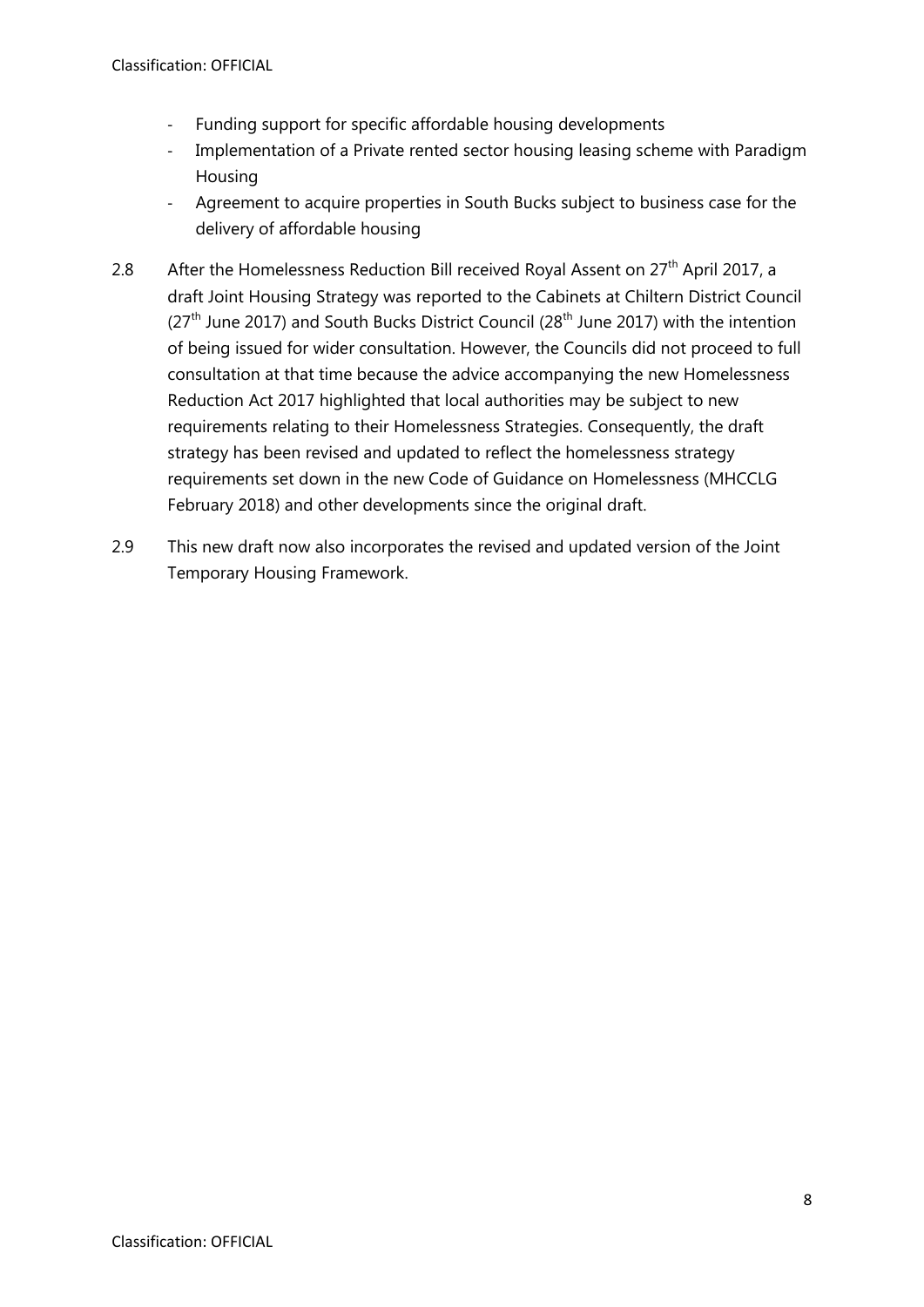#### **3. HOUSING SERVICE – THE FIVE MAIN CHALLENGES FOR 2018-2021**

At the time of drafting this strategy document, the key affordable housing and homelessness issues facing the Council Housing Service as it moves into the 2018-2021 period can be grouped into five main challenges.

#### 3A. Homelessness Reduction Act

- 3B. Housing White Paper and National Strategy and Policy
- 3C. Temporary Accommodation for Homeless Households
- 3D. Affordable Housing Supply
- 3E. Other issues impacting on affordability

A brief summary of the each challenge is given below in order to provide some broader context for the Action Plans that follow:

#### **3A. Homelessness Reduction Act**

- 3A.1 The Homelessness Reduction Act was implemented from 3rd April 2018. The Act made significant changes to the Council's statutory homelessness duties within Part 7 of the Housing Act as follows:
	- Councils has a duty to provide advice and assistance within 56 days of a household being threatened with homelessness (this was previously 28 days)
	- Councils has formal legal duties to prevent and relieve homelessness for all eligible households (regardless of questions of priority need and intentionality)
	- Advice services must in particular meet the needs of people released from prison, care leavers, former Armed Forces members, domestic abuse victims, people leaving hospital, those suffering from a mental illness and anyone else identified as particularly at risk of homelessness
	- Other public agencies have a statutory duty to refer homeless clients to the Council (from October 2018)
- 3A.2 It is anticipated that the new Act will see a 26% increase in the homelessness caseload for local authorities (DCLG – New Burdens Funding Assessment – October 2017). Chiltern DC and South Bucks DC need to ensure that the shared housing service has sufficient capacity to meet the new statutory requirements set down in the Act and that its policies and procedures are revised to meet the Act's requirements. Alongside this, they will need to be pro-active in developing more affordable housing options and more support for households in order to prevent or relieve homelessness as much as possible.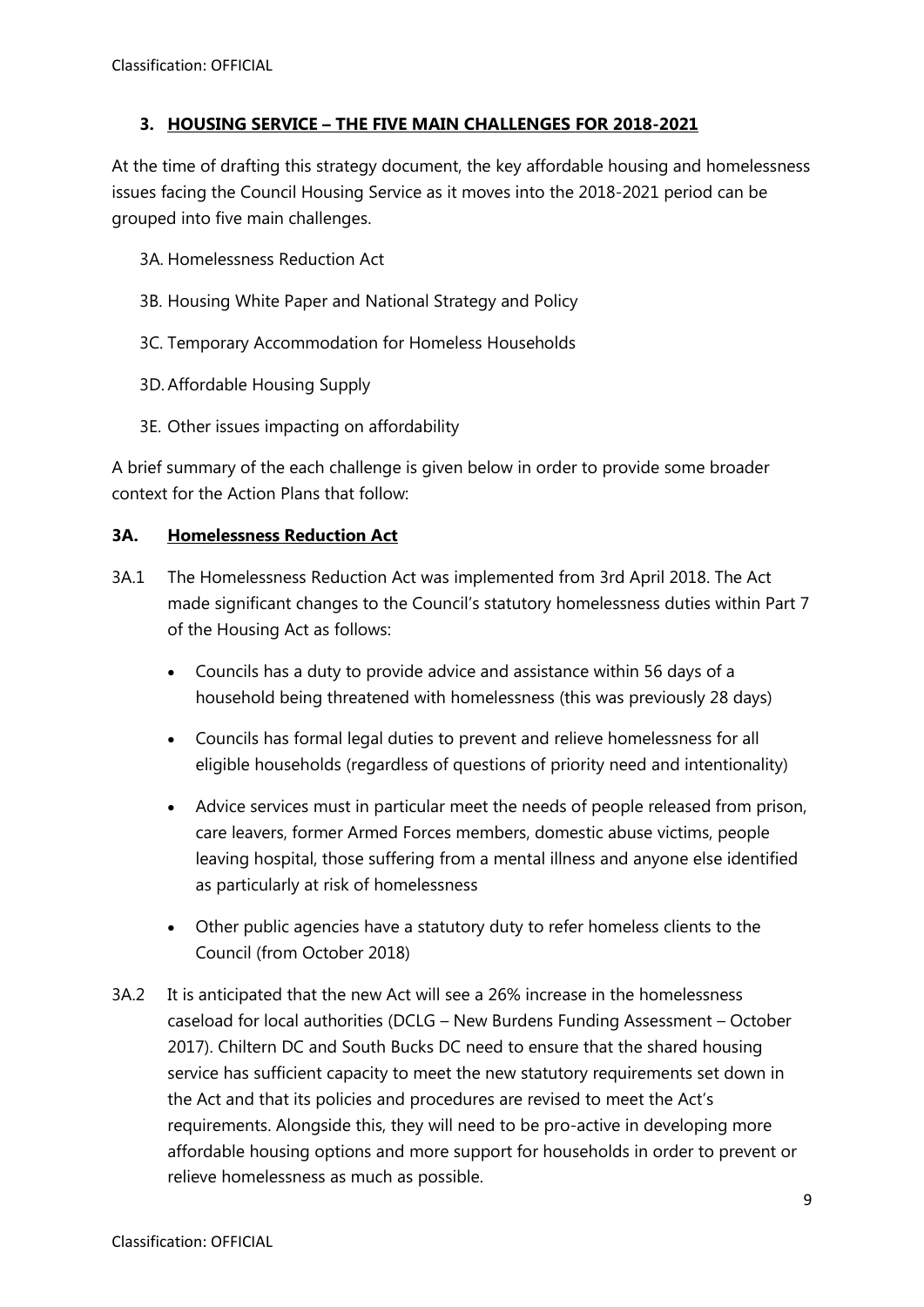#### **3B. Housing White Paper and Nation Strategy and Policy**

- 3B.1 The Government's Housing White Paper "Fixing Our Broken Housing Market" was published in February 2017 and has been followed up in 2018 by the publication of the revised National Planning Policy Framework (July 2018). The revised NPPF and the move to a standardised methodology approach to housing needs assessment both impact specifically on the Emerging Chiltern and South Bucks District Council Local Plan (2014-2036). They also impact on the Council's strategic role in supporting new affordable housing delivery with the new NPPF Affordable Housing definition encompassing a wider range of potential affordable housing models including both affordable and social rent, build to rent, discounted market sale and other home ownership. Together with the NPPF requirement that 10% of major residential developments should affordable home ownership, this presents a challenge for Chiltern and South Bucks where high local market costs mean that any form of discounted home ownership or shared ownership will normally be too expensive for households who are homeless or seeking rehousing via the Bucks Home Choice scheme.
- 3B.2 Alongside this, the Government has also putting forward major housing policy announcements in the national Rough Sleeping Strategy (August 2018) and the Housing Green Paper "A New Deal For Social Housing" (August 2018) which both have implications for the Council and its key partners. The Councils needs to consider the impact these and other policy announcements on service delivery and respond accordingly. This includes making representations to Government as and when appropriate on the resources that are required to meet national expectations and regulatory requirements.

#### **3C. Temporary Accommodation**

3C.1 Part 7 (Homelessness) of the Housing Act 1996 places a statutory duty on the Council to secure that temporary accommodation is available to homeless households in a range of circumstances. Chiltern District Council and South Bucks District Councils are both facing significant pressures on temporary accommodation provision caused by the demand for homelessness assistance and the lack of alternative affordable housing options in both the social and private housing sectors (see statistics in Appendix 1). This has impacts on the welfare of clients and is a major financial cost to both Councils. Alongside this, Statutory Instrument 2003/3326 places a duty on Councils that a household with (or expecting) children should not be placed in bed and breakfast accommodation unless no other accommodation is available and, in any event, the period in B&B should not exceed 6 weeks. The Council is at risk of legal challenge if it breaches this requirement.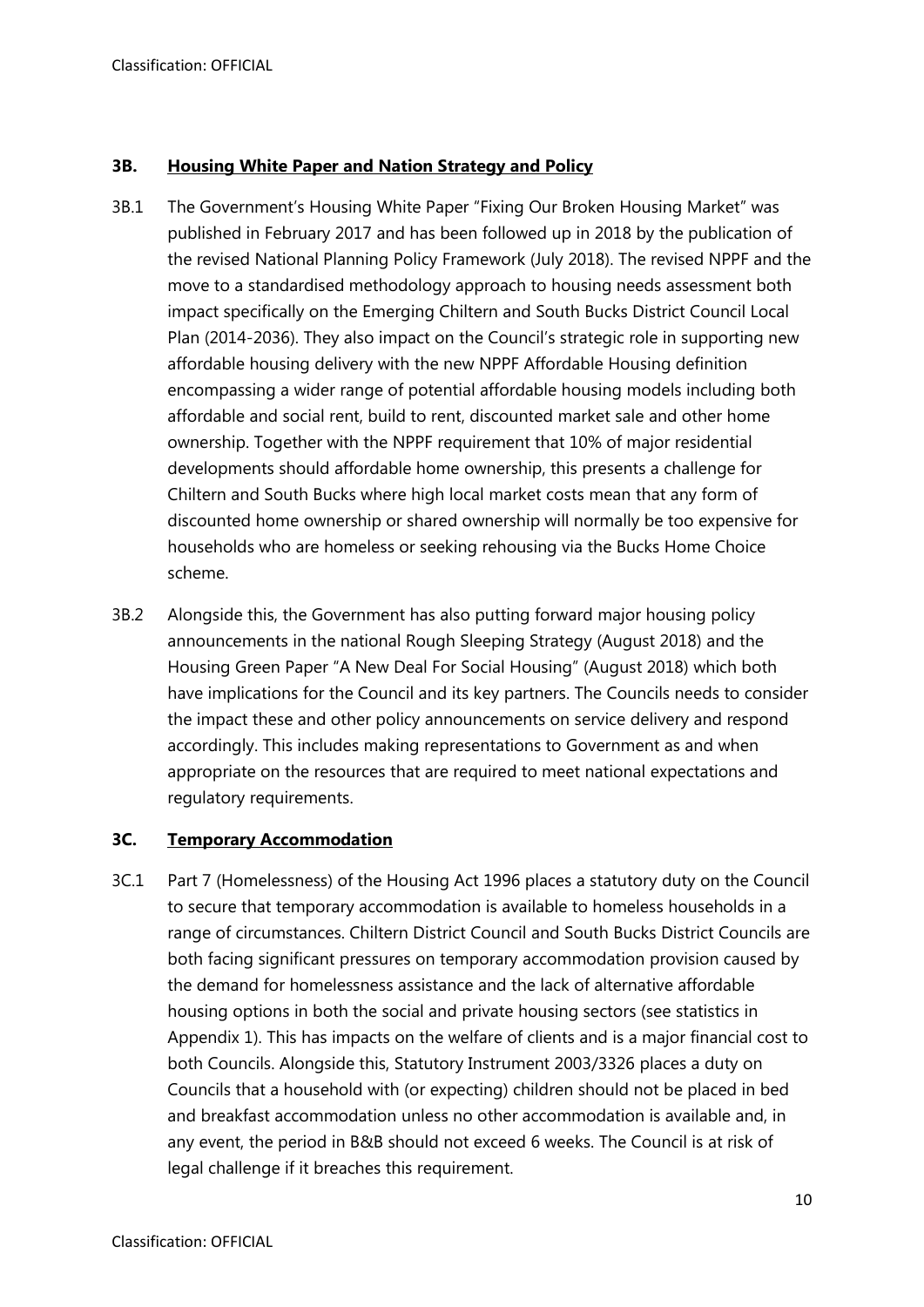3C.2 Against this backdrop, the new Homelessness Reduction Act could potentially see an increase in the number of households that the Councils have to place in temporary accommodation. Going forward, the Councils need to develop more temporary accommodation options in order to reduce the need to utilise bed and breakfast accommodation and minimise the cost. It also needs to ensure wherever possible that it can prevent or relieve homelessness in order to prevent the need for clients to be placed in temporary accommodation. The revised and updated Temporary Accommodation Framework is in Appendix B.

#### **3D. Affordable Housing Supply**

- 3D.1 To date, additional affordable housing properties in Chiltern and South Bucks have been delivered by:
	- Planning system (Section 106 agreements requiring that a new development includes a proportion of affordable housing)
	- Registered Provider new development programmes
	- Street property purchases and equity loans partially funded by commuted sums
- 3D.2 For the Council's housing service, the key demand is for affordable rented housing. Most households who approach the Council for homelessness assistance or for rehousing via Bucks Home Choice will be unable to afford the cost of shared ownership (i.e. part-buy/part-rent) or other discounted home ownership products.
- 3D.3 The delivery of additional housing properties in Chiltern and South Bucks has been limited in recent years (see Appendix A) by a range of factors including:
	- high land and property values,
	- limited development opportunities due to green belt/AONB restrictions,
	- viability challenges (whereby developers challenge Section 106 affordable housing requirements by citing that the scheme will be unviable as a result) and
	- changes in the Registered Provider sector.
- 3D.4 On the last point, the combination of limited Government grant funding for rented housing, rent reductions (affecting income streams) and continued welfare reforms means that all Registered Providers are continually reviewing their Business plans and making significant decisions on their future direction and development strategies. In recent years, some Providers shifted their focus onto developing discounted home ownership properties rather than rented housing. There are indications that they are moving back towards delivering more rented housing again following Government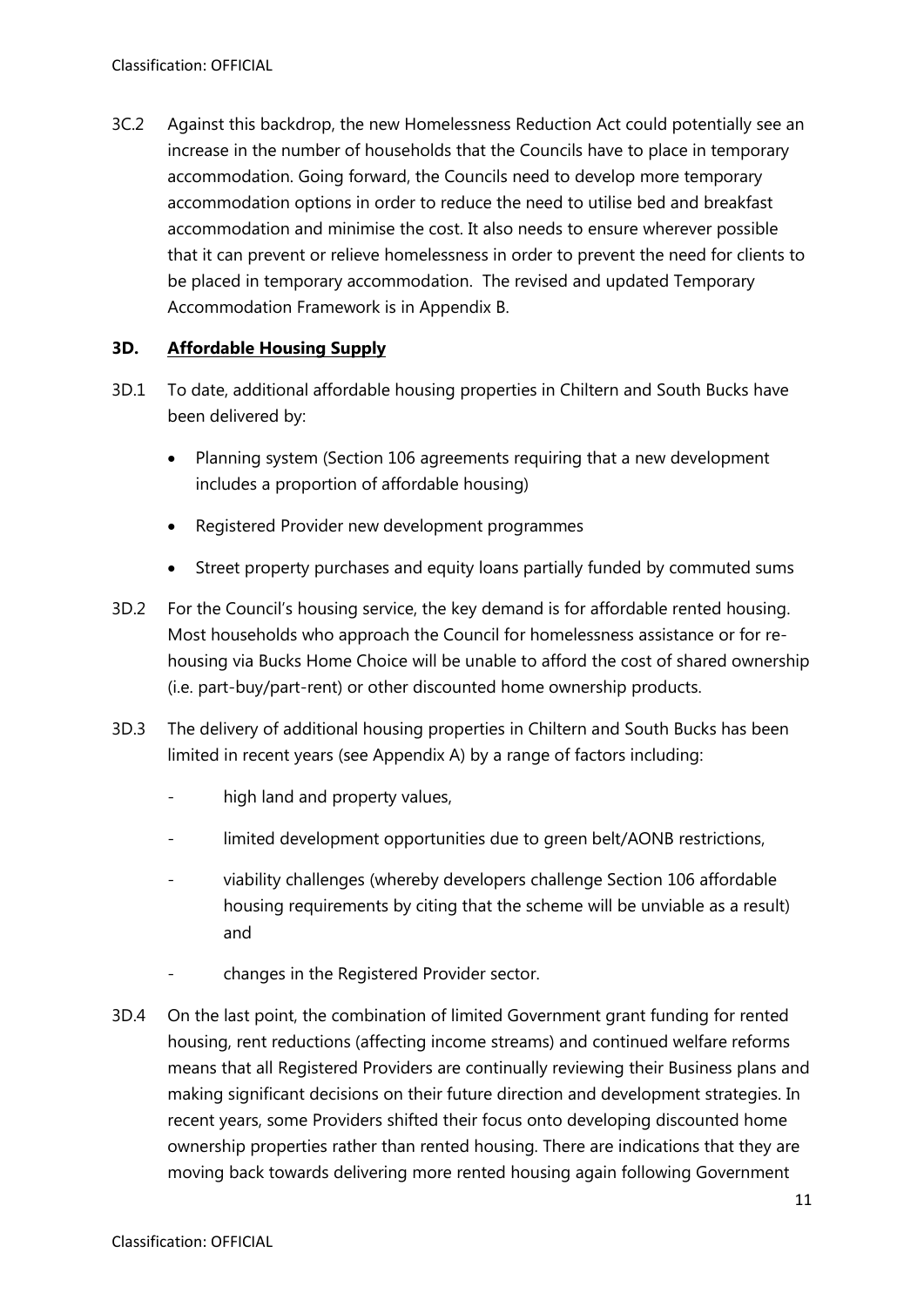funding announcements which sought to deliver a higher level of affordable rented and social rented housing. However, Registered Providers continue to be heavily reliant on private finance rather than public subsidy and they need to ensure that they are generating sufficient income to cover loans and other costs. This means that many providers have to charge higher rents in order to service loans and some are also becoming more risk averse with regard to who they re-house. They are applying stricter allocation criteria and refusing some nominees on the grounds of affordability, anti-social behaviour or previous poor tenancy history etc.

- 3D.5 The lack of additional affordable housing delivery has significant knock-on effects with homeless households facing longer periods in temporary accommodation (and the consequent cost to the Council) and others facing long periods waiting on the Bucks Home Choice scheme.
- 3D.6 There is also the demand for accommodation for people with care and support needs. This includes older people, people with diagnosed mental health conditions (children and adults), people with disabilities (children and adults) and looked after children and care leavers. These people have a range of care and accommodation needs which are set down in the Buckinghamshire Health and Social Care Market Position Statement (Housing Accommodation Solutions) 2018 – 2022 (published by Bucks Clinical Commissioning Group and Bucks County Council). This will include people with care and support needs who need affordable housing either from within the existing social housing stock or through new provision.

#### **3E. Other Issues Impacting on Affordability**

- 3E.1 The problems caused by the restricted amount of additional affordable housing delivery (see above) are exacerbated by the lack of alternative affordable housing options in Chiltern and South Bucks. High private sector rent levels and the continued welfare reforms mean that many low income households simply cannot afford to rent privately within the two districts. The Local Housing Allowance (the cap on Housing Benefit payable on a private sector tenancy) is £400 to £500 below the average market rent for a family home and this gap is likely to grow as LHA rates remain frozen. Some larger families are also impacted by the household Benefit Cap (£20,000 per annum for a family).
- 3E.2 Further impacts will arise from the roll out of UC (Universal Credit) across Chiltern and South Bucks districts from 2018. There will be an increase over time in the proportion of households that receive assistance with their housing costs via UC rather than Housing Benefit. Experience to date in other parts of the country has found that private landlords can be reluctant to let properties to persons claiming UC. It is possible that some of the changes made to UC in late 2017/early 2018 (including changes to the Alternative Payment Arrangement to allow more direct payments to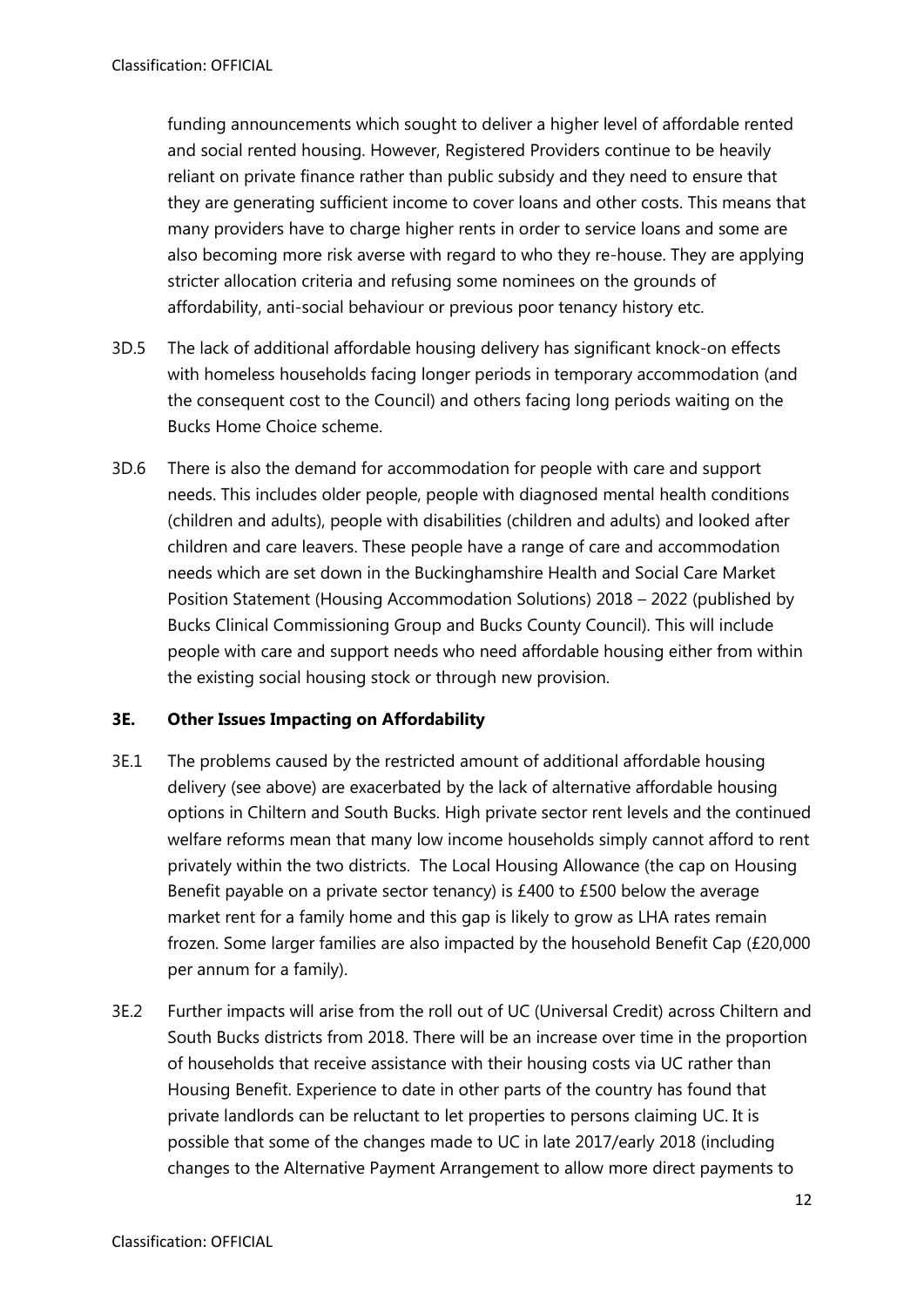landlords) may help to mitigate this perceived risk amongst landlords, but the position is uncertain and may make it even harder for low income households to secure private rented housing.

- 3E.3 The outcome of this is that many landlords in Chiltern and South Bucks are unwilling to consider letting tenancies to households on low or even average incomes. This will become even more challenging with the roll-out of Universal Credit across both districts during 2018
- 3E.4 In addition, across Buckinghamshire as a whole we are seeing an increasing number of homeless households being placed in private rented tenancies by other local authorities (predominantly London boroughs) who are making incentive payments direct to landlords. Currently, this is predominantly taking place in other districts within Buckinghamshire with only a small number of recorded placements in Chiltern or South Bucks. However, this will be a growing challenge as other local authorities increasingly use "out-of-borough" accommodation to meet their housing duties. This will directly impact on the private rented market and on landlord expectations on what level of support and payments they will require from us in return for providing a tenancy for a client.
- 3E.5 The ability of the Councils to secure alternative housing for clients in the private rented sector and elsewhere has become even more important in light of the new Homelessness Reduction Act. As stated above, the Act places a clear duty on the Councils to take steps to prevent or relieve homelessness and to secure alternative housing options for clients who are seeking assistance. Without these alternative options being available, the Councils will struggle to fulfil this duty. The outcome of this will be more households having to be placed in temporary accommodation if the Council is unable to source any alternative housing options.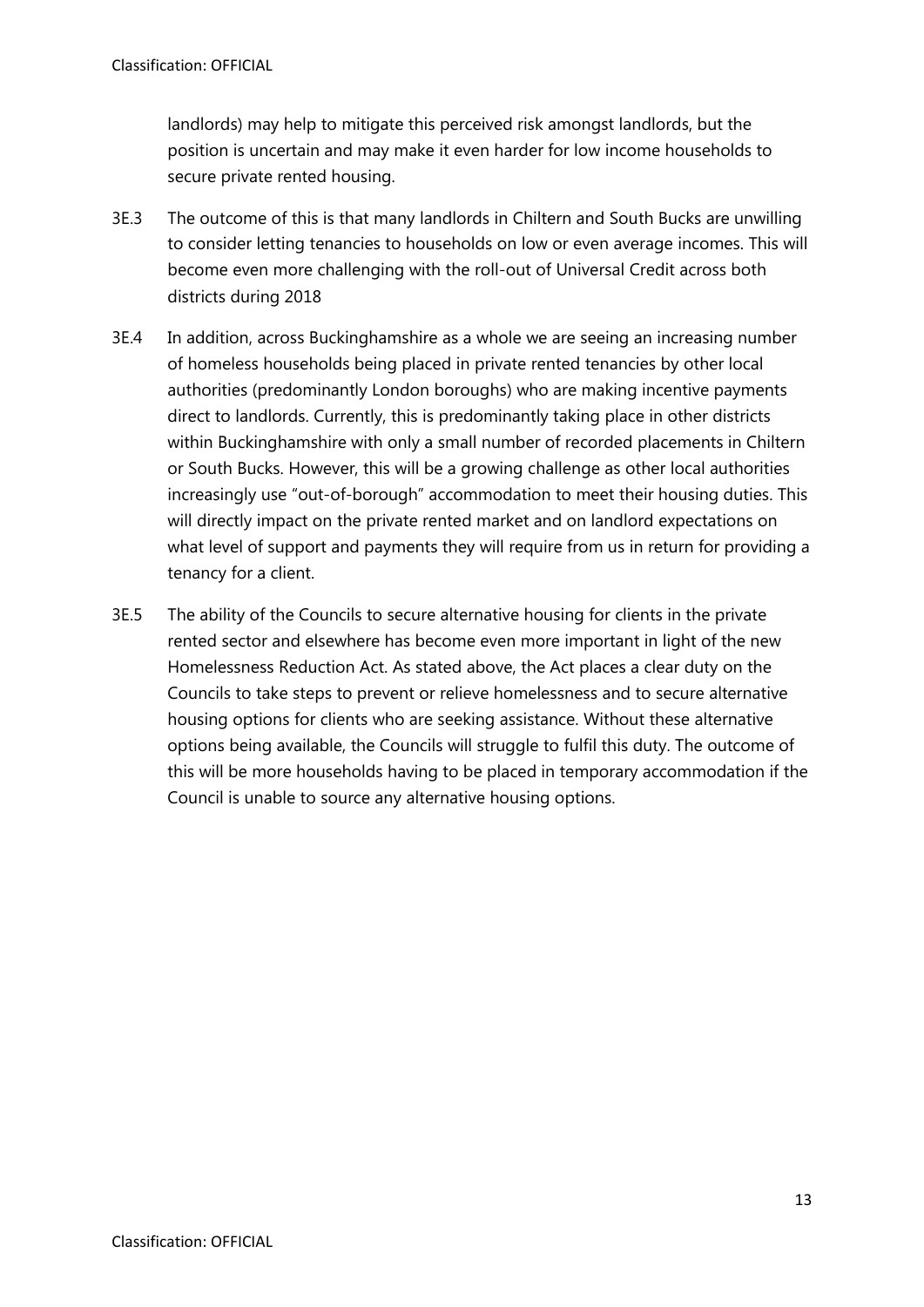#### **4. FUNDING**

The table below gives an overview of some of the funding streams available to the Councils in responding to the challenges highlighted in Section 3 and in taking forward the actions set down in Section 5

| <b>FUNDING</b>                                                                                                                                                                                                    | <b>CHILTERN DC</b>                                                                                                                       | <b>SOUTH BUCKS DC</b>                                                                                                                        |
|-------------------------------------------------------------------------------------------------------------------------------------------------------------------------------------------------------------------|------------------------------------------------------------------------------------------------------------------------------------------|----------------------------------------------------------------------------------------------------------------------------------------------|
| <b>Housing Revenue Budgets</b>                                                                                                                                                                                    | Details in Annual<br><b>Budget Book</b>                                                                                                  | Details in Annual<br><b>Budget Book</b>                                                                                                      |
| <b>Discretionary Housing Payments (DHP)</b><br>DHP is available to alleviate<br>financial hardship where a tenant<br>needs additional help to meet<br>rent payments                                               | Annual allocation<br>managed by<br>Revenues and<br><b>Benefits Team</b>                                                                  | Annual allocation<br>managed by<br>Revenues and<br><b>Benefits Team</b>                                                                      |
| <b>Capital Funding</b><br><b>Section 106 Affordable Housing</b><br><b>Contributions</b><br><b>Affordable Housing Capital</b><br><b>Reserves</b><br>Agreement to borrow from the<br><b>Public Works Loan Board</b> | Ongoing                                                                                                                                  | Ongoing                                                                                                                                      |
| <b>MHCLG Flexible Homelessness Support</b><br><b>Grant</b><br>The grant is intended for use by authorities<br>to support a full range of homelessness<br>prevention and support services.                         | 2017/18<br>$= £95,226.02$<br>2018/19<br>$= £109,566.78$<br>$2019/20 = £121,905$<br>(No announcement<br>of grant availability<br>2020/21) | 2017/18<br>$= £113,007.38$<br>2018/19<br>$= £130,025.97$<br>$2019/20 = £181,783$<br>(No announcement<br>of grant availability<br>in 2020/21) |
| <b>MHCLG New Burdens Funding - Support</b><br>to Implement Homelessness Reduction<br><b>Act 2017</b><br>Funding to support authorities to implement<br>the requirement of the new Act                             | 2017/18<br>$= £16,359$<br>2018/19<br>$=$ £14,985<br>2019/20<br>$= £15,840$                                                               | 2017/18<br>$= £16,692$<br>2018/19<br>$= £15,233$<br>2019/20<br>$= £16,102$                                                                   |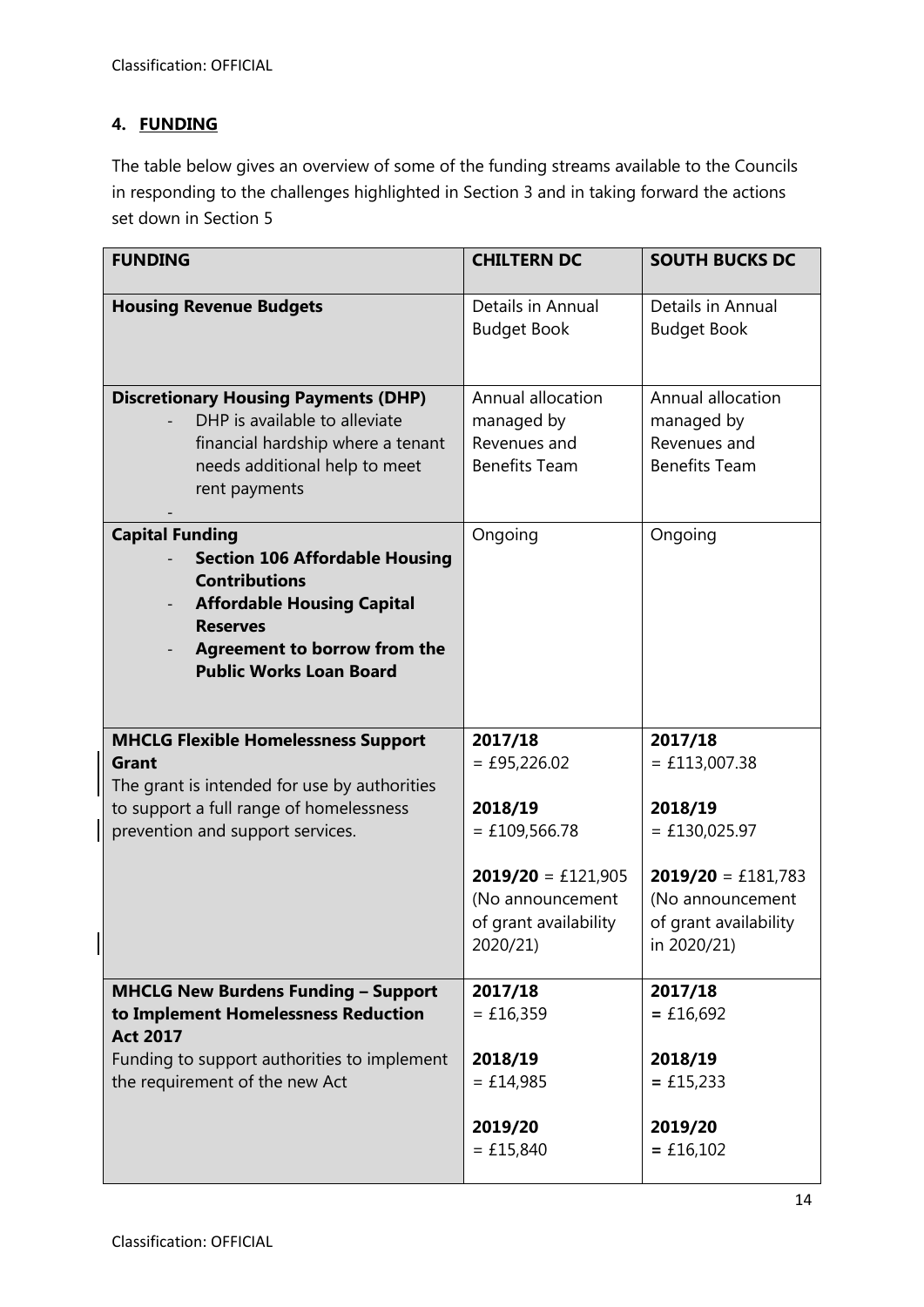| <b>Community Housing Fund</b>                  | 2016/17                                     | 2016/17     |  |
|------------------------------------------------|---------------------------------------------|-------------|--|
| In 2016/17 and 2017/18 the Councils            | $= £12,834$                                 | $=$ £14,596 |  |
| received funding to support local              |                                             |             |  |
| communities to develop their capacity and      | 2017/18                                     | 2017/18     |  |
| skills in order to be able to lead and deliver | $= £12,834$                                 | $= £14,596$ |  |
| new housing schemes for local people. From     |                                             |             |  |
| 2018/19 Homes England operates the fund        | From 2018/19, this                          |             |  |
| centrally and invites applications from        | fund is being                               |             |  |
| community groups and others for:               | administered by                             |             |  |
| - revenue funding for capacity building and    | Homes England                               |             |  |
| predevelopment costs, including revenue        |                                             |             |  |
| grants to local authorities to support         |                                             |             |  |
| community groups and                           |                                             |             |  |
| -capital bids for associated infrastructure    |                                             |             |  |
| costs which will support community housing     |                                             |             |  |
| development                                    |                                             |             |  |
|                                                |                                             |             |  |
|                                                |                                             |             |  |
| <b>MHCLG Homelessness Prevention</b>           | MHCLG awarded £625,998 to support a         |             |  |
| <b>Trailblazer</b>                             | Trailblazer project in Bucks following the  |             |  |
|                                                | successful County-wide bid led by AVDC.     |             |  |
|                                                | The County-wide "Building Resilience"       |             |  |
|                                                | scheme is being delivered from 2017 to 2019 |             |  |
|                                                | by Connection Support who will work with    |             |  |
|                                                | statutory agencies (including CDC and SBDC) |             |  |
|                                                | to deliver early intervention support to    |             |  |
|                                                | prevent homelessness.                       |             |  |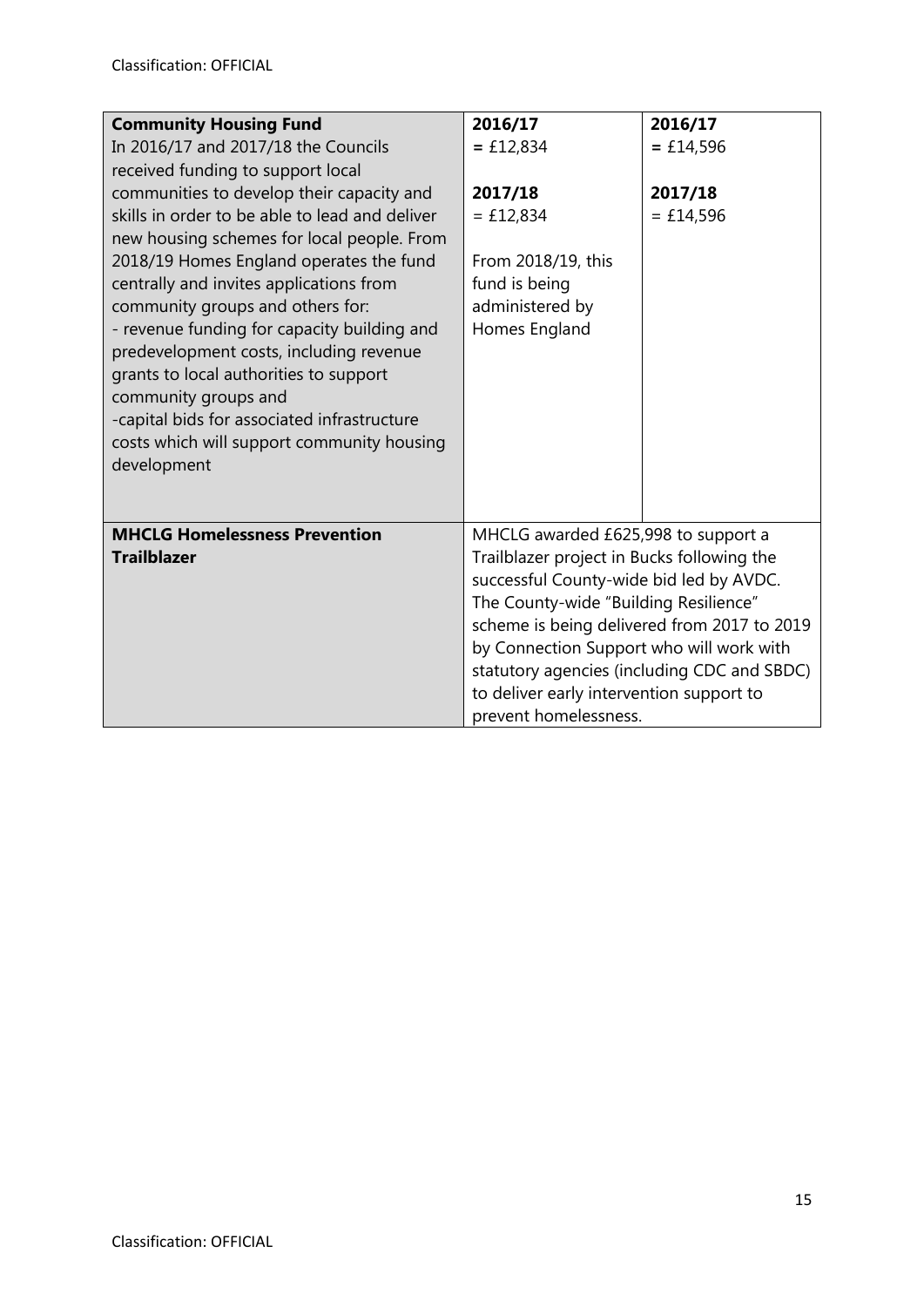#### **5. HOUSING SERVICE ACTION PLANS 2017-2021**

This section contains a series of Action Plans setting down the objectives and associated actions for the Councils in respect of:

- Affordable Housing Delivery
- Homelessness

Each of these two areas has been sub-divided into separate Action Plans for Chiltern District Council and South Bucks District Council. A number of the objectives and actions are common to both districts and in these situations we will explore opportunities for shared working across the two districts to deliver the outcomes that we are seeking.

The objectives and actions within the Plans have been drawn from a range of sources including:

- The outcomes and recommendations of the joint Member Housing Workshop held on 3<sup>rd</sup> February 2016
- Chiltern District Council and South Bucks District Council Joint Business Plan 2016-2020
- The Chiltern District Council and South Bucks District Council joint Temporary Accommodation Framework document
- Chiltern District Council AHMWG (Affordable Housing Members Working Group) Action Plan
- South Bucks District Council Affordable Housing Action Plan (approved by Cabinet )
- Recommendations of South Bucks District Council Homelessness Task and Finish Group
- Homelessness Reduction Act 2017 and Homelessness Code of Guidance
- Housing White Paper (Fixing our Broken Housing Market) (Feb 2017)
- National Planning Policy Framework (July 2018)
- Rough Sleeping Strategy (MHCLG August 2018)
- A New Deal For Social Housing Green Paper (MGLHG August 2018)
- Market Position Statement Housing and Accommodation Needs for People with Care and Support Needs (Bucks CCG and Bucks CC – August 2018)

**These Action Plans are specifically referring to objectives and actions for the Council's Housing Service. Some of these objectives and actions will overlap with other services (e.g. Planning, Estates, Finance, Revenues and Benefits etc.) and the Housing Service will work jointly with the services concerned in taking these forward.**

**To assist in distinguishing the Plans, the numbered actions in the Chiltern District Council Plans are prefaced with the letter C (e.g. C1) and the numbered actions in the South Bucks District Council Plans are prefaced with the letter S (e.g. S1)**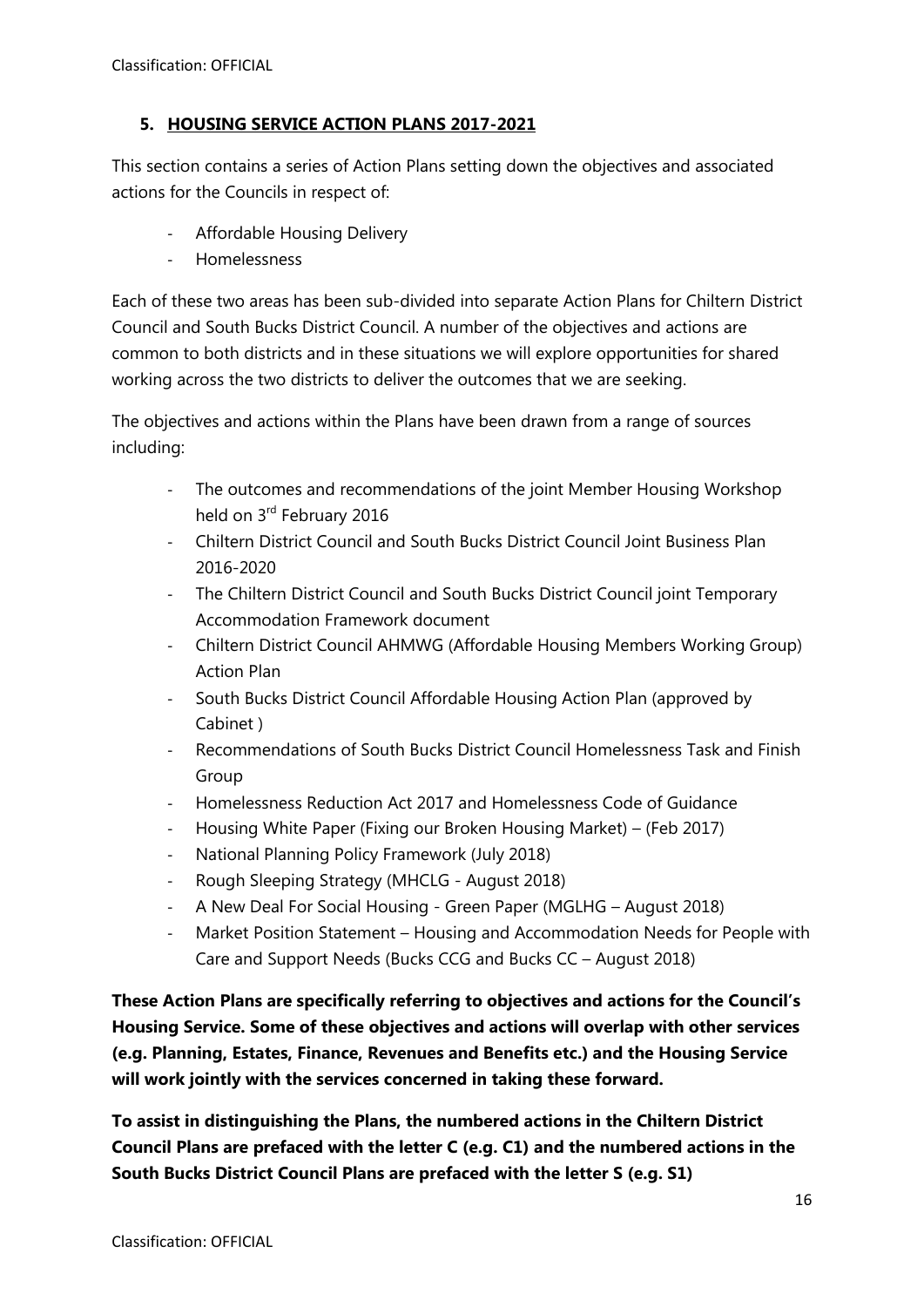#### **CHILTERN DISTRICT COUNCIL – AFFORDABLE HOUSING DELIVERY – ACTION PLAN**

|                | <b>OBJECTIVE</b>                                                                                                         | <b>Status at August 2018</b>                                                                                                                                                                                                                                                                                                                                                                                                                                                                                                                                                                                                                                         | <b>Actions</b>                                                                                                                                                                                                                                                                       | <b>Monitoring</b>                                                       |
|----------------|--------------------------------------------------------------------------------------------------------------------------|----------------------------------------------------------------------------------------------------------------------------------------------------------------------------------------------------------------------------------------------------------------------------------------------------------------------------------------------------------------------------------------------------------------------------------------------------------------------------------------------------------------------------------------------------------------------------------------------------------------------------------------------------------------------|--------------------------------------------------------------------------------------------------------------------------------------------------------------------------------------------------------------------------------------------------------------------------------------|-------------------------------------------------------------------------|
| C1             | <b>Ensure that CDC works</b><br>corporately to maximise<br>affordable housing delivery                                   | AHMWG (Affordable Housing Member<br>Working Group meeting bi-monthly since<br><b>July 2016</b>                                                                                                                                                                                                                                                                                                                                                                                                                                                                                                                                                                       | AHMWG to continue to meet bi-<br>monthly                                                                                                                                                                                                                                             | <b>AHMWG</b><br>meetings and<br>minutes                                 |
| C <sub>2</sub> | Support development of the<br><b>Chiltern and South Bucks Local</b><br>Plan addresses affordable<br>housing requirements | Development of Emerging Chiltern and<br>South Bucks Local Plan is ongoing and<br>next step is the publication of the Draft<br>Local Plan for consultation prior to<br>submission for an examination. This will<br>set down the Council's corporate position<br>on affordable housing delivery via the<br>planning system. The Council is awaiting<br>the outcome of the Government's<br>consultation on a standard methodology<br>for councils to work out housing<br>Objectively Assessed Need (OAN).<br>Chiltern and South Bucks will be affected<br>by the transitional arrangements to the<br>new OAN Methodology subject to the<br>outcome of the consultation. | -Housing service to continue to<br>support development of Local Plan<br>-Local Plan to fully address district<br>affordable housing requirements<br>-Secure agreement of cross-district<br>delivery of affordable housing in<br>accordance with Bucks<br>Memorandum of Understanding | Reports to Joint<br><b>Planning Policy</b><br>Member<br>Reference Group |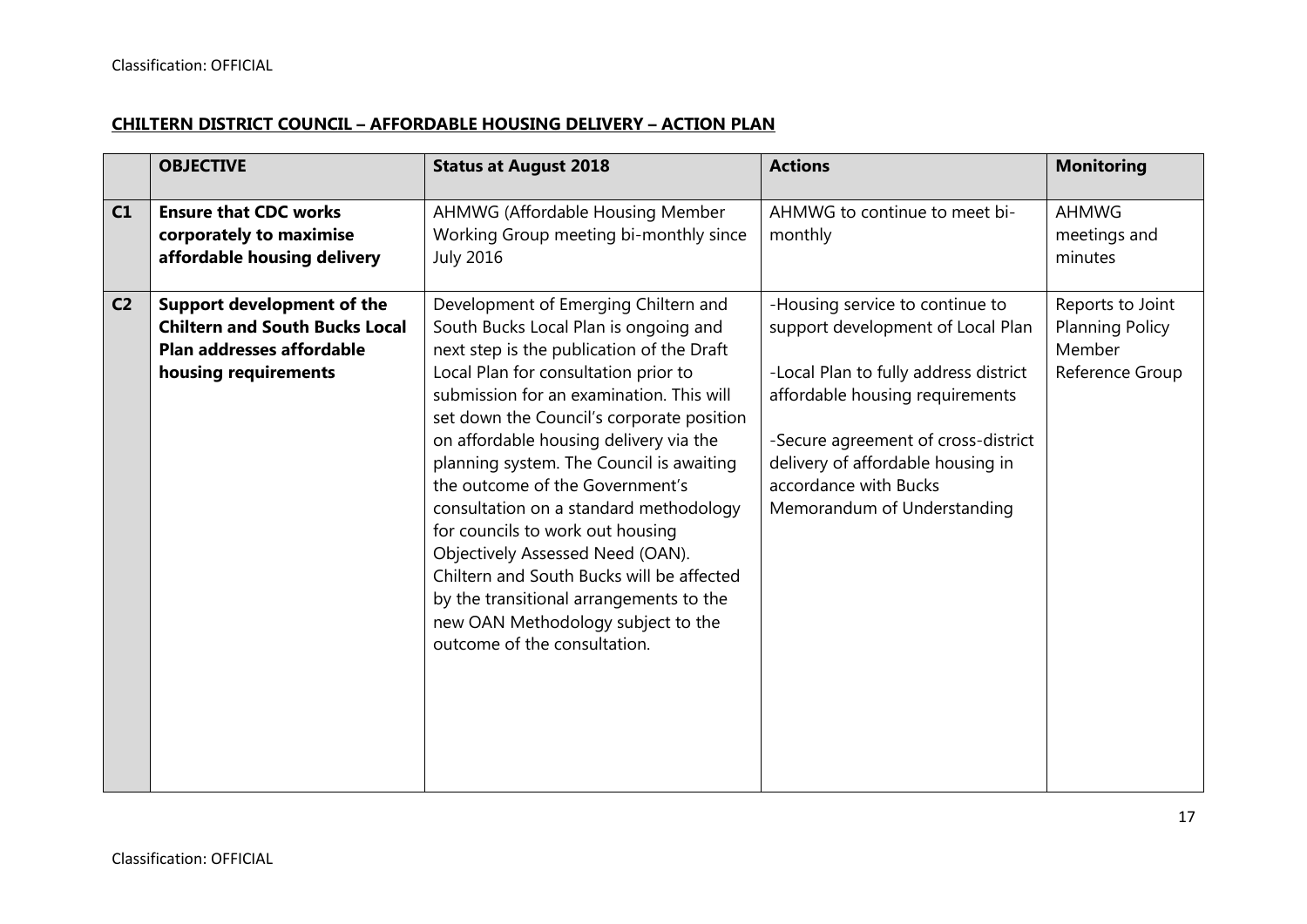| C <sub>3</sub> | <b>Work with Paradigm Housing</b><br>to maximise affordable housing<br>delivery on PHG-owned sites<br>and other opportunities | Principles of Co-operation Agreement<br>being put in place between CDC and PHG<br>and grant funding support for some<br>developments on scheme by scheme<br>basis.<br>The Estates Renewal Assessment<br>workshop undertaken with Paradigm<br>identified and review PHG owned sites. | -Implement Principles of Co-<br>operation Agreement<br>-Joint assessment (by CDC and<br>PHG) of opportunities on sites<br>identified by Estates Renewal<br>workshop (including adjacent CDC<br>and PHG owned sites)                                                                                                    | <b>AHMWG</b><br>PAG |
|----------------|-------------------------------------------------------------------------------------------------------------------------------|-------------------------------------------------------------------------------------------------------------------------------------------------------------------------------------------------------------------------------------------------------------------------------------|------------------------------------------------------------------------------------------------------------------------------------------------------------------------------------------------------------------------------------------------------------------------------------------------------------------------|---------------------|
| C <sub>4</sub> | <b>Work with Registered Providers</b><br>to maximise affordable housing<br>delivery                                           | Grant funding support for some<br>developments on scheme by scheme<br>basis                                                                                                                                                                                                         | -Assess if Principles of Co-<br>operation Agreement with PHG<br>could be applied to other<br><b>Registered Providers</b><br>- Positively encourage and support<br>RPs to bring forward schemes for<br>consideration including<br>opportunities to deliver affordable<br>housing within wider regeneration<br>projects. | <b>AHMWG</b><br>PAG |
| C <sub>5</sub> | <b>Review CDC-owned sites to</b><br>identify and take forward<br>affordable housing<br>opportunities                          | Sites reviewed during 2016/17 by<br>AHMWG. Those sites assessed as<br>presenting opportunities are being<br>progressed.                                                                                                                                                             | Continue to review sites and bring<br>forward opportunities                                                                                                                                                                                                                                                            | <b>AHMWG</b><br>PAG |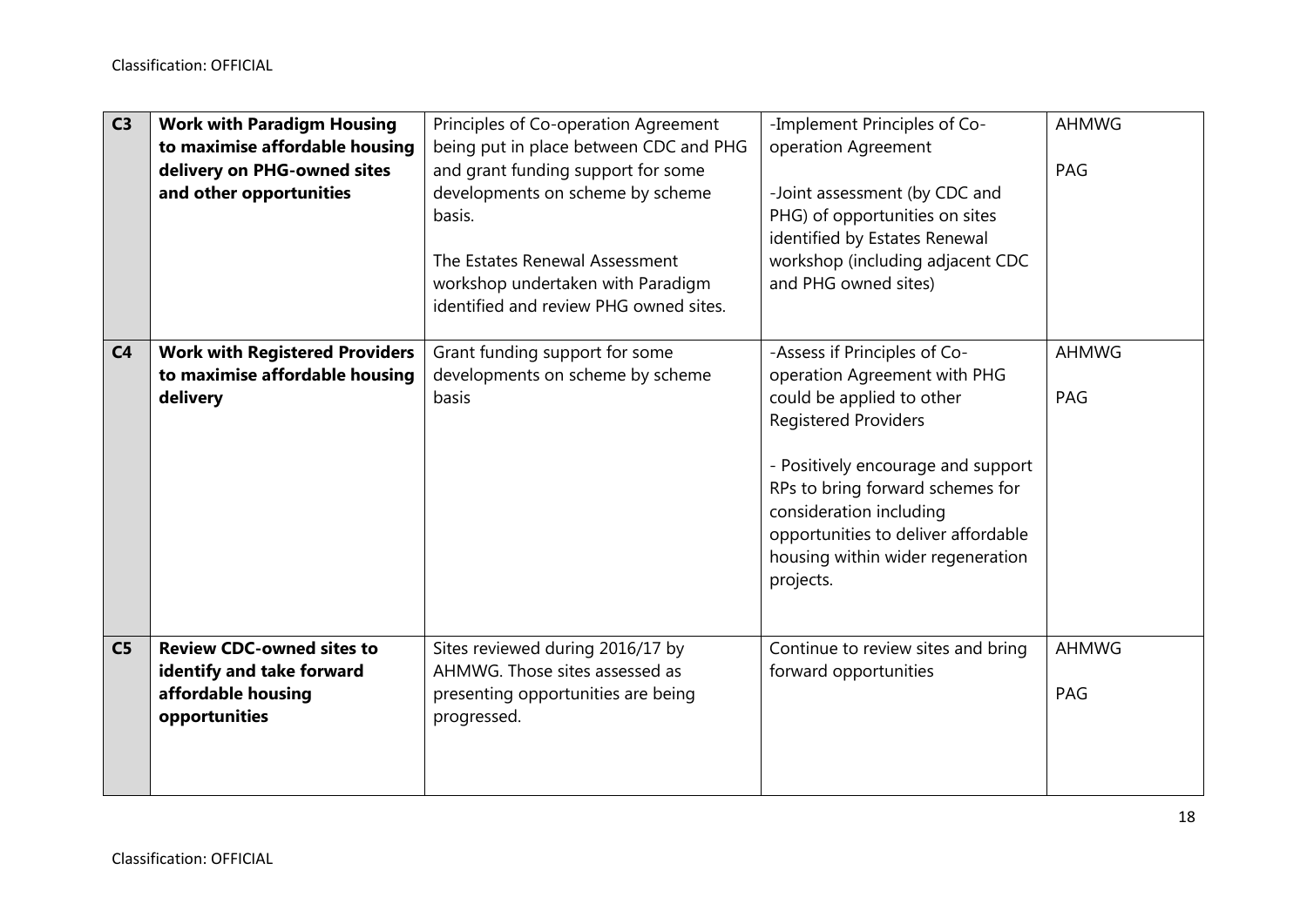| C6             | Make best use of capital funds<br>from commuted sums and<br>reserves to derive the<br>maximum return from<br>supporting affordable housing<br>delivery (e.g. site assembly,<br>match funding etc.) | Capital funds being allocated on a scheme<br>by scheme basis in accordance with the<br>terms of the Affordable Housing SPD<br>(Supplementary Planning Document) | Continue to identify opportunities<br>for funding and allocate funds as<br>appropriate<br>Identify and review ways to secure<br>other forms of subsidy to support<br>affordable housing delivery. | Quarterly<br>monitoring<br>reports to PAG<br><b>AHMWG</b> |
|----------------|----------------------------------------------------------------------------------------------------------------------------------------------------------------------------------------------------|-----------------------------------------------------------------------------------------------------------------------------------------------------------------|---------------------------------------------------------------------------------------------------------------------------------------------------------------------------------------------------|-----------------------------------------------------------|
| C <sub>7</sub> | Work with other public sector<br>bodies who have land and<br>property in Chiltern/South<br><b>Bucks to explore opportunities</b><br>to deliver affordable housing                                  | No specific opportunities identified to<br>date.                                                                                                                | Liaise with other public sector<br>bodies to review opportunities<br>from land/property in their<br>ownership (by April 2019)                                                                     | <b>AHMWG</b><br>PAG                                       |
| C8             | <b>Explore options for Council to</b><br>lease land and/or property to<br>other agencies (while retaining<br>ownership and receiving an<br>income)                                                 | No models identified to date,                                                                                                                                   | Keep under review                                                                                                                                                                                 | <b>AHMWG</b><br>PAG                                       |
| C <sub>9</sub> | Undertake or support a<br>targeted programme of<br>acquisitions and lettings to<br>replenish the stock of social<br>and affordable rented property                                                 | Most recent programme of acquisitions<br>was undertaken by Paradigm in 2014.                                                                                    | Keep under review in joint working<br>with Registered Providers (see C3<br>and C4)                                                                                                                | <b>AHMWG</b><br>PAG                                       |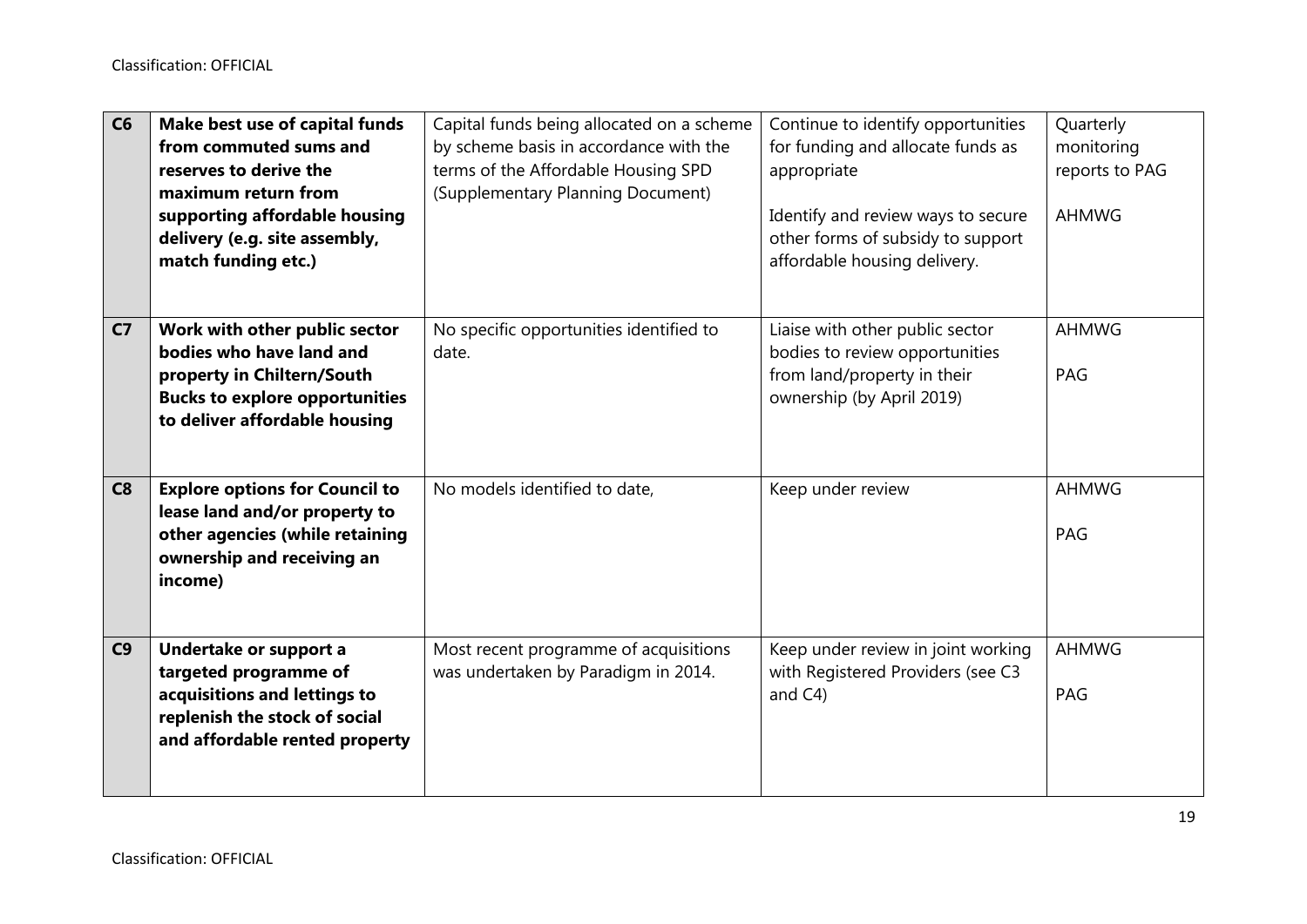| C10 | <b>Work with Town and Parishes</b><br>to promote and support<br>affordable housing schemes<br>targeted at local people | Officers have promoted affordable<br>housing to Town and Parish Councils.<br>National Community-Led Housing Adviser<br>gave a full presentation on the options<br>and support available on 9/10/17.<br>Interest has been limited to date. | Continue to promote opportunities<br>via Town and Parish Council Forum<br>and work with individual councils<br>that want to bring forward schemes<br>and proposals.<br>Target support at Towns and<br>Parishes whose emerging<br>neighbourhood plan policies<br>include meeting identified local<br>affordable housing needs. | <b>AHMWG</b><br>PAG |
|-----|------------------------------------------------------------------------------------------------------------------------|-------------------------------------------------------------------------------------------------------------------------------------------------------------------------------------------------------------------------------------------|-------------------------------------------------------------------------------------------------------------------------------------------------------------------------------------------------------------------------------------------------------------------------------------------------------------------------------|---------------------|
| C11 | Assess opportunities to return<br>empty homes back into use as<br>affordable housing                                   | Council Tax empty property database<br>reviewed by Capacity Grid in 2017. Most<br>long term empty homes present no<br>opportunities (e.g. second homes, beyond<br>repair or are subject to legal processes to<br>resolve ownership)       | Review options for targeted work<br>on long term empty homes after<br>Capacity Grid completes review of<br>Council Tax database in 2018.<br>Monitor availability of national<br>funding to support empty homes<br>work and support bids for funding<br>as appropriate.                                                        | <b>AHMWG</b><br>PAG |
| C12 | <b>Assess possibilities of</b><br>additional/expansion of current<br><b>Park Home sites</b>                            | No action to date. Expansion<br>opportunities limited as Park Home Sites<br>are in the Green Belt and would require<br>very special circumstances to justify<br>planning permissions.                                                     | Review position by April 2019                                                                                                                                                                                                                                                                                                 | <b>AHMWG</b><br>PAG |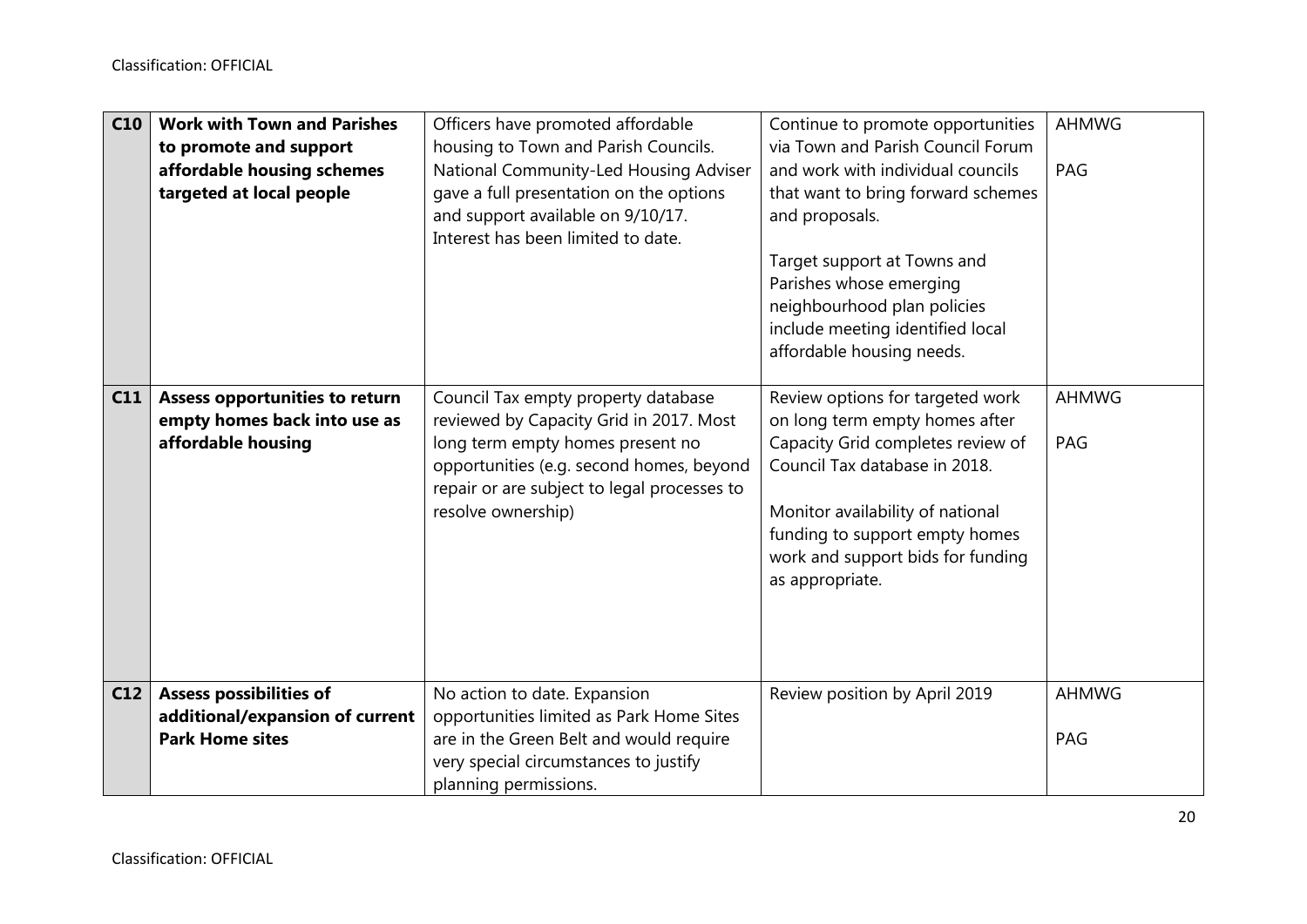| C13 | <b>Support provision of housing</b>    | Supported development of CCG/Bucks CC | Identify opportunities to deliver   | <b>AHMWG</b> |
|-----|----------------------------------------|---------------------------------------|-------------------------------------|--------------|
|     | and accommodation solutions            | <b>Market Position Statement</b>      | solutions for people with care and  | PAG          |
|     | for people with care and               |                                       | support needs within both existing  |              |
|     | support needs                          |                                       | and new housing provisions          |              |
| C14 | <b>Support existing social housing</b> | Bucks Home Choice policy prioritises  | Work with RPs to assess extent of   | <b>AHMWG</b> |
|     | tenants to downsize from               | downsizers                            | under-occupation in social housing  |              |
|     | family housing                         |                                       | tenancies                           | PAG          |
|     |                                        |                                       |                                     |              |
|     |                                        |                                       | Identify schemes and method that    |              |
|     |                                        |                                       | will actively encourage and support |              |
|     |                                        |                                       | under-occupiers to downsize into    |              |
|     |                                        |                                       | existing or new social housing      |              |
| C15 | <b>Ensure that CDC and its</b>         | Green Paper published in August 2018  | Respond to consultation on Green    | PAG          |
|     | partners meet the requirements         |                                       | Paper (by 6/11/18)                  |              |
|     | arising from the Housing Green         |                                       |                                     |              |
|     | <b>Paper "A New Deal for Social</b>    |                                       | Respond to final policies arising   |              |
|     | Housing"                               |                                       | from Green Paper and work with      |              |
|     |                                        |                                       | partners to ensure that they are    |              |
|     |                                        |                                       | meeting policy requirements         |              |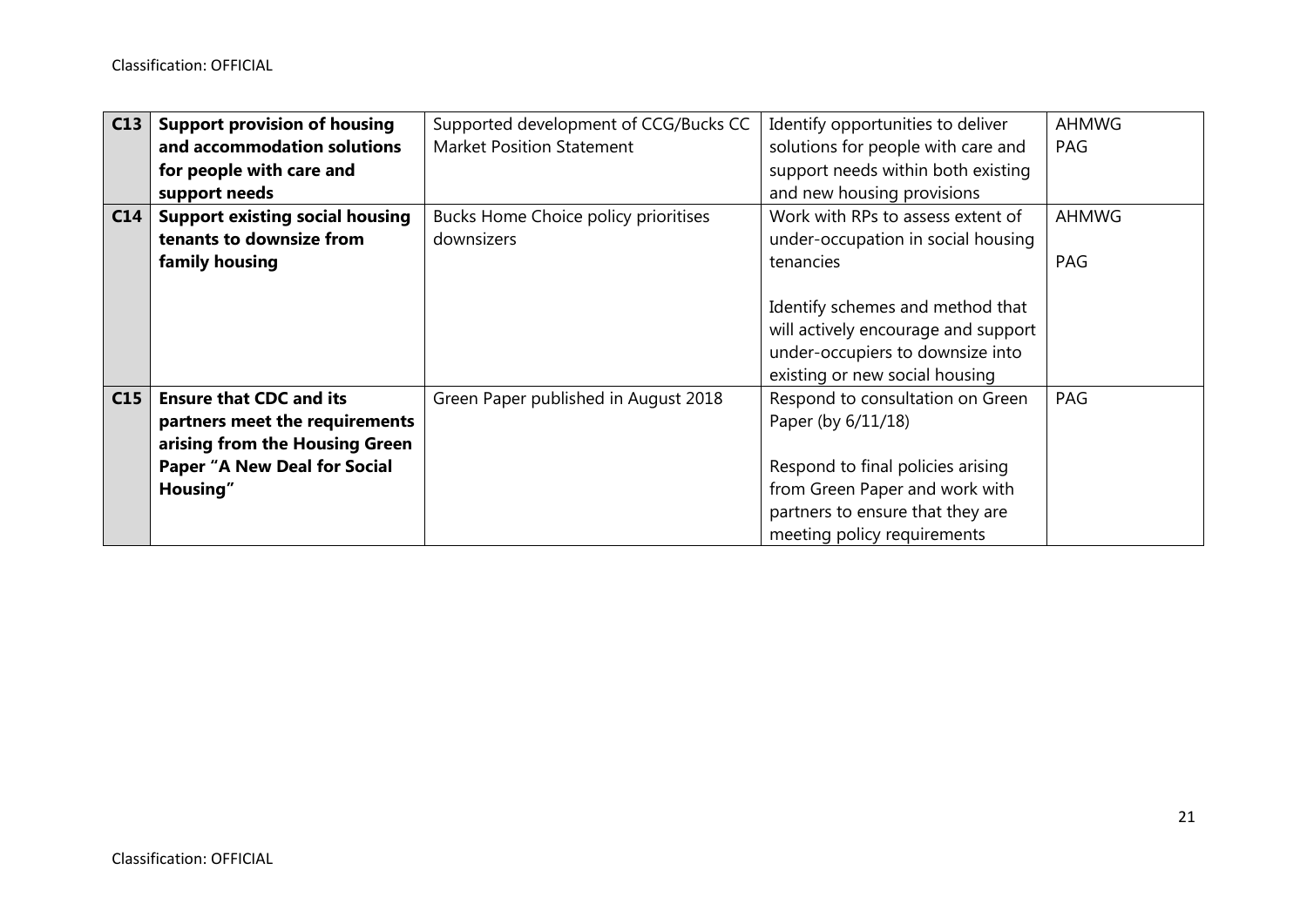#### **SOUTH BUCKS DISTRICT COUNCIL – AFFORDABLE HOUSING DELIVERY – ACTION PLAN**

|                | <b>OBJECTIVE</b>                                                                                                                | <b>Status at August 2018</b>                                                                                                                                                                                                                                                                                                                                                                                                                                                                                                                                                                                                                                         | <b>Actions</b>                                                                                                                                                                                                                                                                       | <b>Monitoring</b>                                                       |
|----------------|---------------------------------------------------------------------------------------------------------------------------------|----------------------------------------------------------------------------------------------------------------------------------------------------------------------------------------------------------------------------------------------------------------------------------------------------------------------------------------------------------------------------------------------------------------------------------------------------------------------------------------------------------------------------------------------------------------------------------------------------------------------------------------------------------------------|--------------------------------------------------------------------------------------------------------------------------------------------------------------------------------------------------------------------------------------------------------------------------------------|-------------------------------------------------------------------------|
|                |                                                                                                                                 |                                                                                                                                                                                                                                                                                                                                                                                                                                                                                                                                                                                                                                                                      |                                                                                                                                                                                                                                                                                      |                                                                         |
| S <sub>1</sub> | <b>Ensure that SBDC works</b><br>corporately to maximise<br>affordable housing delivery                                         | Affordable housing delivery is embedded<br>in Joint Business Pan 2017-2020<br>Cross departmental Project Groups for<br>specific schemes (e.g. Gerrards Cross<br>Police Station re-development, Bath Road<br>development etc.) ensuring corporate<br>approach to delivery.                                                                                                                                                                                                                                                                                                                                                                                            | -Continued cross-departmental<br>working on new schemes and<br>initiatives<br>-Ensure Joint Business Plan updates<br>continue to reflect affordable<br>housing needs                                                                                                                 | <b>PAG Updates</b>                                                      |
| <b>S2</b>      | <b>Support development of the</b><br><b>Chiltern and South Bucks Local</b><br>Plan addresses affordable<br>housing requirements | Development of Emerging Chiltern and<br>South Bucks Local Plan is ongoing and<br>next step is the publication of the Draft<br>Local Plan for consultation prior to<br>submission for an examination. This will<br>set down the Council's corporate position<br>on affordable housing delivery via the<br>planning system. The Council is awaiting<br>the outcome of the Government's<br>consultation on a standard methodology<br>for councils to work out housing<br>Objectively Assessed Need (OAN).<br>Chiltern and South Bucks will be affected<br>by the transitional arrangements to the<br>new OAN Methodology subject to the<br>outcome of the consultation. | -Housing service to continue to<br>support development of Local Plan<br>-Local Plan to fully address district<br>affordable housing requirements<br>-Secure agreement of cross-district<br>delivery of affordable housing in<br>accordance with Bucks<br>Memorandum of Understanding | Reports to Joint<br><b>Planning Policy</b><br>Member<br>Reference Group |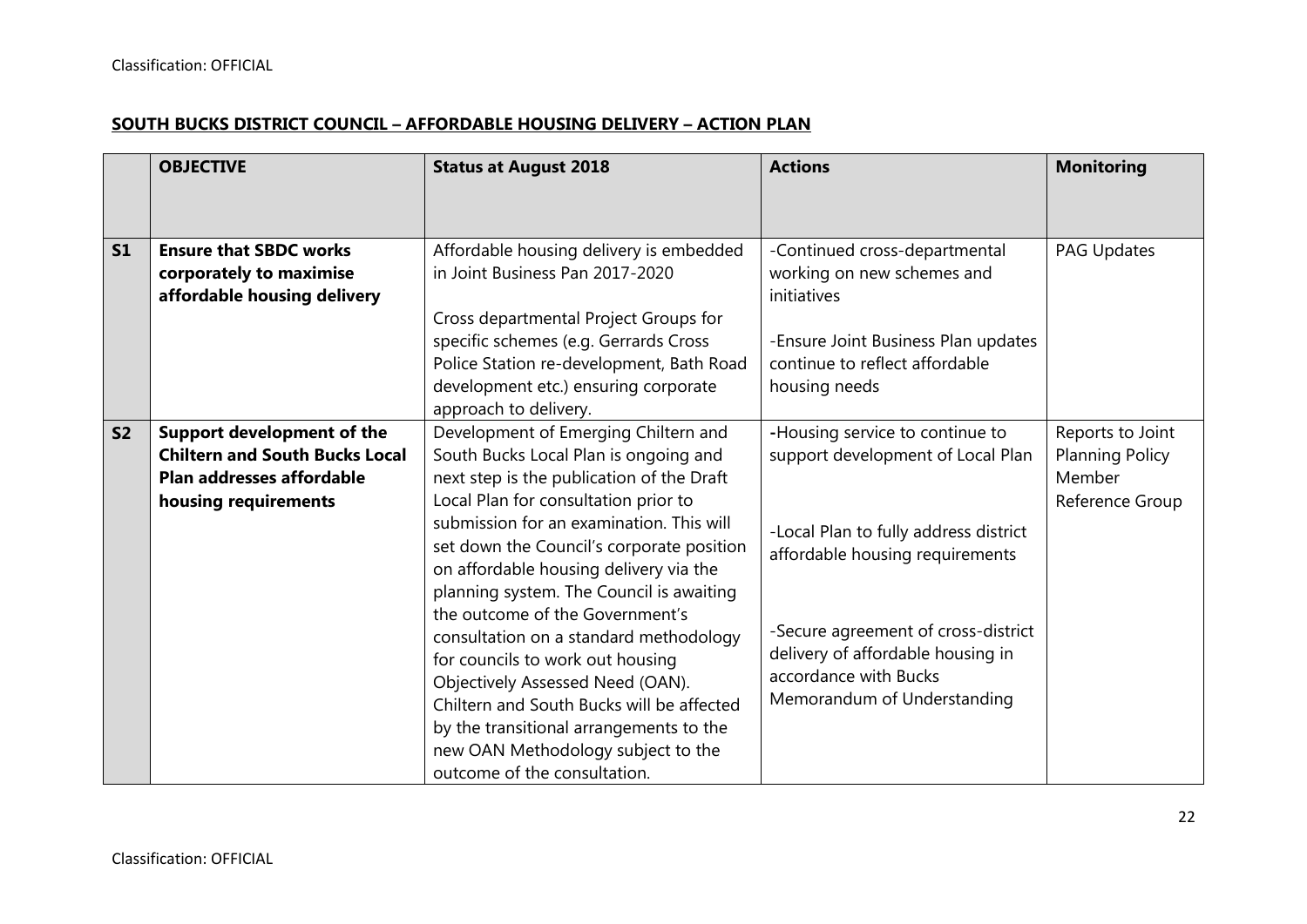| S <sub>3</sub> | Work with L&Q (London and<br><b>Quadrant) to maximise</b><br>affordable housing delivery on<br>L&Q owned sites and other<br>opportunities | Grant funding support for some<br>developments on scheme by scheme<br>basis.<br>Ongoing discussions on bringing forward<br>garage and green space sites for<br>development.<br>The Estates Renewal Assessment<br>workshop undertaken with L&Q identified<br>and review PHG owned sites. | -Joint assessment (by SBDC and<br>L&Q) of opportunities on sites<br>identified by Estates Renewal<br>workshop (including adjacent SBDC<br>and PHG owned sites)<br>-Work with L&Q to maximise<br>affordable housing opportunities<br>arising from sheltered housing<br>redevelopment programme | <b>PAG Updates</b><br>Quarterly liaison<br>meetings between<br>SBDC and L&Q |
|----------------|-------------------------------------------------------------------------------------------------------------------------------------------|-----------------------------------------------------------------------------------------------------------------------------------------------------------------------------------------------------------------------------------------------------------------------------------------|-----------------------------------------------------------------------------------------------------------------------------------------------------------------------------------------------------------------------------------------------------------------------------------------------|-----------------------------------------------------------------------------|
| <b>S4</b>      | <b>Work with Registered Providers</b><br>to maximise affordable housing<br>delivery                                                       | Grant funding support for some<br>developments on scheme by scheme<br>basis                                                                                                                                                                                                             | -Assess and support schemes on<br>site by site basis<br>- Positively encourage and support<br>RPs to bring forward schemes for<br>consideration including<br>opportunities to deliver affordable<br>housing within wider regeneration<br>projects.                                            | PAG updates                                                                 |
| S <sub>5</sub> | <b>Review SBDC-owned sites to</b><br>identify and take forward<br>affordable housing<br>opportunities                                     | Sites reviewed in conjunction with Savills<br>during 2016/17.<br>Modular temporary accommodation<br>scheme being developed SBDC-owned<br>former Depot site off Bath Road.                                                                                                               | Continue to review sites and bring<br>forward opportunities.                                                                                                                                                                                                                                  | PAG updates                                                                 |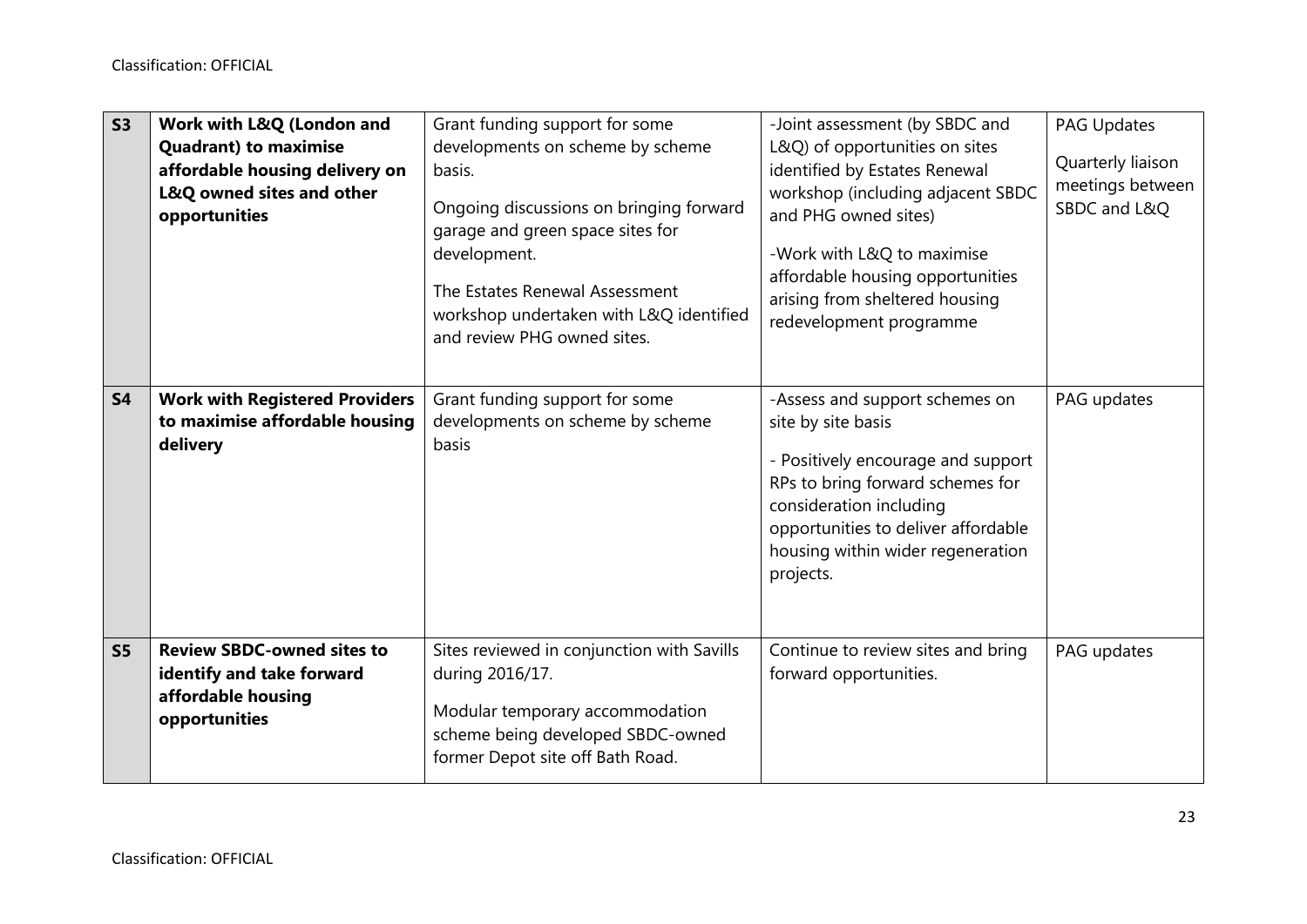| <b>S6</b> | Make best use of capital funds<br>from commuted sums and<br>reserves to derive the<br>maximum return from<br>supporting affordable housing<br>delivery (e.g. site assembly,<br>match funding etc.) | Capital funds being allocated on a scheme<br>by scheme basis in accordance with the<br>terms of the Affordable Housing SPD<br>(Supplementary Planning Document)                                                                                                                                                                                                                                                                                 | Continue to identify opportunities<br>for funding and allocate funds as<br>appropriate<br>Identify and review ways to secure<br>other forms of subsidy to support<br>affordable housing delivery.                                                                                                                                                                                                                                                              | Quarterly<br>monitoring<br>reports to PAG |
|-----------|----------------------------------------------------------------------------------------------------------------------------------------------------------------------------------------------------|-------------------------------------------------------------------------------------------------------------------------------------------------------------------------------------------------------------------------------------------------------------------------------------------------------------------------------------------------------------------------------------------------------------------------------------------------|----------------------------------------------------------------------------------------------------------------------------------------------------------------------------------------------------------------------------------------------------------------------------------------------------------------------------------------------------------------------------------------------------------------------------------------------------------------|-------------------------------------------|
| <b>S7</b> | <b>Assess potential for SBDC to</b><br>acquire and assemble sites for<br>affordable housing                                                                                                        | SBDC acquired former-Gerrards Cross<br>Police Station site in April 2017 and has<br>used 8 houses on site to deliver<br>temporary homeless accommodation (via<br>leasing arrangement with Bucks HA)<br>pending site re-development. Re-<br>development now being brought forward<br>for new housing scheme including policy<br>compliant 40% affordable housing.<br>Other potential site acquisitions<br>considered on a scheme by scheme basis | -Redevelopment of Gerrards Cross<br>Police Station site to include 14<br>affordable homes for rent.<br>-Continue to assess other site<br>acquisition possibilities on scheme<br>by scheme basis (including options<br>to assemble sites in partnership<br>with RPs (see S3 and S4) and<br>acquisition of properties which can<br>help unlock potential sites)<br>-Identify options for Housing<br>Company (Consilio) to support<br>affordable housing delivery | PAG updates                               |
| <b>S8</b> | Work with other public sector<br>bodies who have land and<br>property in Chiltern/South<br><b>Bucks to explore opportunities</b><br>to deliver affordable housing                                  | No specific opportunities identified to<br>date.                                                                                                                                                                                                                                                                                                                                                                                                | Liaise with other public sector<br>bodies to review opportunities<br>from land/property in their<br>ownership (by April 2019)                                                                                                                                                                                                                                                                                                                                  | PAG updates                               |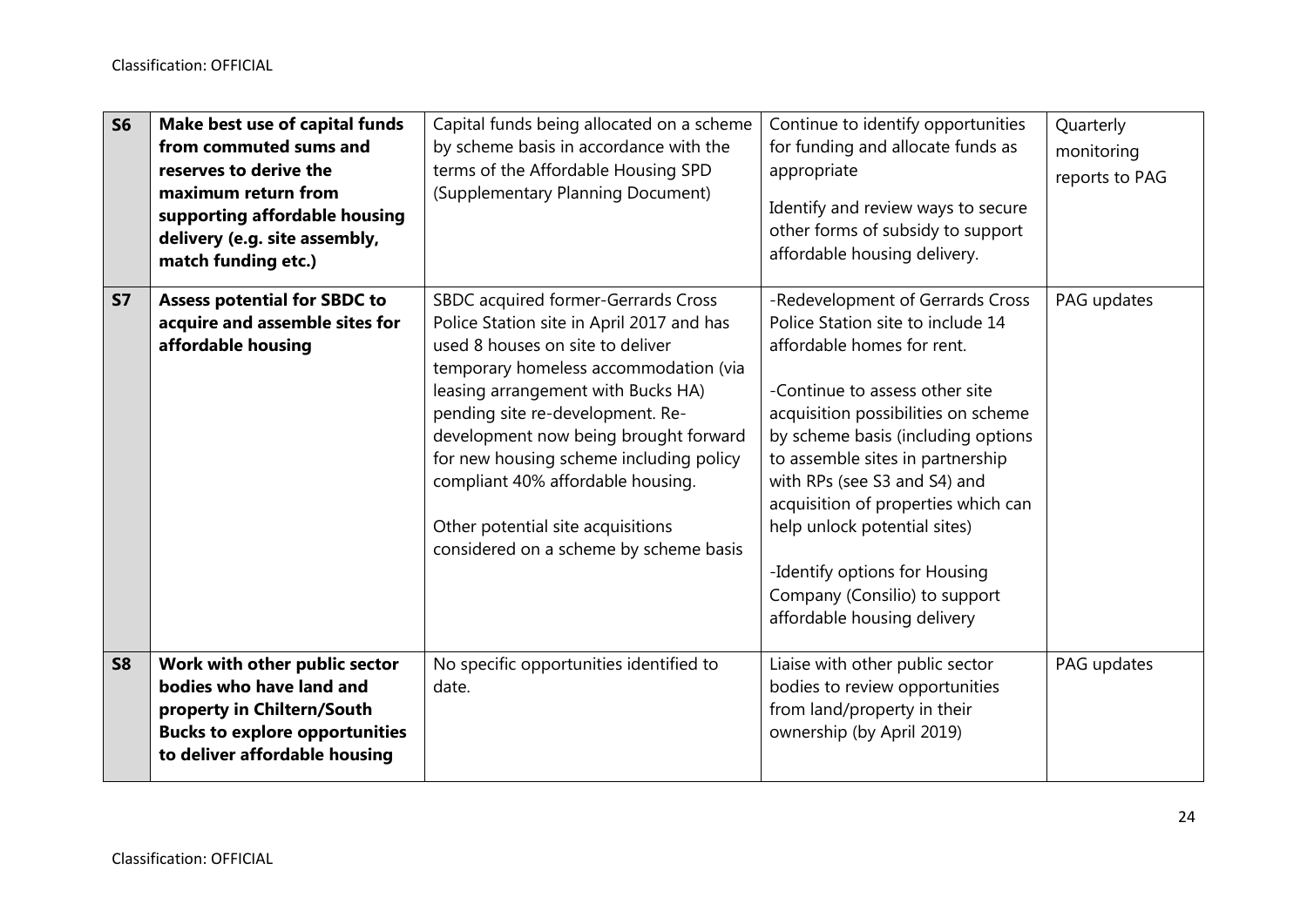| <b>S9</b>  | <b>Explore options for Council to</b><br>lease land and/or property to<br>other agencies (while retaining<br>ownership and receiving an<br>income) | SBDC leasing 8 houses (ex-Gerrards Cross<br>Police Houses) to Bucks Housing<br>Association to let as temporary<br>accommodation for homeless households.<br>SBDC is developing options for applying<br>leasing model to other schemes (e.g.<br>proposed temporary accommodation<br>development on Bath Road)       | -Agree standardised leasing<br>models that could be applied to<br>different scenarios (e.g. new build,<br>acquisitions, existing SBDC-owned<br>properties etc.)<br>-Assess options to applying leasing<br>models on scheme by scheme basis<br>and implement when appropriate.                                                  | PAG updates |
|------------|----------------------------------------------------------------------------------------------------------------------------------------------------|--------------------------------------------------------------------------------------------------------------------------------------------------------------------------------------------------------------------------------------------------------------------------------------------------------------------|--------------------------------------------------------------------------------------------------------------------------------------------------------------------------------------------------------------------------------------------------------------------------------------------------------------------------------|-------------|
| <b>S10</b> | Undertake or support a<br>targeted programme of<br>acquisitions and lettings to<br>replenish the stock of social<br>and affordable rented property | SBDC supporting L&Q to acquire<br>properties and let them to SBDC<br>nominees (averaging 3 purchases per<br>annum)<br>SBDC bringing forward proposals to<br>explore options to acquire properties and<br>lease/rent them out (including acquisition<br>of 3 properties by Bucks HA for temporary<br>accommodation) | -Review L&Q purchase programme<br>and confirm if programme should<br>continue (subject to SBDC-funding<br>being available)<br>-Finalise options appraisal and<br>business cases for SBDC to<br>undertake direct acquisitions and<br>implement scheme if agreed.                                                                | PAG updates |
| <b>S11</b> | <b>Work with Town and Parishes</b><br>to promote and support<br>affordable housing schemes<br>targeted at local people                             | Officers have promoted affordable<br>housing to Town and Parish Councils.<br>National Community-Led Housing Adviser<br>gave a full presentation on the options<br>and support available on 9/10/17.<br>Interest has been limited to date.                                                                          | -Continue to promote<br>opportunities via Town and Parish<br>Council Forum and work with<br>individual councils that want to<br>bring forward schemes and<br>proposals (Target support at Towns<br>and Parishes whose emerging<br>neighbourhood plan policies<br>include meeting identified local<br>affordable housing needs) | PAG updates |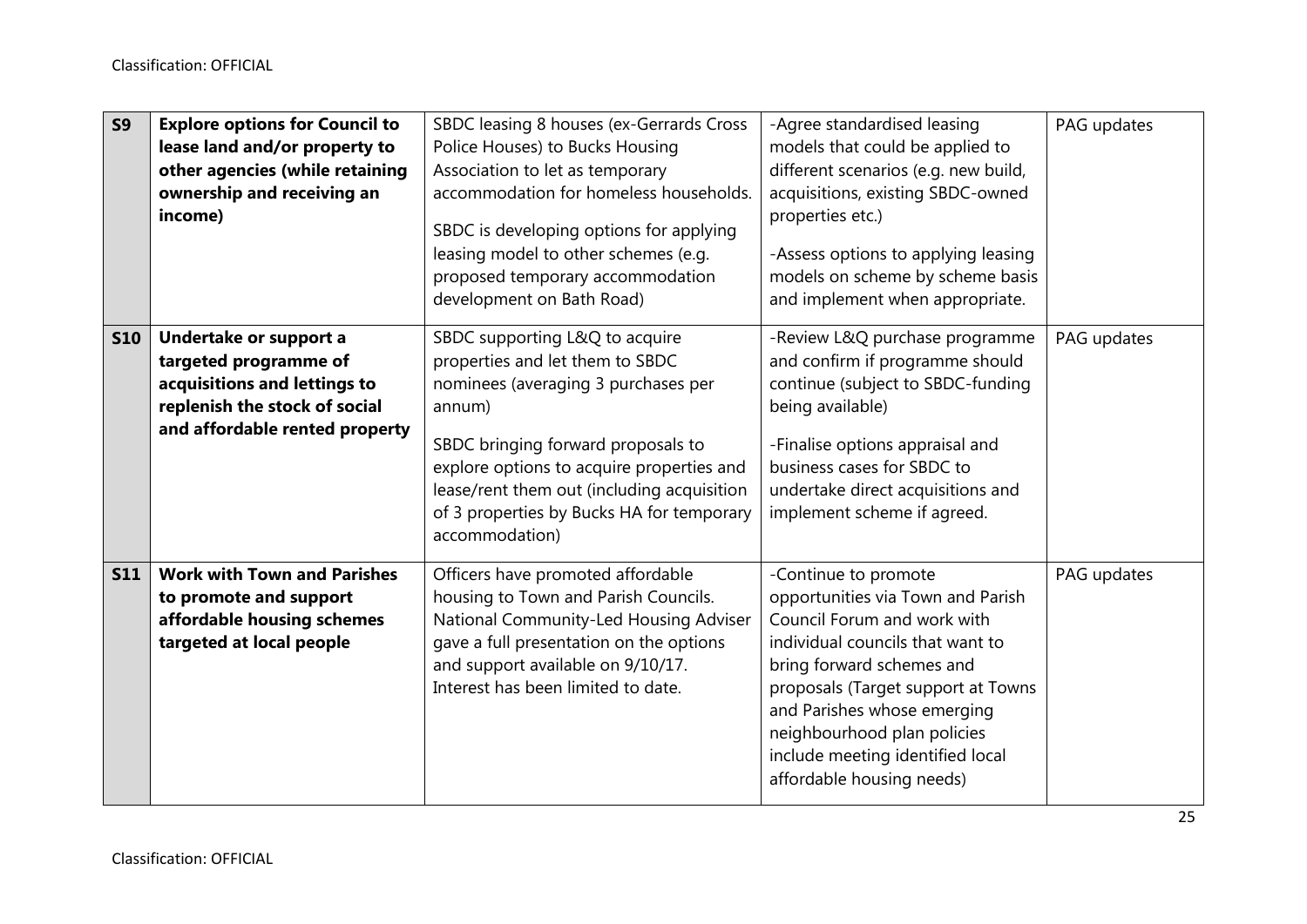| <b>S12</b> | <b>Assess opportunities to return</b>  | Council Tax empty property database         | Review options for targeted work    | PAG updates  |
|------------|----------------------------------------|---------------------------------------------|-------------------------------------|--------------|
|            | empty homes back into use as           | reviewed by Capacity Grid in 2017. Most     | on long term empty homes after      |              |
|            | affordable housing                     | long term empty homes present no            | Capacity Grid completes review of   |              |
|            |                                        | opportunities (e.g. second homes, beyond    | Council Tax database in 2018.       |              |
|            |                                        | repair or are subject to legal processes to |                                     |              |
|            |                                        | resolve ownership)                          |                                     |              |
|            |                                        |                                             | Monitor availability of national    |              |
|            |                                        |                                             | funding to support empty homes      |              |
|            |                                        |                                             | work and support bids for funding   |              |
|            |                                        |                                             | as appropriate.                     |              |
| <b>S13</b> | <b>Support provision of housing</b>    | Supported development of CCG/Bucks CC       | Identify opportunities to deliver   | <b>AHMWG</b> |
|            | and accommodation solutions            | <b>Market Position Statement</b>            | solutions for people with care and  | PAG          |
|            | for people with care and               |                                             | support needs within both existing  |              |
|            | support needs                          |                                             | and new housing provisions          |              |
| <b>S14</b> | <b>Support existing social housing</b> | <b>Bucks Home Choice policy prioritises</b> | Work with RPs to assess extent of   | <b>AHMWG</b> |
|            | tenants to downsize from               | downsizers                                  | under-occupation in social housing  |              |
|            | family housing                         |                                             | tenancies                           | PAG          |
|            |                                        | SBDC has operated incentive schemes to      |                                     |              |
|            |                                        | encourage downsizing (funded from           | Identify schemes and method that    |              |
|            |                                        | commuted sums) but take up has been         | will actively encourage and support |              |
|            |                                        | limited.                                    | under-occupiers to downsize into    |              |
|            |                                        |                                             | existing or new social housing      |              |
| <b>S15</b> | <b>Ensure that SBDC and its</b>        | Green Paper published in August 2018        | Respond to consultation on Green    | PAG          |
|            | partners meet the requirements         |                                             | Paper (by 6/11/18)                  |              |
|            | arising from the Housing Green         |                                             |                                     |              |
|            | <b>Paper "A New Deal for Social</b>    |                                             | Respond to final policies arising   |              |
|            | Housing"                               |                                             | from Green Paper and work with      |              |
|            |                                        |                                             | partners to ensure that they are    |              |
|            |                                        |                                             | meeting policy requirements         |              |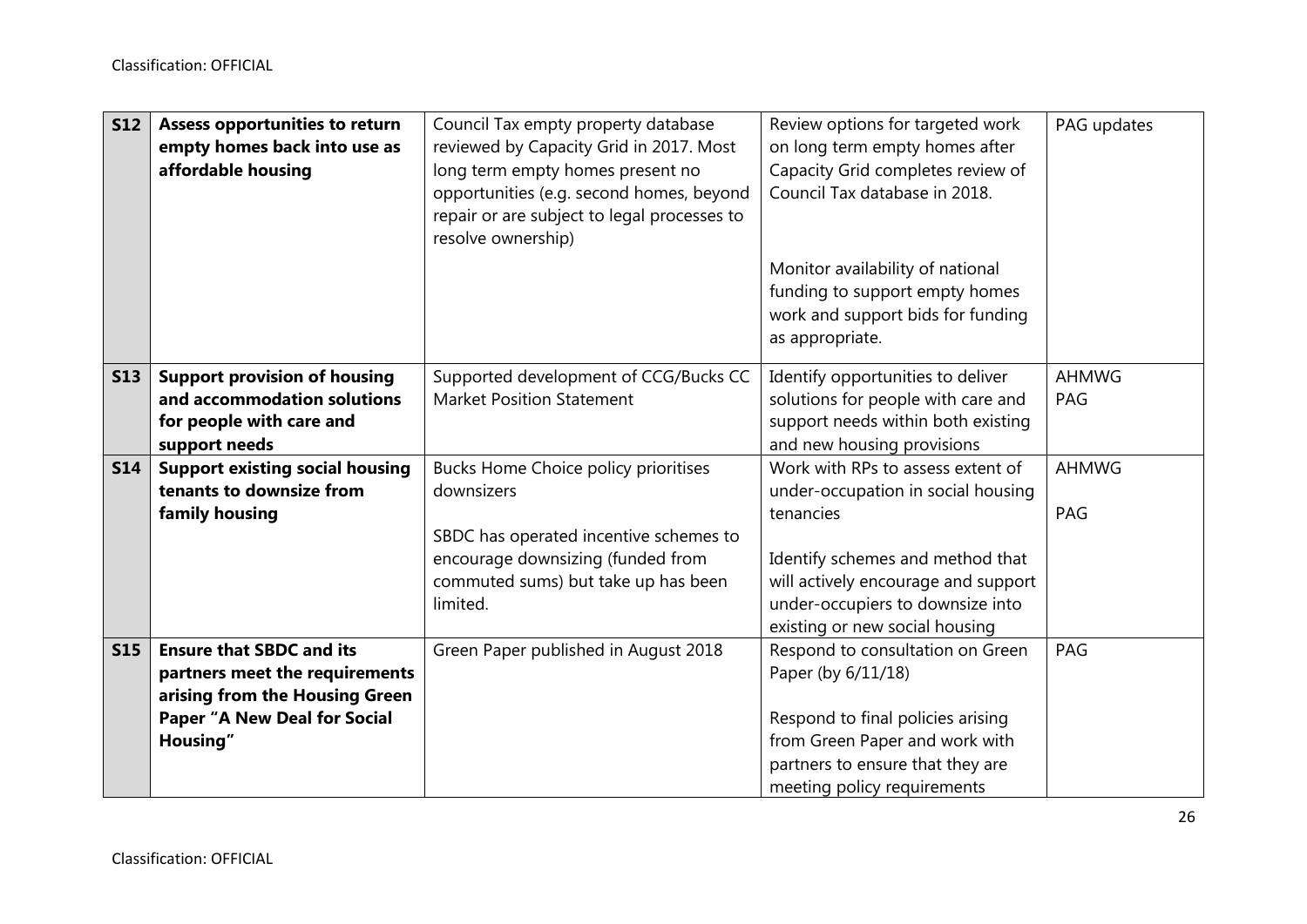#### **CHILTERN DISTRICT COUNCIL – HOMELESSNESS - ACTION PLAN**

|                | <b>OBJECTIVE</b>                                                                                                                                        | <b>Status at August 2018</b>                                                                                                                                                                                                                                                                              | <b>Actions</b>                                                                                                                                                                                                 | <b>Monitoring</b>                                                           |
|----------------|---------------------------------------------------------------------------------------------------------------------------------------------------------|-----------------------------------------------------------------------------------------------------------------------------------------------------------------------------------------------------------------------------------------------------------------------------------------------------------|----------------------------------------------------------------------------------------------------------------------------------------------------------------------------------------------------------------|-----------------------------------------------------------------------------|
| C1             | <b>Monitor effectiveness of Bucks</b><br><b>Home Choice policy and ensure</b><br>social housing stock is being<br>used as effectively as possible       | CDC/SBDC leads both the BHC<br>Management Board and the Practitioner<br>Group which regularly reviews the<br>operation of the Bucks Home Choice<br>scheme.<br>Allocations Policy being reviewed in light<br>of latest legal judgements and the<br>requirements of the Homelessness<br>Reduction Act 2017. | -Complete review of BHC<br>Allocations and agree proposed<br>amendments<br>-Secure approval to adopt revised<br>policy across the four district<br>councils<br>-Implement revised policy and<br>monitor impact | <b>BHC Management</b><br>Board and<br>Practitioners<br>Group<br>PAG Updates |
| C <sub>2</sub> | <b>Optimise current temporary</b><br>accommodation provision<br>through Temporary<br><b>Accommodation Framework</b>                                     | Joint CDC/SBDC Temporary<br>Accommodation Framework agreed in<br>2017                                                                                                                                                                                                                                     | Revised and updated Temporary<br><b>Accommodation Framework</b><br>incorporated into Strategy<br>document                                                                                                      | PAG Updates                                                                 |
| C <sub>3</sub> | <b>Ensure all necessary procedures</b><br>and documentation in place to<br>implement the provisions of<br>the Homelessness Reduction<br><b>Act 2017</b> | New homelessness procedures in place<br>and being kept under review alongside<br>training for all staff and partner agencies<br>and implementation of new upgraded IT<br>system.                                                                                                                          | -Complete and implement new<br>procedures<br>-Monthly monitoring of<br>implementation against<br>requirements of HR Act and<br>procedures amended as required                                                  | PAG Updates<br>Homelessness PIs                                             |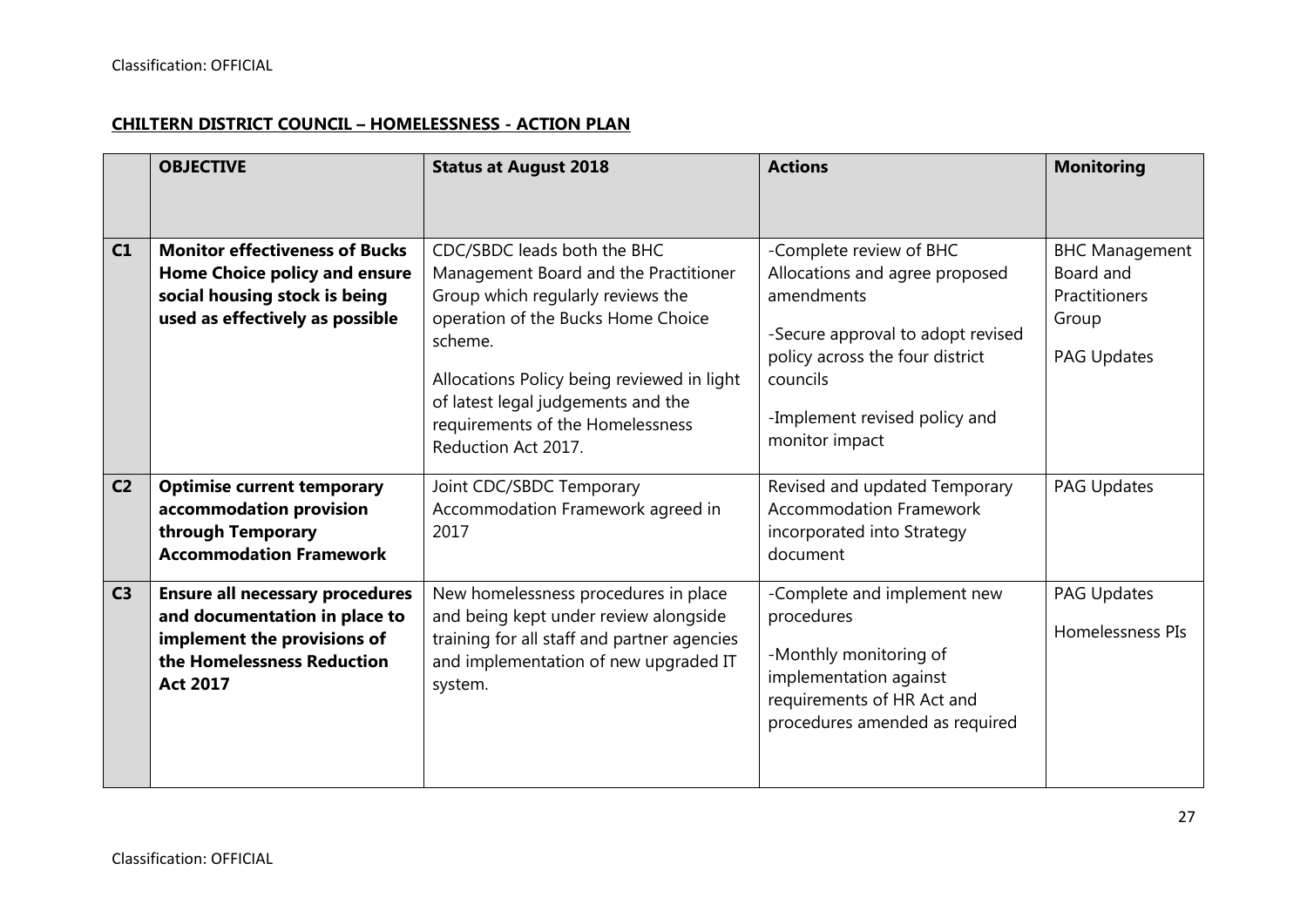| C <sub>4</sub> | <b>Prevent or relieve homelessness</b><br>wherever possible to minimise<br>the demand for temporary<br>accommodation                           | As part of the implementation of the new<br>HR Act (see C3) officers are reviewing the<br>measures available to prevent<br>homelessness and identifying what could<br>be done to increase successful<br>preventions. This will include assessing<br>how we can make best use of the financial<br>resources available to support this,<br>including:<br><b>CDC Homelessness Prevention</b><br>Fund (within Housing budget) and<br><b>Discretionary Housing Payments</b><br>(administered by Benefits team)<br><b>MHCLG Flexible Homelessness</b><br><b>Support Grant and New Burdens</b><br>Funding | -Utilise Locata Toolkit (developed<br>by Andy Gale) and other good<br>practice to inform development of<br>prevention and relief measures<br>-Complete review of available<br>measures and agree toolkit of<br>prevention and relief measures<br>available to officers and partners in<br>working with clients.<br>-Review CDC website and ensure<br>updated, appropriate and realistic<br>homelessness information and<br>advice is available at first point of<br>contact | <b>PAG Updates</b>                                           |
|----------------|------------------------------------------------------------------------------------------------------------------------------------------------|----------------------------------------------------------------------------------------------------------------------------------------------------------------------------------------------------------------------------------------------------------------------------------------------------------------------------------------------------------------------------------------------------------------------------------------------------------------------------------------------------------------------------------------------------------------------------------------------------|-----------------------------------------------------------------------------------------------------------------------------------------------------------------------------------------------------------------------------------------------------------------------------------------------------------------------------------------------------------------------------------------------------------------------------------------------------------------------------|--------------------------------------------------------------|
| C <sub>5</sub> | <b>Work with Registered Providers</b><br>to secure:<br>-additional temporary<br>accommodation and<br>- more private rented tenancy<br>options. | CDC works with Registered Providers to<br>maximise the use of temporary self -<br>contained accommodation within their<br>existing housing stock (including the 20-<br>unit Tom Scott House owned by Paradigm<br>Housing). CDC will continue to look at<br>more temporary accommodation<br>opportunities with Paradigm and other<br>providers.                                                                                                                                                                                                                                                     | -Agreement between CDC and<br>Paradigm to commence Private<br>Sector Leasing Scheme to deliver<br>temporary accommodation<br>(minimum of 10 units initially)<br>-Review existing temporary<br>accommodation agreement<br>between CDC and Paradigm<br>- Work with RPs to continue to<br>explore other TA options                                                                                                                                                             | CDC/Paradigm<br>monitoring<br>meetings<br><b>PAG Updates</b> |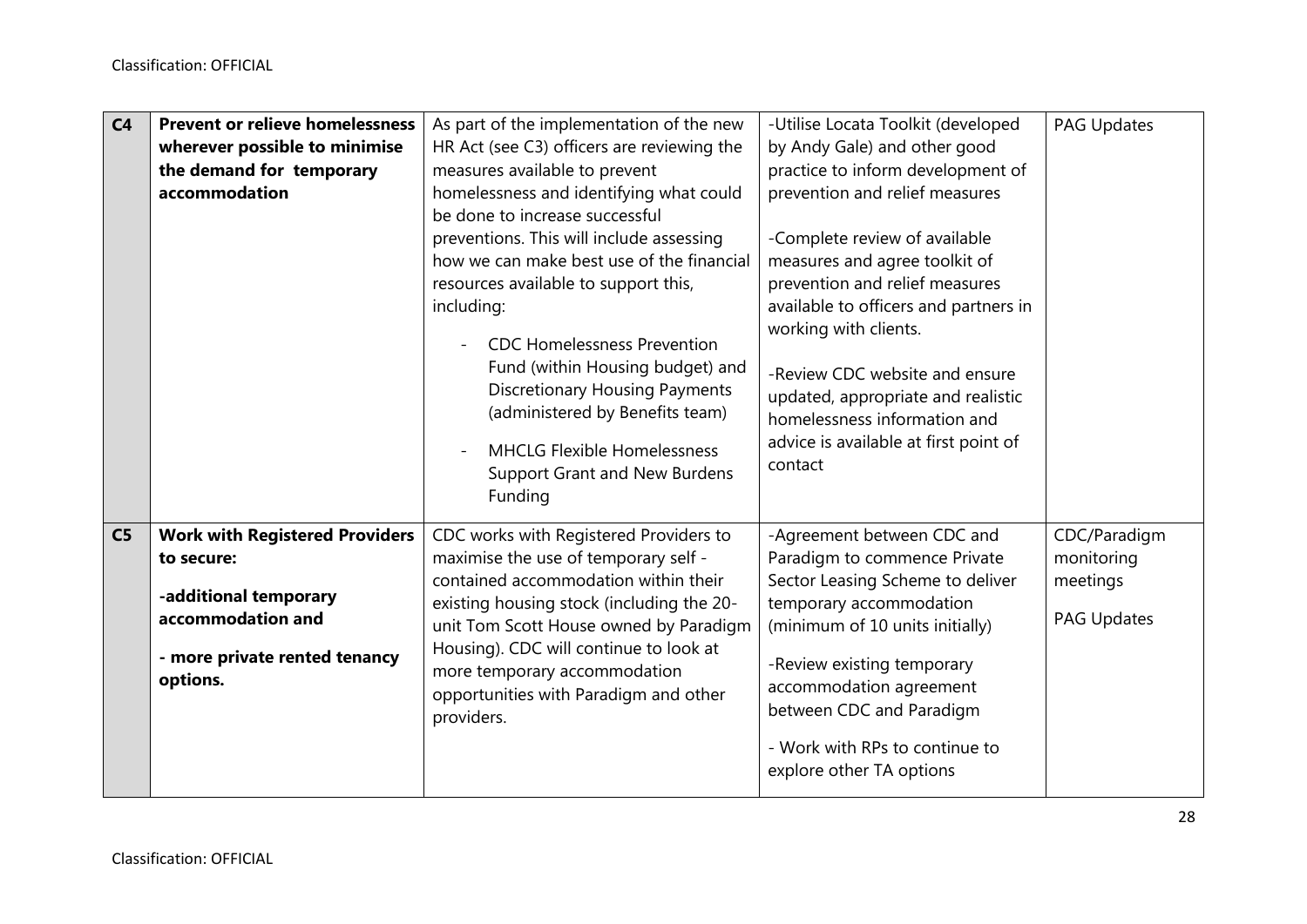| <b>PAG Updates</b> |
|--------------------|
|                    |
|                    |
|                    |
|                    |
|                    |
|                    |
|                    |
|                    |
|                    |
|                    |
|                    |
|                    |
|                    |
|                    |
|                    |
|                    |
|                    |
|                    |
|                    |
|                    |
|                    |
|                    |
|                    |
|                    |
|                    |
|                    |
|                    |
|                    |
|                    |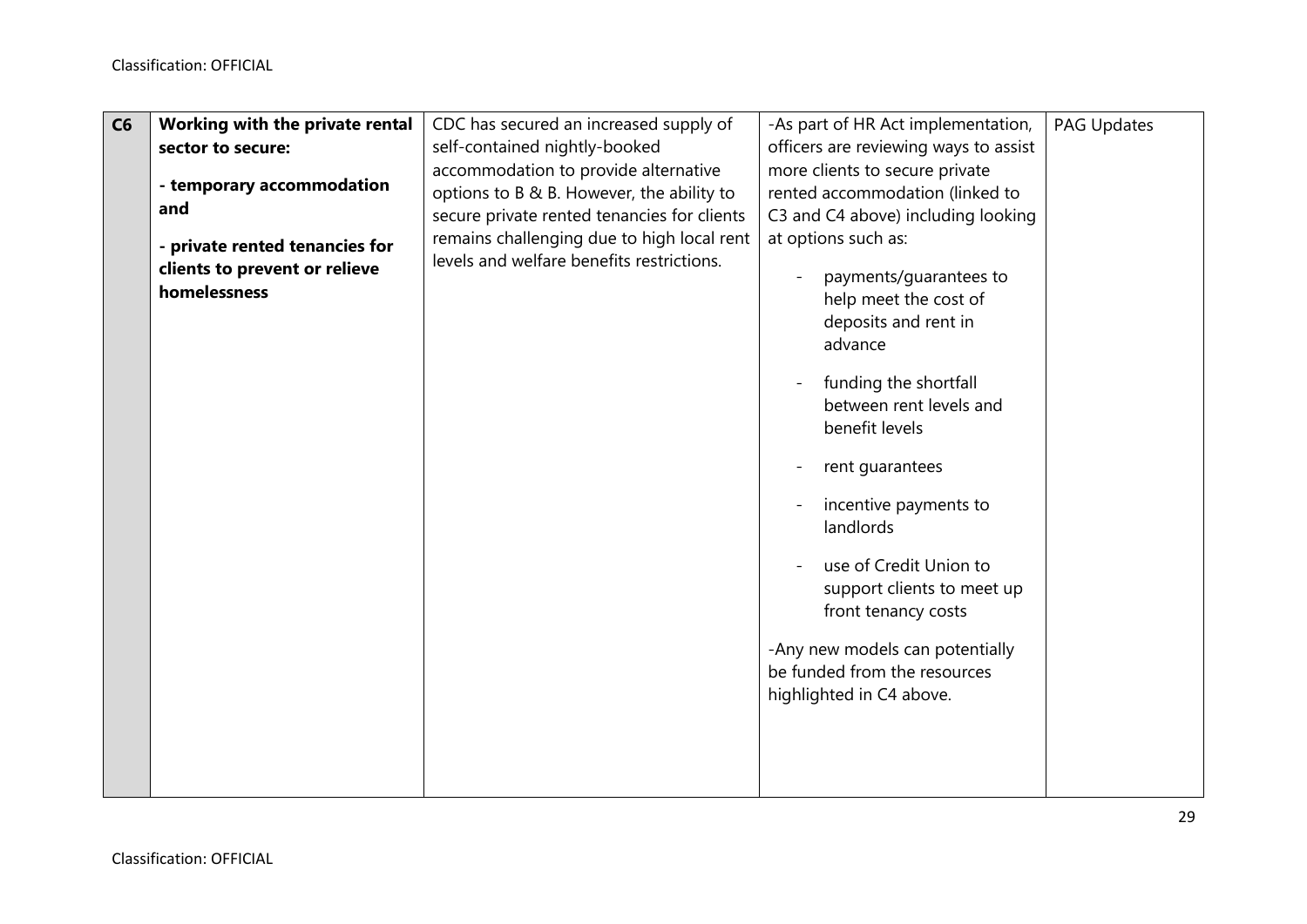| C <sub>7</sub> | Look for opportunities to<br>develop additional temporary<br>accommodation on CDC-owned<br>land (including possible low<br>cost development using off-site<br>construction, pre-fab, mobile<br>homes etc.) | No opportunities have been identified as<br>yet. Any potential scheme will be assessed<br>on an "invest to save" basis looking at an<br>initial investment generating subsequent<br>savings through reduced B&B costs and<br>the possibility of some level of ongoing<br>income generated by the accommodation | Potential schemes to be assessed<br>on an "invest to save" basis looking<br>at an initial investment generating<br>subsequent savings through<br>reduced B&B costs and the<br>possibility of some level of ongoing<br>income generated by the<br>accommodation                                                                                                                                     | <b>PAG Updates</b><br><b>AHMWG</b><br>Corporate Asset<br>Management<br>Group |
|----------------|------------------------------------------------------------------------------------------------------------------------------------------------------------------------------------------------------------|----------------------------------------------------------------------------------------------------------------------------------------------------------------------------------------------------------------------------------------------------------------------------------------------------------------|----------------------------------------------------------------------------------------------------------------------------------------------------------------------------------------------------------------------------------------------------------------------------------------------------------------------------------------------------------------------------------------------------|------------------------------------------------------------------------------|
| C8             | <b>Explore options to work with</b><br><b>South Bucks District Council</b><br>and other statutory partners to<br>secure additional temporary<br>accommodation provision                                    | <b>Temporary Accommodation Framework</b><br>makes provision for temporary<br>accommodation provision in CDC to be<br>utilised by SBDC and vice versa (subject to<br>local demands within the host district)                                                                                                    | CDC will continue to assess<br>opportunities for the shared<br>housing service to deliver joint<br>provision that can support both<br>authorities. It will also consider any<br>opportunities that arise for joint<br>working with other partners<br>(including Wycombe District<br>Council and Aylesbury Vale District<br>Council) to deliver additional<br>temporary accommodation<br>provision. | PAG Updates<br><b>AHMWG</b>                                                  |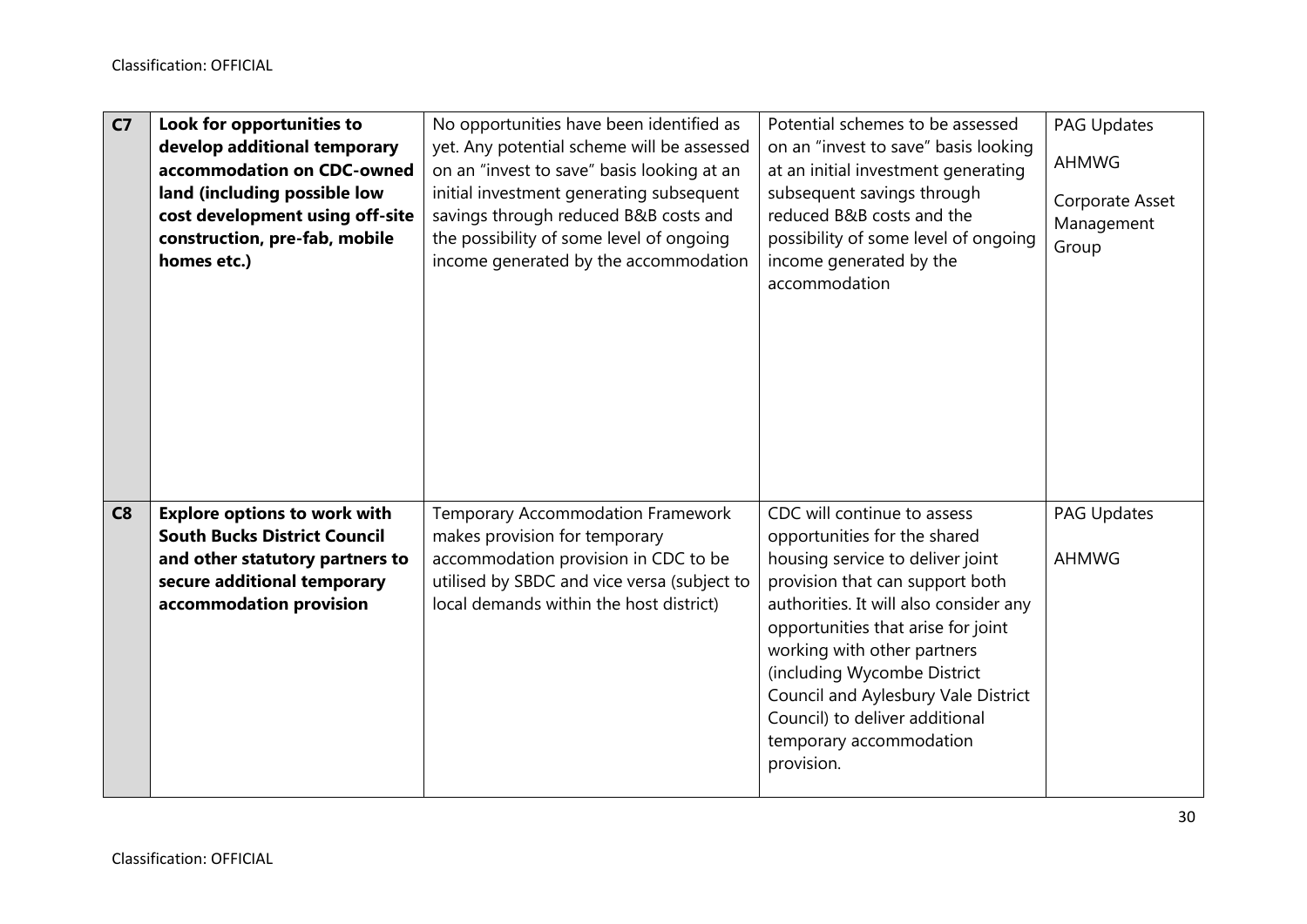| C9 | <b>Support those residents</b>        | CDC operates a joint forum between the                                                                                                                                                   | CDC will continue to support                                                                                                                                                                                                                                                                            | Quarterly                                                                    |
|----|---------------------------------------|------------------------------------------------------------------------------------------------------------------------------------------------------------------------------------------|---------------------------------------------------------------------------------------------------------------------------------------------------------------------------------------------------------------------------------------------------------------------------------------------------------|------------------------------------------------------------------------------|
|    | affected by Housing Benefit           | Housing and Revenues Team and                                                                                                                                                            | clients to mitigate seek to mitigate                                                                                                                                                                                                                                                                    | Housing/Revenues                                                             |
|    | reforms in order to limit the         | Paradigm Housing to share information,                                                                                                                                                   | the impact of Housing Benefit                                                                                                                                                                                                                                                                           | meetings                                                                     |
|    | impact on homelessness                | monitor tenants affected by Housing                                                                                                                                                      | changes by:                                                                                                                                                                                                                                                                                             |                                                                              |
|    |                                       | Benefit changes and target intervention as<br>required.                                                                                                                                  | providing appropriate<br>advice and assistance,<br>utilising DHP (Discretionary<br>Housing Payments) and<br>other funding (see C4) to<br>support clients as<br>appropriate, and<br>signposting and referring<br>clients to partner agencies<br>to deliver welfare benefits<br>and debt advice (see C10) | PAG Updates                                                                  |
|    | Work in partnership with other<br>C10 | CDC has Service Level Agreements in                                                                                                                                                      | -Work with Registered Providers to                                                                                                                                                                                                                                                                      | PAG Updates                                                                  |
|    | agencies to secure suitable           | place with certain partner agencies (CAB,                                                                                                                                                | ensure early referrals are made to                                                                                                                                                                                                                                                                      |                                                                              |
|    | advice and support to prevent         | Housing Interaction Trust, Connection                                                                                                                                                    | support service to avoid tenants                                                                                                                                                                                                                                                                        | One to one                                                                   |
|    | and relieve homelessness              | Rough Sleeper Outreach etc.)                                                                                                                                                             | becoming homeless.                                                                                                                                                                                                                                                                                      | working with                                                                 |
|    |                                       | Partner agencies attended HR Act event<br>on 02/04/18. Database of partner<br>agencies, services and referral routes is<br>being compiled. SLA being reviewed and<br>revised as required | -Opportunities for further funding<br>of specific services and schemes by<br>CDC to be considered based on<br>needs of district                                                                                                                                                                         | partner agencies<br>(including<br>monitoring<br>against SLA<br>requirements) |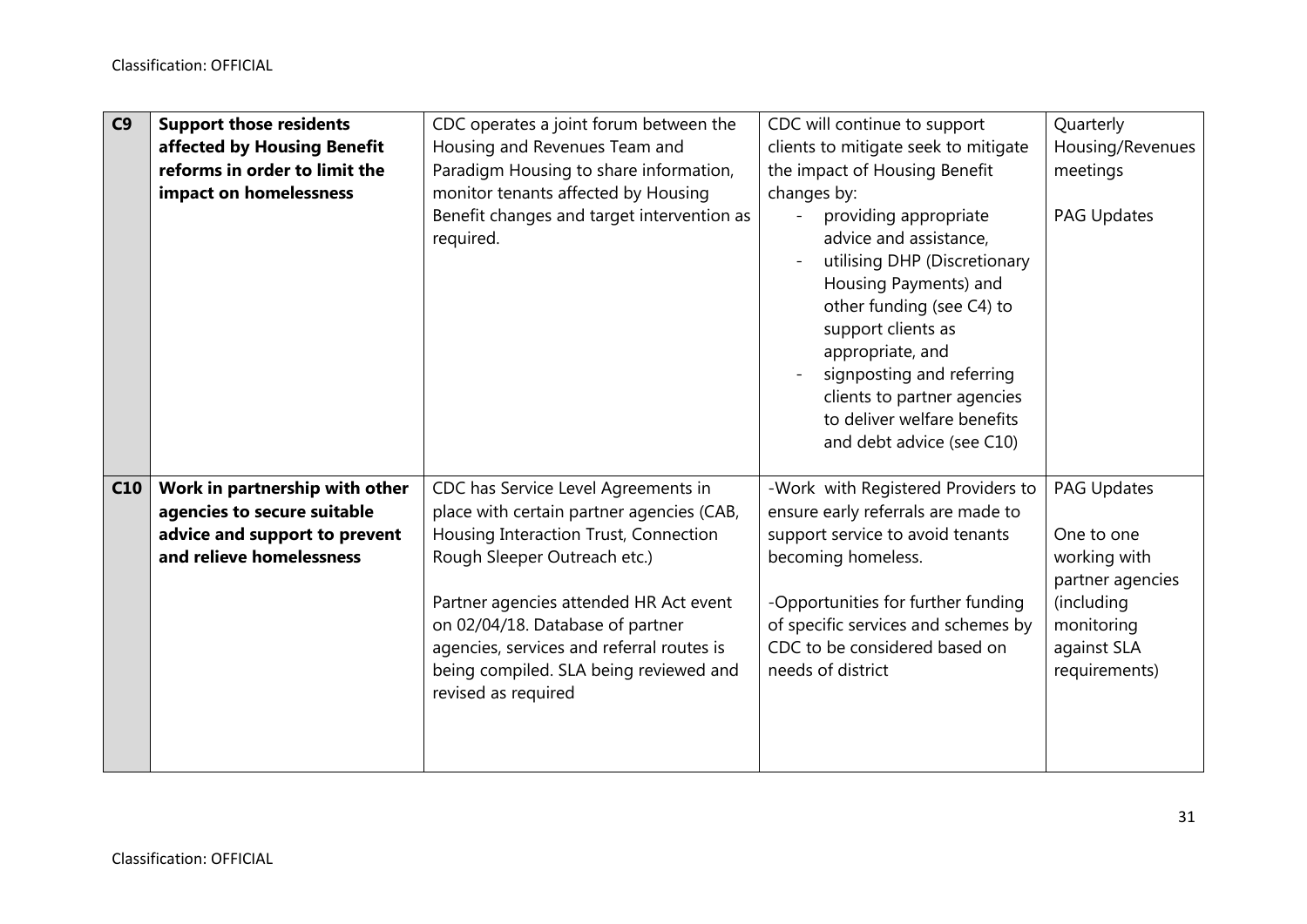| C11 | <b>Work with the Connection</b><br><b>Support Resilience Service to</b><br>ensure that early intervention is<br>targeted as effectively as<br>possible in the District. | <b>Connection Support Resilience Service</b><br>operating since June 2017 funded from<br><b>MCHLG Homelessness Trailblazer</b><br>programme. Service delivers early one-to-<br>one intervention with clients to prevent<br>homelessness.<br>CDC part of service Steering Group and<br>monitoring delivery | -Continue to monitor service and<br>ensure referrals being made from<br>Chiltern area (both self-referrals<br>and agency referrals, including<br>CDC). Implement changes as<br>required to maximise intervention<br>and prevention<br>-Work with Bucks CC and other<br>DCs to plan exit strategy for end of<br>MCHLG 2 year funding. | <b>PAG Updates</b><br><b>Resilience Service</b><br><b>Steering Group</b> |
|-----|-------------------------------------------------------------------------------------------------------------------------------------------------------------------------|-----------------------------------------------------------------------------------------------------------------------------------------------------------------------------------------------------------------------------------------------------------------------------------------------------------|--------------------------------------------------------------------------------------------------------------------------------------------------------------------------------------------------------------------------------------------------------------------------------------------------------------------------------------|--------------------------------------------------------------------------|
| C12 | <b>Provide targeted support to</b><br>resolve or prevent rough<br>sleeping                                                                                              | CDC part-funds the countywide Rough<br>Sleeper Outreach Service which provides<br>one-to-one support to identified rough<br>sleepers                                                                                                                                                                      | Respond to requirements of<br>MHCLG Rough Sleeping Strategy in<br>including:<br>Developing annual Rough<br>Sleeper Action Plan<br><b>Updating Homelessness</b><br>Strategy in 2019 as<br>"Homelessness and Rough<br>Sleeping Strategy"                                                                                               | <b>PAG Updates</b>                                                       |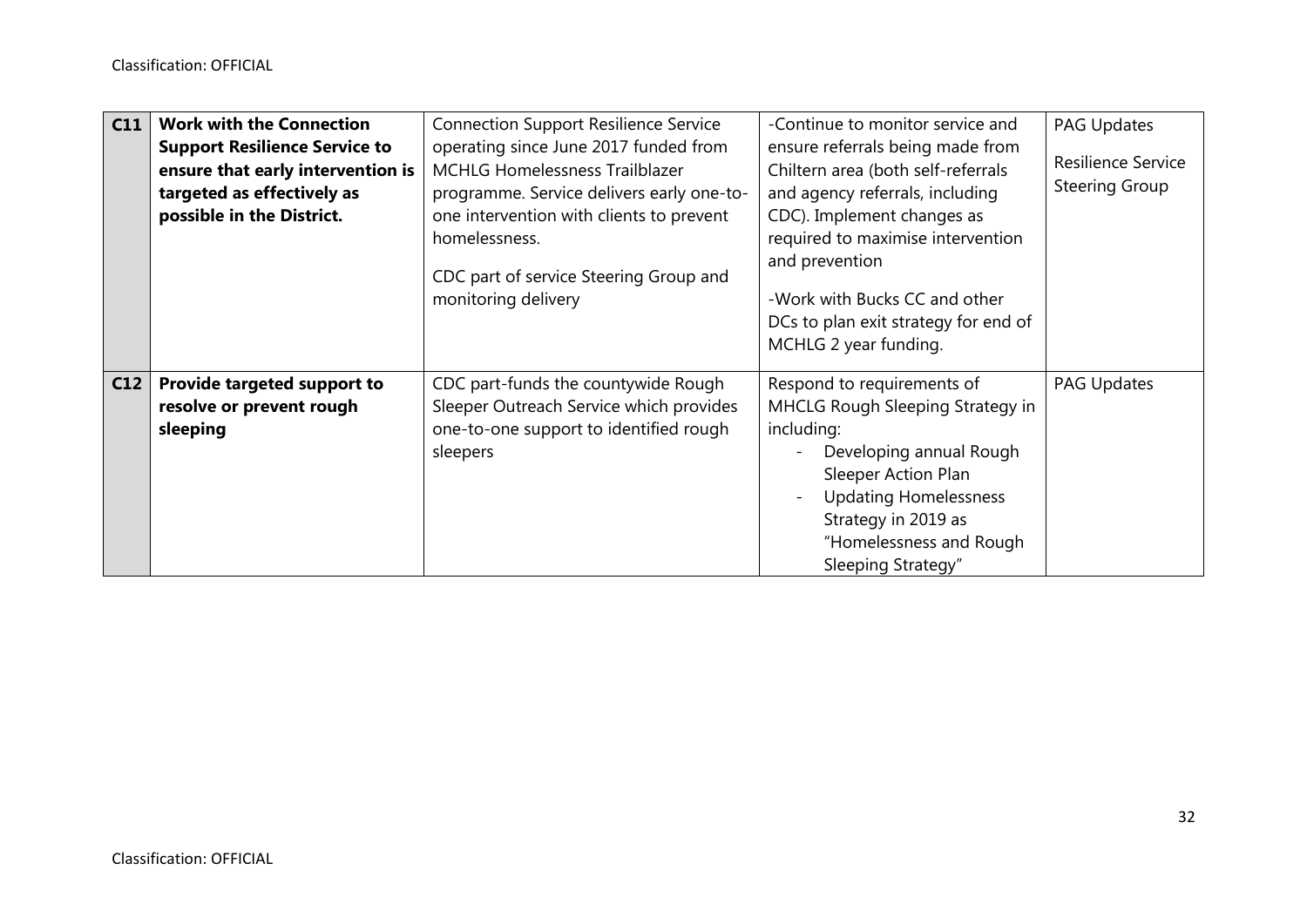#### **SOUTH BUCKS DISTRICT COUNCIL – HOMELESSNESS - ACTION PLAN**

|                | <b>OBJECTIVE</b>                                                                                                                                        | <b>Status at August 2018</b>                                                                                                                                                                                                                                                                              | <b>Actions</b>                                                                                                                                                                                                 | <b>Monitoring</b>                                                           |
|----------------|---------------------------------------------------------------------------------------------------------------------------------------------------------|-----------------------------------------------------------------------------------------------------------------------------------------------------------------------------------------------------------------------------------------------------------------------------------------------------------|----------------------------------------------------------------------------------------------------------------------------------------------------------------------------------------------------------------|-----------------------------------------------------------------------------|
| <b>S1</b>      | <b>Monitor effectiveness of Bucks</b><br><b>Home Choice policy and ensure</b><br>social housing stock is being<br>used as effectively as possible       | CDC/SBDC leads both the BHC<br>Management Board and the Practitioner<br>Group which regularly reviews the<br>operation of the Bucks Home Choice<br>scheme.<br>Allocations Policy being reviewed in light<br>of latest legal judgements and the<br>requirements of the Homelessness<br>Reduction Act 2017. | -Complete review of BHC<br>Allocations and agree proposed<br>amendments<br>-Secure approval to adopt revised<br>policy across the four district<br>councils<br>-Implement revised policy and<br>monitor impact | <b>BHC Management</b><br>Board and<br>Practitioners<br>Group<br>PAG Updates |
| S <sub>2</sub> | <b>Optimise current temporary</b><br>accommodation provision<br>through Temporary<br><b>Accommodation Framework</b>                                     | Joint CDC/SBDC Temporary<br>Accommodation Framework agreed in<br>2017                                                                                                                                                                                                                                     | Revised and updated Temporary<br><b>Accommodation Framework</b><br>incorporated into Strategy<br>document                                                                                                      | <b>PAG Updates</b>                                                          |
| <b>S3</b>      | <b>Ensure all necessary procedures</b><br>and documentation in place to<br>implement the provisions of<br>the Homelessness Reduction<br><b>Act 2017</b> | Full review of homelessness procedures is<br>underway alongside training for all staff<br>and partner agencies and implementation<br>of new upgraded IT system.                                                                                                                                           | -Complete and implement new<br>procedures<br>-Monthly monitoring of<br>implementation against<br>requirements of HR Act and<br>procedures amended as required                                                  | PAG Updates<br>Homelessness PIs                                             |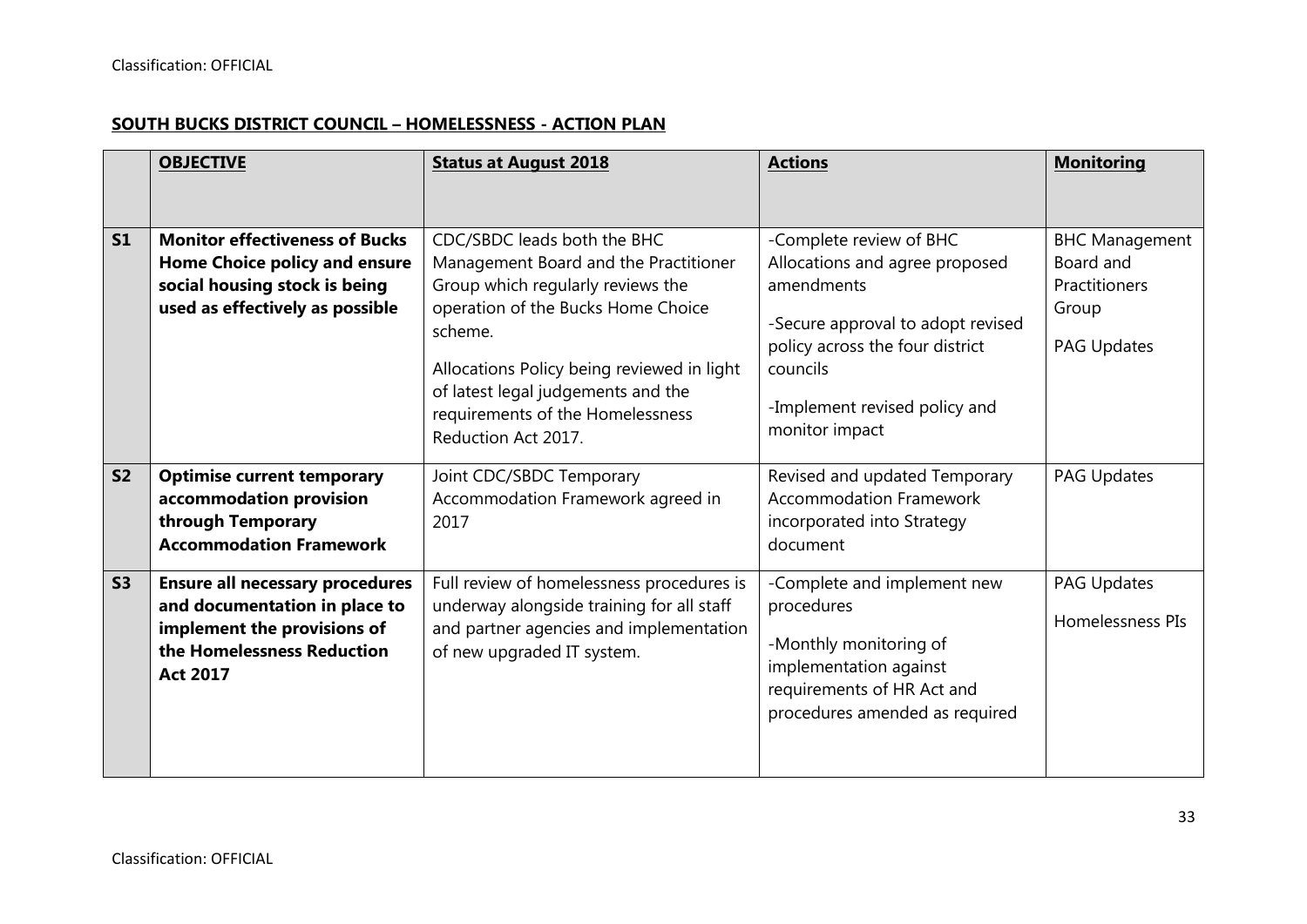| <b>Prevent or relieve homelessness</b><br><b>S4</b><br>As part of preparation for new HR Act<br>-Utilise Locata Toolkit (developed<br><b>PAG Updates</b><br>wherever possible to minimise<br>(see S3) officers are reviewing the<br>by Andy Gale) and other good<br>measures available to prevent<br>practice to inform development of<br>the demand for temporary<br>accommodation<br>homelessness and identifying what could<br>prevention and relief measures<br>be done to increase successful<br>preventions. This will include assessing<br>how we can make best use of the financial<br>-Complete review of available<br>resources available to support this,<br>measures and agree toolkit of<br>including:<br>prevention and relief measures |  |  |  |
|-------------------------------------------------------------------------------------------------------------------------------------------------------------------------------------------------------------------------------------------------------------------------------------------------------------------------------------------------------------------------------------------------------------------------------------------------------------------------------------------------------------------------------------------------------------------------------------------------------------------------------------------------------------------------------------------------------------------------------------------------------|--|--|--|
| available to officers and partners in<br><b>SBDC Homelessness Prevention</b><br>working with clients.<br>Fund (within Housing revenue<br>budget) and Discretionary<br>Housing Payments (administered<br>by the Revenues and Benefits<br>-Review SBDC website and ensure<br>team)<br>updated, appropriate and realistic<br>homelessness information and<br><b>MHCLG Flexible Homelessness</b><br>advice is available at first point of<br>Support Grant and New Burdens<br>contact<br>Funding                                                                                                                                                                                                                                                          |  |  |  |
|                                                                                                                                                                                                                                                                                                                                                                                                                                                                                                                                                                                                                                                                                                                                                       |  |  |  |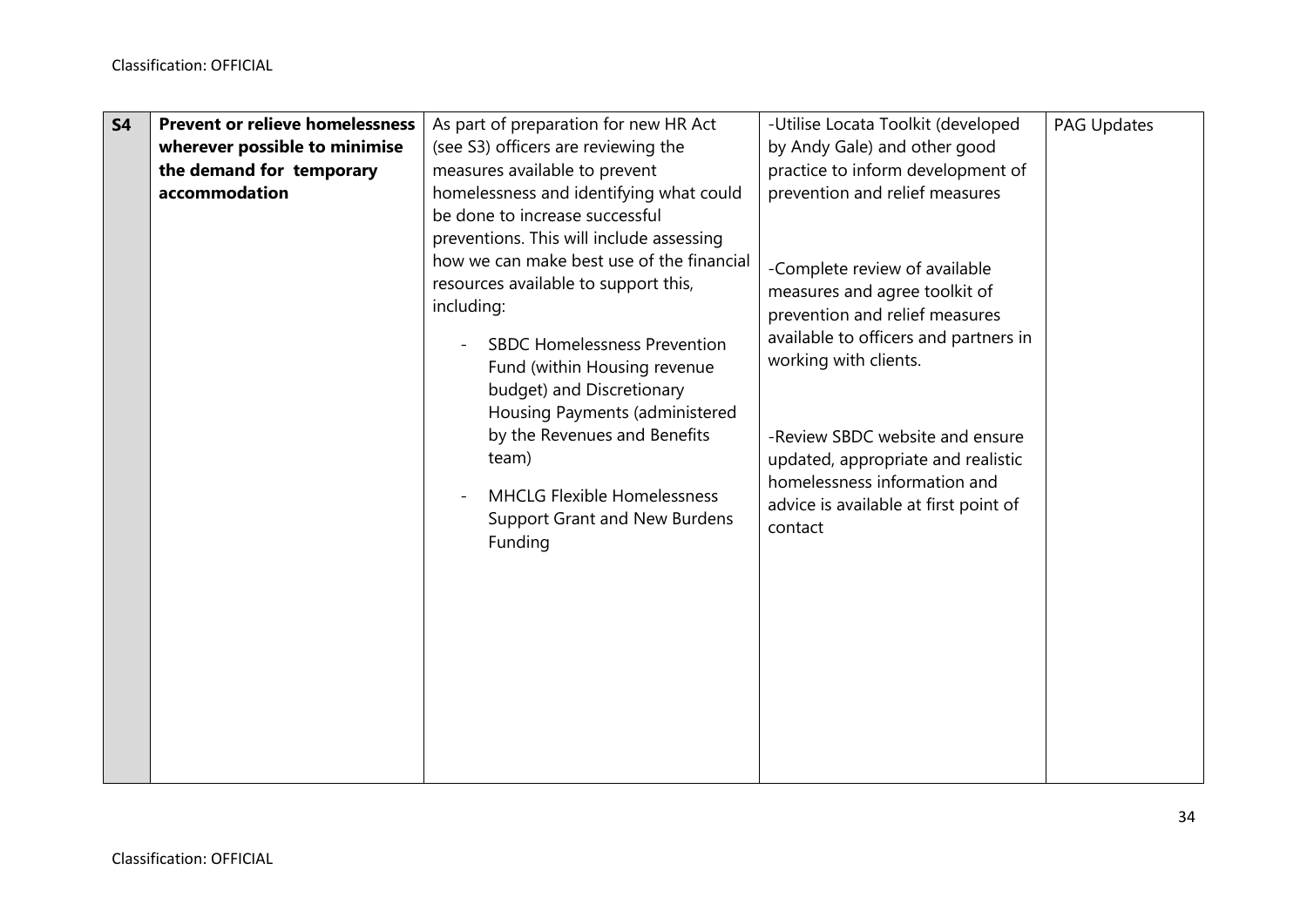| meetings with RP |
|------------------|
| partners         |
|                  |
|                  |
| PAG Updates      |
|                  |
|                  |
|                  |
|                  |
|                  |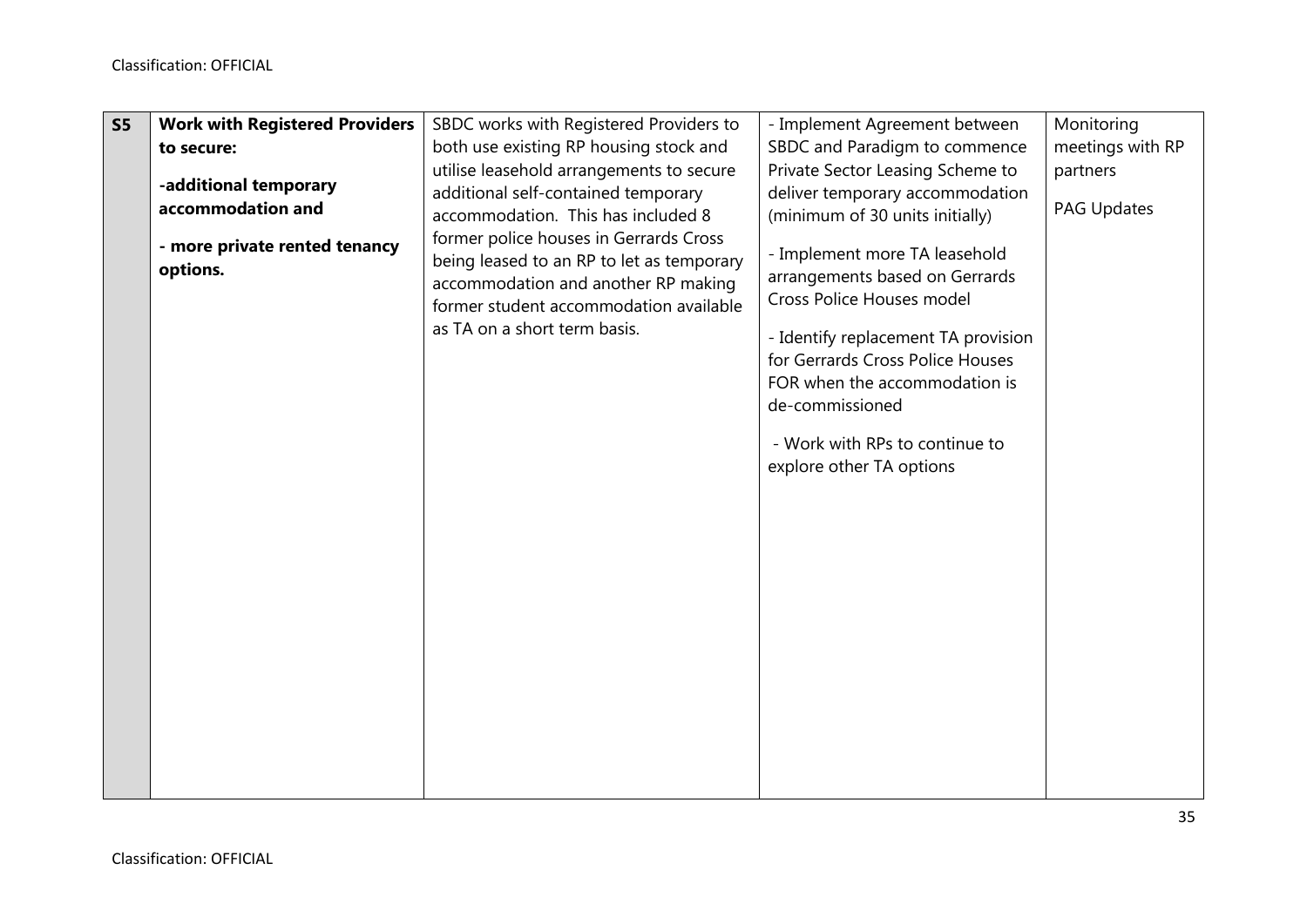| <b>S6</b> | Working with the private rental | SBDC has secured an increased supply of     | -As part of HR Act implementation,    | <b>PAG Updates</b> |
|-----------|---------------------------------|---------------------------------------------|---------------------------------------|--------------------|
|           | sector to secure:               | self-contained nightly-booked               | officers are reviewing ways to assist |                    |
|           |                                 | accommodation to provide alternative        | more clients to secure private        |                    |
|           | - temporary accommodation       | options to B & B. However, the ability to   | rented accommodation (linked to       |                    |
|           | and                             | secure private rented tenancies for clients | S3 and S4 above) including looking    |                    |
|           | - private rented tenancies for  | remains challenging due to high local rent  | at options such as:                   |                    |
|           | clients to prevent or relieve   | levels and welfare benefits restrictions.   |                                       |                    |
|           | homelessness                    |                                             | payments/quarantees to                |                    |
|           |                                 |                                             | help meet the cost of                 |                    |
|           |                                 |                                             | deposits and rent in                  |                    |
|           |                                 |                                             | advance                               |                    |
|           |                                 |                                             | funding the shortfall                 |                    |
|           |                                 |                                             | between rent levels and               |                    |
|           |                                 |                                             | benefit levels                        |                    |
|           |                                 |                                             |                                       |                    |
|           |                                 |                                             | rent guarantees                       |                    |
|           |                                 |                                             | incentive payments to                 |                    |
|           |                                 |                                             | landlords                             |                    |
|           |                                 |                                             |                                       |                    |
|           |                                 |                                             | use of Credit Union to                |                    |
|           |                                 |                                             | support clients to meet up            |                    |
|           |                                 |                                             | front tenancy costs                   |                    |
|           |                                 |                                             | -Any new models can potentially       |                    |
|           |                                 |                                             | be funded from the resources          |                    |
|           |                                 |                                             | highlighted in S4 above.              |                    |
|           |                                 |                                             |                                       |                    |
|           |                                 |                                             |                                       |                    |
|           |                                 |                                             |                                       |                    |
|           |                                 |                                             |                                       |                    |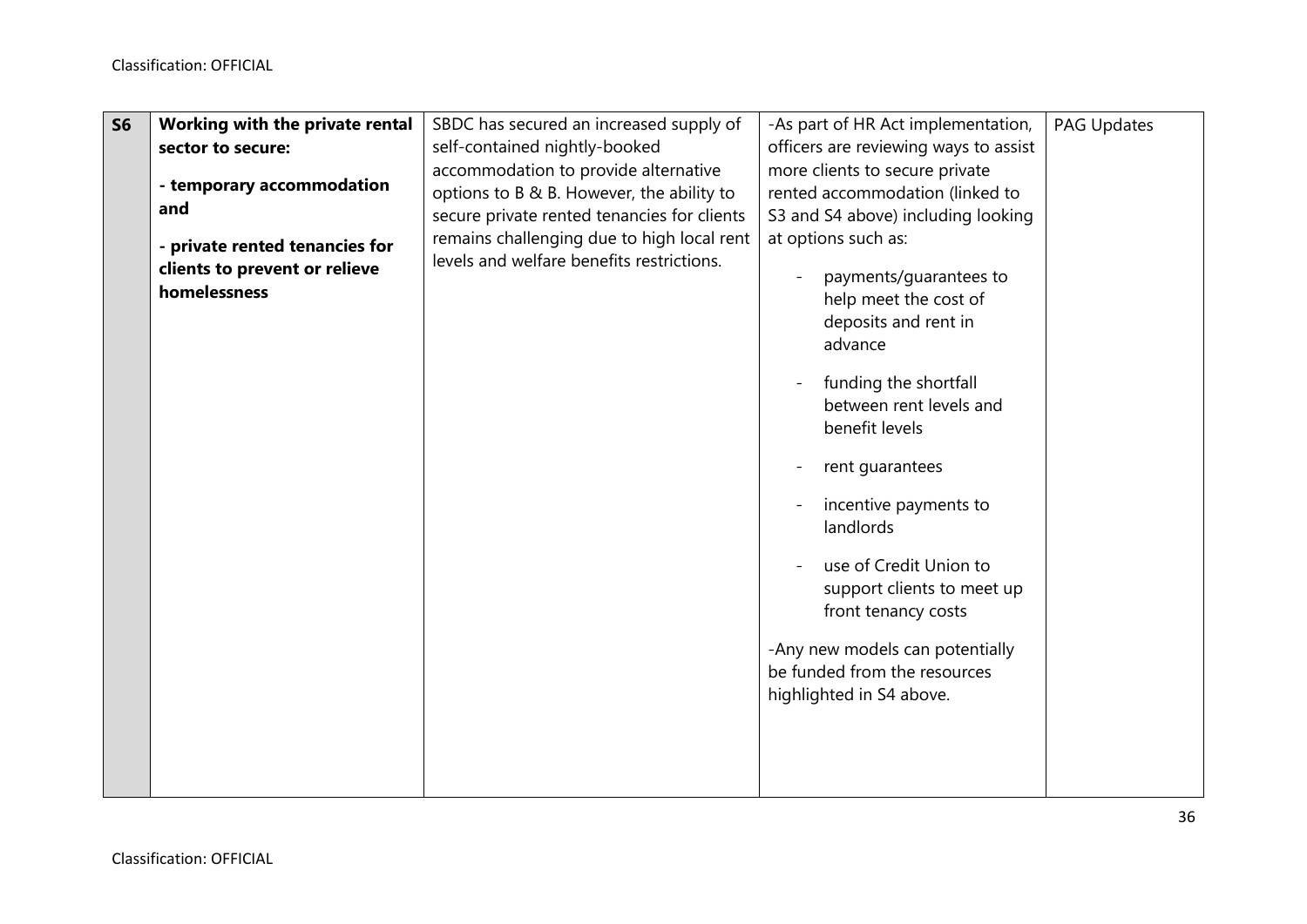| <b>S7</b> | Look for opportunities to<br>develop additional temporary<br>accommodation on SBDC-<br>owned land (including possible<br>low cost development using<br>off-site construction, pre-fab,<br>mobile homes etc.) | SBDC currently owns and leases former<br>former-Police Houses at Gerrards Cross to<br>RP to let as temporary accommodation<br>(see S5 above)<br>SBDC bringing forward planning<br>application to develop temporary<br>accommodation on former depot site on<br>Bath Road, Taplow, using off-site modular<br>construction. | -Develop TA scheme on former<br>depot site in Bath Road (subject to<br>planning permission)<br>-Continue to explore potential<br>schemes using SBDC-owned land<br>or properties (or site acquisition)<br>-Develop standard model to allow<br>proposals to be assessed on an<br>"invest to save" basis looking at an<br>initial investment generating<br>subsequent savings through<br>reduced B&B costs and the<br>possibility of some level of ongoing<br>income generated by the<br>accommodation | <b>PAG Updates</b> |
|-----------|--------------------------------------------------------------------------------------------------------------------------------------------------------------------------------------------------------------|---------------------------------------------------------------------------------------------------------------------------------------------------------------------------------------------------------------------------------------------------------------------------------------------------------------------------|-----------------------------------------------------------------------------------------------------------------------------------------------------------------------------------------------------------------------------------------------------------------------------------------------------------------------------------------------------------------------------------------------------------------------------------------------------------------------------------------------------|--------------------|
| <b>S8</b> | <b>Explore options to work with</b><br><b>Chiltern District Council and</b><br>other statutory partners to<br>secure additional temporary<br>accommodation provision                                         | <b>Temporary Accommodation Framework</b><br>makes provision for temporary<br>accommodation provision in SBDC to be<br>utilised by CDC and vice versa (subject to<br>local demands within the host district)                                                                                                               | SBDC will continue to assess<br>opportunities for the shared<br>housing service to deliver joint<br>provision that can support both<br>authorities. It will also consider any<br>opportunities that arise for joint<br>working with other partners<br>(including Wycombe District<br>Council and Aylesbury Vale District<br>Council) to deliver additional<br>temporary accommodation<br>provision.                                                                                                 | PAG Updates        |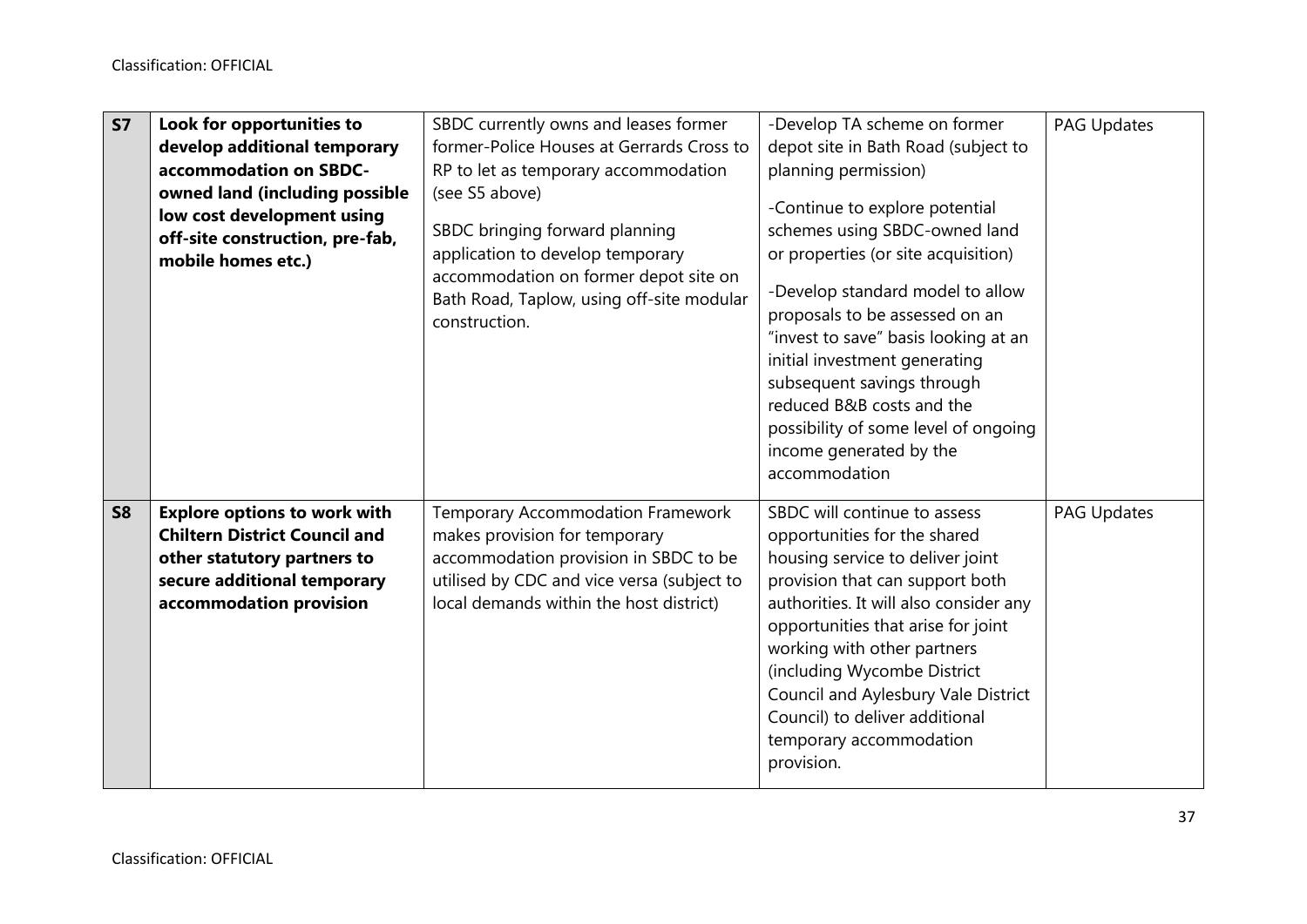| <b>S9</b> | <b>Support those residents</b>                                                         | SBDC operates a joint forum between the                                                                                                           | SBDC will continue to support                                                                                                                                                                                                                                                                                                                                                                                                   | Quarterly                                   |
|-----------|----------------------------------------------------------------------------------------|---------------------------------------------------------------------------------------------------------------------------------------------------|---------------------------------------------------------------------------------------------------------------------------------------------------------------------------------------------------------------------------------------------------------------------------------------------------------------------------------------------------------------------------------------------------------------------------------|---------------------------------------------|
|           |                                                                                        |                                                                                                                                                   |                                                                                                                                                                                                                                                                                                                                                                                                                                 |                                             |
|           |                                                                                        |                                                                                                                                                   |                                                                                                                                                                                                                                                                                                                                                                                                                                 |                                             |
|           |                                                                                        |                                                                                                                                                   |                                                                                                                                                                                                                                                                                                                                                                                                                                 |                                             |
|           | affected by Housing Benefit<br>reforms in order to limit the<br>impact on homelessness | Housing and Revenues Team to share<br>information, monitor tenants affected by<br>Housing Benefit changes and target<br>intervention as required. | clients to mitigate seek to mitigate<br>the impact of Housing Benefit<br>changes by:<br>providing appropriate<br>advice and assistance,<br>utilising DHP (Discretionary<br>Housing Payments) and<br>other funding (see C4) to<br>support clients as<br>appropriate,<br>signposting and referring<br>clients to partner agencies<br>to deliver welfare benefits<br>and debt advice (see S10),<br>and<br>secure attendance of L&Q | Housing/Revenues<br>meetings<br>PAG Updates |
|           |                                                                                        |                                                                                                                                                   | at Housing and Revenues<br>Team review meetings.                                                                                                                                                                                                                                                                                                                                                                                |                                             |
|           |                                                                                        |                                                                                                                                                   |                                                                                                                                                                                                                                                                                                                                                                                                                                 |                                             |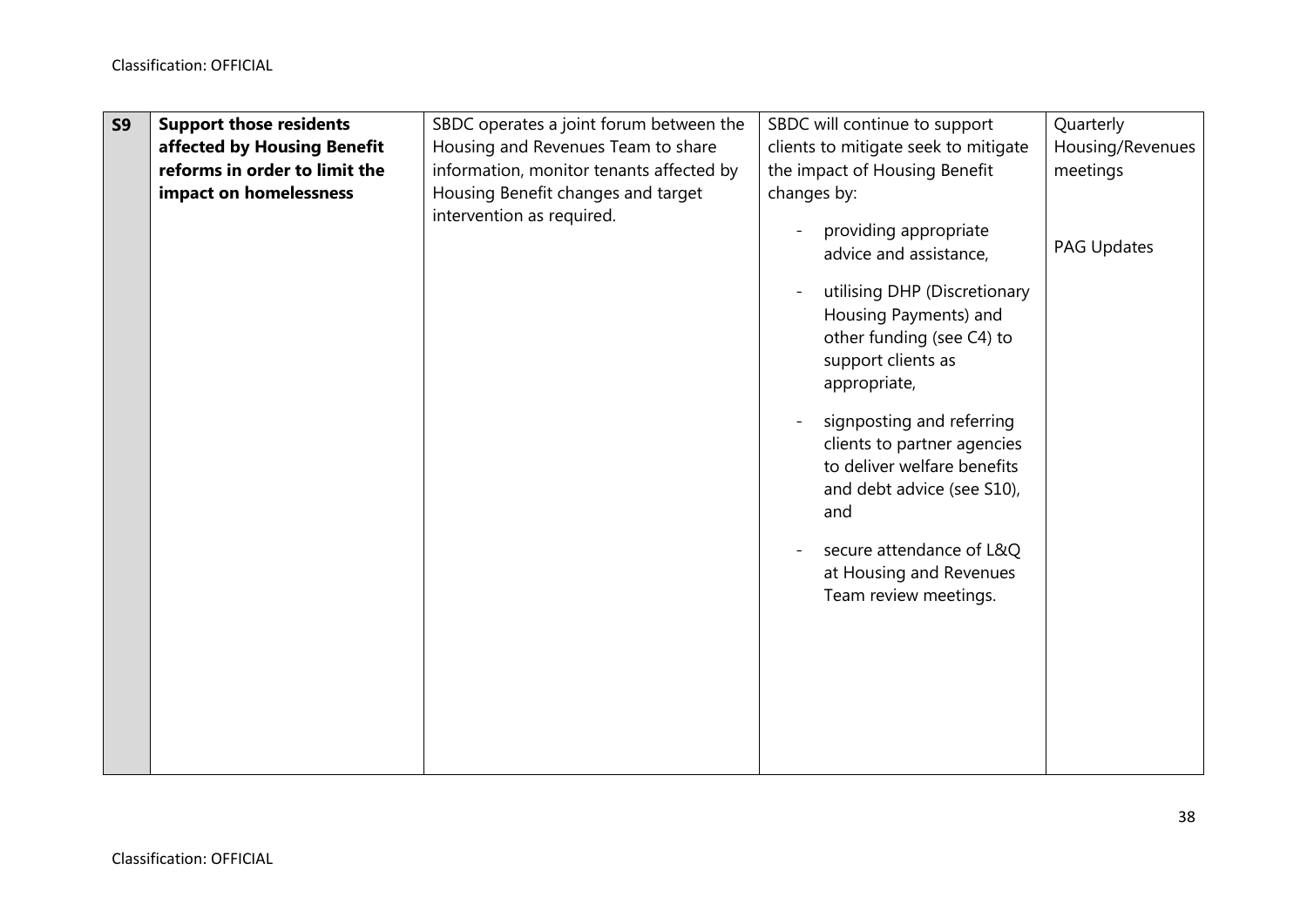| <b>S10</b> | Work in partnership with other<br>agencies to secure suitable<br>advice and support to prevent<br>and relieve homelessness                                              | SBDC has Service Level Agreements in<br>place with certain partner agencies (CAB,<br>Connection Rough Sleeper Outreach,<br>Padstones etc.)<br>Partner agencies attended HR Act event<br>on 02/04/18. Database of partner<br>agencies, services and referral routes is<br>being compiled. SLA being reviewed and<br>revised as required | -Work with Registered Providers to<br>ensure early referrals are made to<br>support service to avoid tenants<br>becoming homeless.<br>-Opportunities for further funding<br>of specific services and schemes by<br>SBDC to be considered based on<br>needs of district                                                                         | PAG Updates<br>One to one<br>working with<br>partner agencies<br>(including<br>monitoring<br>against SLA<br>requirements) |
|------------|-------------------------------------------------------------------------------------------------------------------------------------------------------------------------|----------------------------------------------------------------------------------------------------------------------------------------------------------------------------------------------------------------------------------------------------------------------------------------------------------------------------------------|------------------------------------------------------------------------------------------------------------------------------------------------------------------------------------------------------------------------------------------------------------------------------------------------------------------------------------------------|---------------------------------------------------------------------------------------------------------------------------|
| <b>S11</b> | <b>Work with the Connection</b><br><b>Support Resilience Service to</b><br>ensure that early intervention is<br>targeted as effectively as<br>possible in the District. | <b>Connection Support Resilience Service</b><br>operating since June 2017 funded from<br><b>MCHLG Homelessness Trailblazer</b><br>programme. Service delivers early one-to-<br>one intervention with clients to prevent<br>homelessness.<br>SBDC is part of service Steering Group<br>and monitoring delivery                          | -Continue to monitor service and<br>ensure referrals being made from<br>the South Bucks area (both self-<br>referrals and agency referrals,<br>including SBDC). Implement<br>changes as required to maximise<br>intervention and prevention - Work<br>with Bucks CC and other DCs to<br>plan exit strategy for end of<br>MCHLG 2 year funding. | <b>PAG Updates</b><br><b>Resilience Service</b><br><b>Steering Group</b>                                                  |
| <b>S12</b> | Provide targeted support to<br>resolve or prevent rough<br>sleeping                                                                                                     | SBDC part-funds the countywide Rough<br>Sleeper Outreach Service which provides<br>one-to-one support to identified rough<br>sleepers                                                                                                                                                                                                  | Respond to requirements of<br>MHCLG Rough Sleeping Strategy in<br>including:<br>Developing annual Rough<br>Sleeper Action Plan<br><b>Updating Homelessness</b><br>Strategy in 2019 as<br>"Homelessness and Rough<br>Sleeping Strategy"                                                                                                         | <b>PAG Updates</b>                                                                                                        |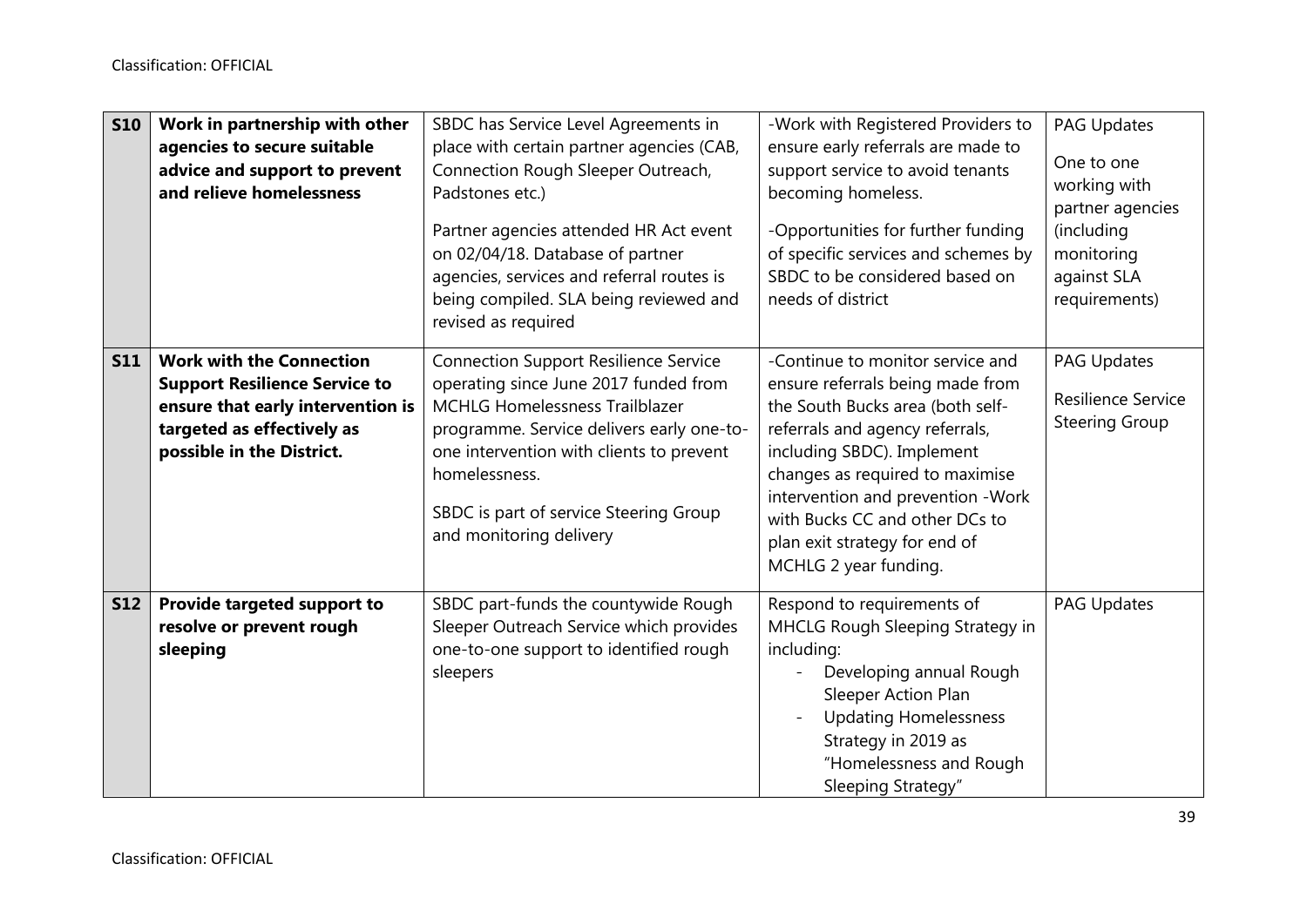#### **APPENDIX A**

#### **BACKGROUND STATISTICS**

#### **A1. - SOCIAL HOUSING LETTINGS**

Social housing tenancies are allocated via the Bucks Home Choice scheme (for more details please go to [www.buckshomechoice.gov.uk\)](http://www.buckshomechoice.gov.uk/)

#### **Number of households seeking a social housing tenancy:**

As at 20<sup>th</sup> August 2018, the number of applicants registered for re-housing on the Bucks Home Choice scheme were as follows:

| <b>Property size required</b> | <b>Number of Applicants</b> |             |  |  |  |
|-------------------------------|-----------------------------|-------------|--|--|--|
|                               | <b>CDC</b>                  | <b>SBDC</b> |  |  |  |
| 1 bedroom                     | 311                         | 266         |  |  |  |
| 2 bedrooms                    | 54                          | 84          |  |  |  |
| 3 bedrooms                    | 100                         | 73          |  |  |  |
| 4 bedrooms                    |                             | b           |  |  |  |
| <b>Not known</b>              | 11                          | 8           |  |  |  |
| <b>Total</b>                  | 469                         | 437         |  |  |  |

#### **Availability of social housing tenancies (Summary of lettings in 2017/18):**

| Chiltern District Council - Lettings via Bucks Home Choice 1/4/17 to 31/03/18 |                           |                                                                                          |  |  |  |  |
|-------------------------------------------------------------------------------|---------------------------|------------------------------------------------------------------------------------------|--|--|--|--|
| <b>Property Type</b>                                                          | <b>Number of lettings</b> | <b>Average time spent on Housing</b><br><b>Register for applicant offered</b><br>tenancy |  |  |  |  |
| <b>Sheltered</b>                                                              | 37                        | 15 months                                                                                |  |  |  |  |
| <b>Studio</b>                                                                 | 3                         | 7 months                                                                                 |  |  |  |  |
| 1 bedroom general needs                                                       | 78                        | 9 months                                                                                 |  |  |  |  |
| 2 bedroom flat/maisonette                                                     | 68                        | 7 months                                                                                 |  |  |  |  |
| 2 bedroom house                                                               | 37                        | 15 months                                                                                |  |  |  |  |
| 3 bedroom flat/maisonette                                                     | 7                         | 8 months                                                                                 |  |  |  |  |
| 3 bedroom house                                                               | 22                        | 31 months                                                                                |  |  |  |  |
| 4 bedroom or more                                                             | 0                         | No lettings                                                                              |  |  |  |  |
| <b>TOTAL LETTINGS</b>                                                         | 252                       |                                                                                          |  |  |  |  |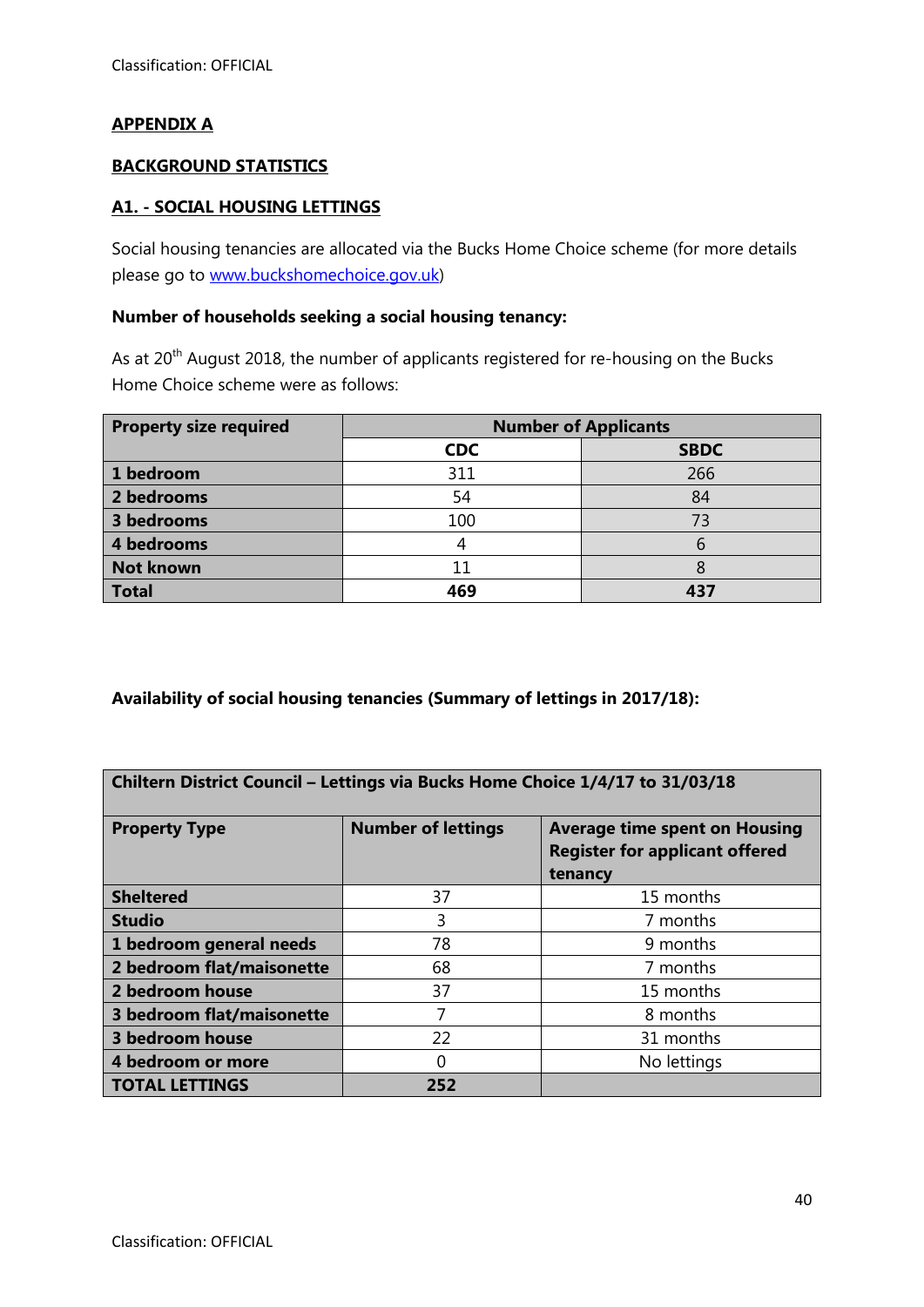| <b>Property Type</b>      | <b>Number of lettings</b> | <b>Average time spent on Housing</b><br><b>Register for applicant offered</b><br>tenancy |  |  |  |  |  |
|---------------------------|---------------------------|------------------------------------------------------------------------------------------|--|--|--|--|--|
| <b>Sheltered</b>          | 25                        | 8 months                                                                                 |  |  |  |  |  |
| <b>Studio</b>             | 4                         | 8 months                                                                                 |  |  |  |  |  |
| 1 bedroom general needs   | 55                        | 18 months                                                                                |  |  |  |  |  |
| 2 bedroom flat/maisonette | 48                        | 20 months                                                                                |  |  |  |  |  |
| 2 bedroom house           | 18                        | 22 months                                                                                |  |  |  |  |  |
| 3 bedroom flat/maisonette | 3                         | 20 months                                                                                |  |  |  |  |  |
| 3 bedroom house           | 20                        | 22 months                                                                                |  |  |  |  |  |
| 4 bedroom or more         | 0                         | 0                                                                                        |  |  |  |  |  |
| <b>TOTAL LETTINGS</b>     | 173                       |                                                                                          |  |  |  |  |  |

**South Bucks District Council – Lettings via Bucks Home Choice 1/04/17 to 31/03/18**

| <b>Total Lettings via Bucks Home Choice in previous years</b> |                    |                       |  |  |  |  |
|---------------------------------------------------------------|--------------------|-----------------------|--|--|--|--|
| Year                                                          | <b>Chiltern DC</b> | <b>South Bucks DC</b> |  |  |  |  |
| 2016/17                                                       | 264                | 119                   |  |  |  |  |
| 2015/16                                                       | 234                | 133                   |  |  |  |  |
| 2014/15                                                       | 269                | 186                   |  |  |  |  |

Headlines:

- The level of lettings in CDC and SBDC is dependent on turnover in the existing social housing stock (i.e. re-lets) and the provision of additional properties (via new building or buying existing dwellings)
- The average time spent on the Housing Register is broad indicator based on the overall lettings during the year. The Bucks Home Choice scheme prioritises applicants for vacancies based on a combination of factors taking account of housing need, time spent on the Register and the type of property required. Therefore, some households will wait considerably longer than the average waiting time before they have any opportunity to secure a tenancy.
- The availability of larger family-sized housing (i.e. 3 or more bedrooms) across both districts is particularly limited in comparison with demand. This has a particular impact on the ability of both Councils to secure long term accommodation for households who are homeless or threatened with homelessness (with a consequent knock-on effect on the length of time that larger families have to spend in temporary accommodation).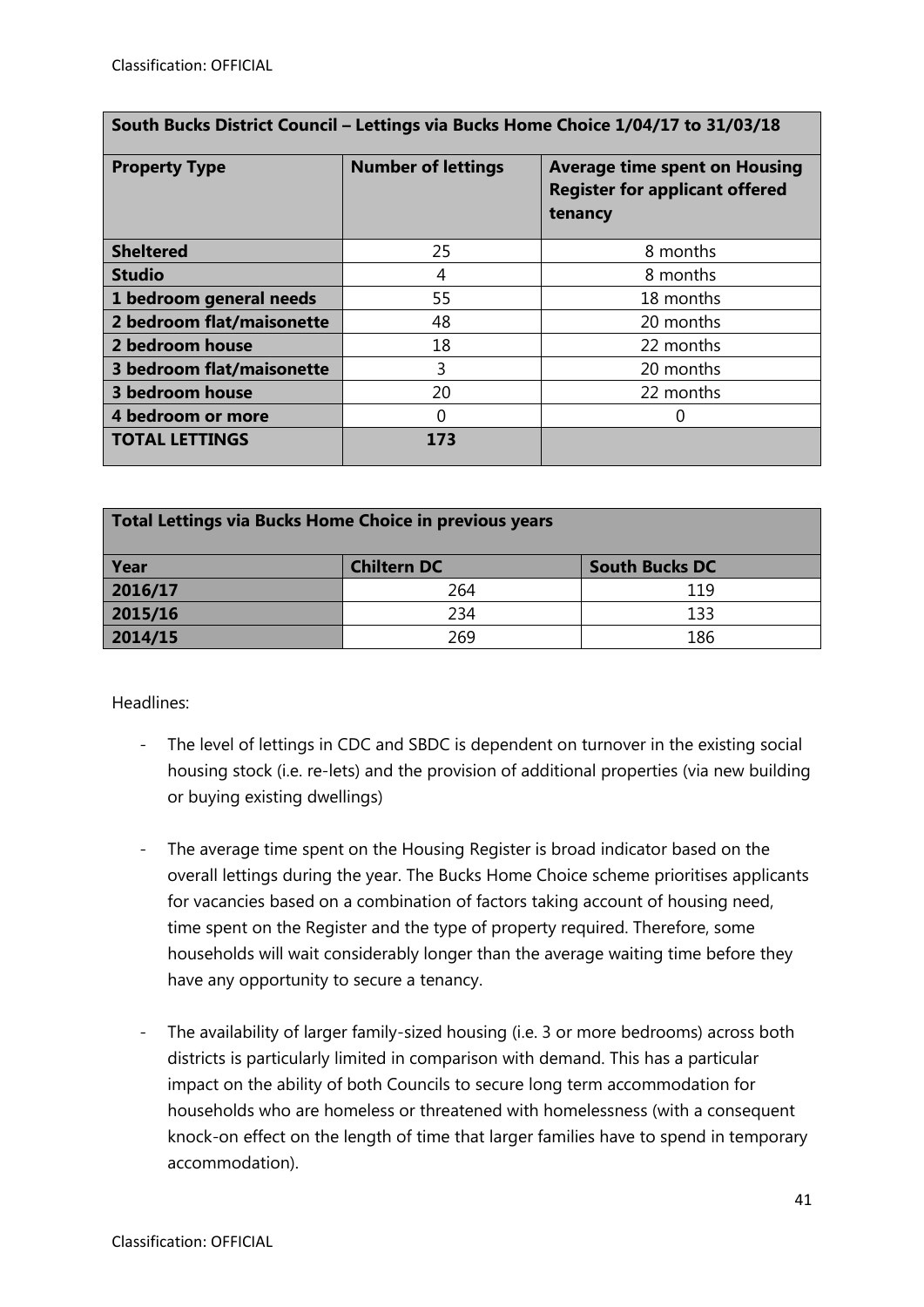#### **A.2 - HOMELESSNESS**

|                     | Year       |             |            |             |            |             |            |             |            |             |
|---------------------|------------|-------------|------------|-------------|------------|-------------|------------|-------------|------------|-------------|
|                     | 2013/14    |             | 2014/15    |             | 2015/16    |             | 2016/17    |             | 2017/18    |             |
|                     |            |             |            |             |            |             |            |             |            |             |
|                     |            |             |            |             |            |             |            |             |            |             |
|                     | <b>CDC</b> | <b>SBDC</b> | <b>CDC</b> | <b>SBDC</b> | <b>CDC</b> | <b>SBDC</b> | <b>CDC</b> | <b>SBDC</b> | <b>CDC</b> | <b>SBDC</b> |
| <b>Total number</b> | 56         | 59          | 87         | 75          | 95         | 88          | 80         | 102         | 90         | 102         |
| of homeless         |            |             |            |             |            |             |            |             |            |             |
| applications for    |            |             |            |             |            |             |            |             |            |             |
| assistance          |            |             |            |             |            |             |            |             |            |             |

#### **(a) Total Number of Homelessness Applications for Assistance**

(This table shows the number of homelessness applications where the Council issued decisions during the year concerned. These were determined prior to the introduction of the new duties in the Homelessness Reduction Act from 3<sup>rd</sup> April 2018.)

#### **(b) Accepted Homelessness Applications & Reasons**

Out of the total number of applications in Table (a) above the following applications were accepted as being subject to the Council's main housing duty to secure accommodation.

| <b>Homeless Cases Accepted as Duty to Secure Accommodation</b> |                    |                |                |                |                |                |                |                |                |              |
|----------------------------------------------------------------|--------------------|----------------|----------------|----------------|----------------|----------------|----------------|----------------|----------------|--------------|
| <b>Reason for</b>                                              | Year               |                |                |                |                |                |                |                |                |              |
| <b>Homelessness</b>                                            | 2014/15<br>2013/14 |                | 2015/16        |                | 2016/17        |                | 2017/18        |                |                |              |
|                                                                | <b>CDC</b>         | <b>SBDC</b>    | <b>CDC</b>     | <b>SBDC</b>    | <b>CDC</b>     | <b>SBDC</b>    | <b>CDC</b>     | <b>SB</b>      | <b>CDC</b>     | <b>SB</b>    |
| Parents/Family not<br>willing to<br>accommodate                | $\overline{3}$     | 25             | 24             | 19             | 21             | 30             | 14             | 27             | 21             | 30           |
| End of Tenancy by<br>Landlord                                  | 10                 | 14             | 21             | 17             | 22             | 15             | 17             | 18             | 14             | 18           |
| <b>Domestic Violence</b>                                       | $\overline{2}$     | $\overline{4}$ | $\overline{7}$ | $\overline{3}$ | $\overline{7}$ | 6              | 8              | 8              | 8              | 9            |
| Other<br>Violence/Harassment                                   | $\mathbf{1}$       | $\overline{0}$ | $\overline{0}$ | $\mathbf{1}$   | $\overline{7}$ | $\overline{3}$ | $\overline{0}$ | $\overline{3}$ | $\overline{4}$ | 5            |
| Rent/Mortgage<br>Arrears                                       | 5                  | $\overline{0}$ | $\overline{4}$ | $\overline{0}$ | $\mathbf{1}$   | $\overline{2}$ | 6              | $\overline{2}$ | $\overline{3}$ | $\mathbf{1}$ |
| Other                                                          | $\overline{3}$     | $\mathbf{1}$   | $\overline{3}$ | $\overline{7}$ | 5              | 11             | 5              | 9              | 10             | 11           |
| <b>Total</b>                                                   | 24                 | 44             | 59             | 47             | 63             | 67             | 50             | 67             | 60             | 74           |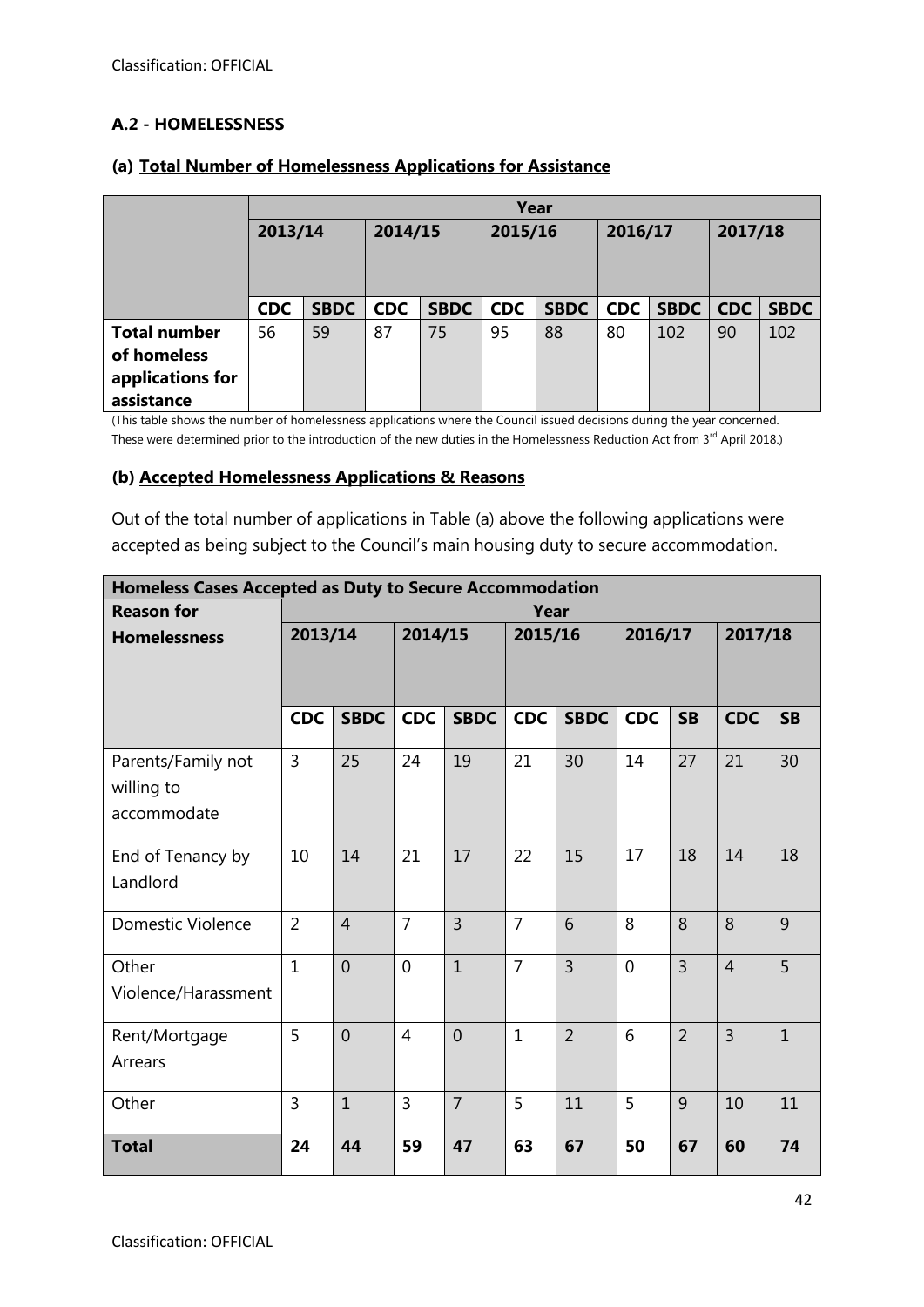#### **(c) Number of Homeless Households in Temporary Accommodation**



**Chiltern DC - Quarterly Snapshot of Number of Households in TA**

**South Bucks DC - Quarterly Snapshot of Number of Households in TA**



#### **Headlines:**

- Both Chiltern and South Bucks saw a significant increase in applications for homelessness assistance in 2013/14. The annual rate of increase has subsequently differed between the two districts. South Bucks showing a continued annual upturn until levelling off in in 2017/18 while the position in Chiltern has been more erratic year on year.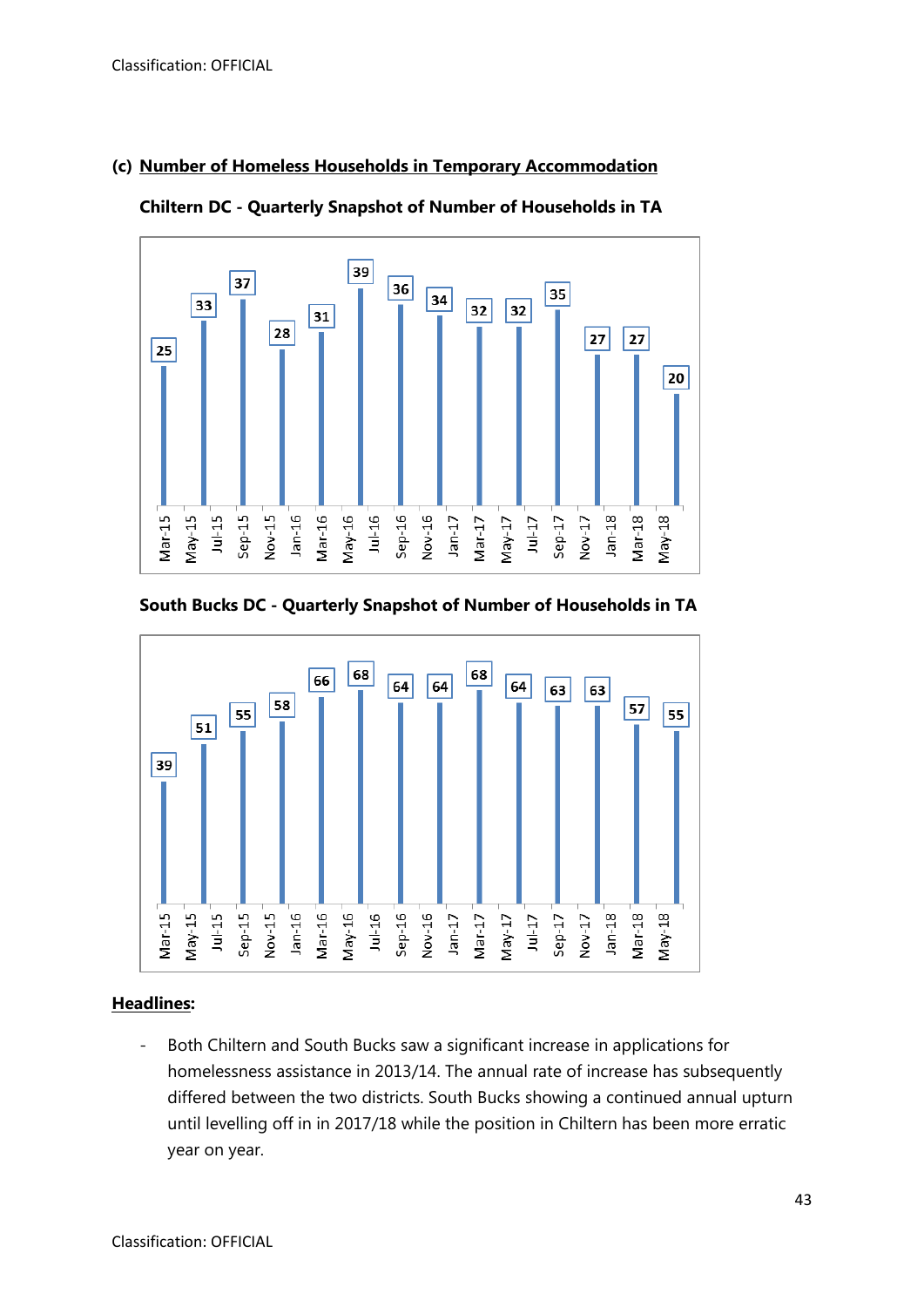- The main reasons for homelessness across both districts in recent years have been exclusion by family or friends or the ending of a tenancy by a landlord.
- The ongoing demand for temporary accommodation has been considerable higher in South Bucks compared to Chiltern. This is primarily because South Bucks has seen a higher level of homelessness applications and a lower level of turnover in its social housing stock. This means that many homeless households have to spend longer periods in temporary accommodation due to the limited availability of affordable accommodation to move on to.

#### **Future Demand for Homelessness Services**

The MHCLG (formerly DCLG) has estimated that the new Homelessness Reduction Act 2017 could see a 26% increase in the homelessness caseload for local authorities (DCLG – New Burdens Funding Assessment – October 2017). If this increase is applied to the 2017/18 caseload levels, this will result in anticipated levels as follows:

| Council<br><b>Caseload per annum</b> |                            |                            | <b>Demand for Temporary</b> |           |  |
|--------------------------------------|----------------------------|----------------------------|-----------------------------|-----------|--|
|                                      |                            | (Total homelessness cases) | <b>Accommodation</b>        |           |  |
|                                      | Estimated<br>Current level |                            | Current demand              | Estimated |  |
| (2017/18)                            |                            | demand                     | (Average                    | demand    |  |
|                                      |                            | (2018/19)                  | number in TA                | (2018/19) |  |
|                                      |                            |                            | during 2017/18)             |           |  |
| <b>Chiltern DC</b>                   | 102<br>129                 |                            | 34 units                    | 42 units  |  |
| <b>South Bucks DC</b>                | 90<br>114                  |                            | 65 units                    | 82 units  |  |

*(The above estimates are based on a 26% upturn on the average number of TA placements at any one time during 2017. However, other factors including homelessness prevention levels under the new Act's provisions and new affordable housing developments will impact on this figure).*

#### **Rough Sleepers**

Chiltern DC and South Bucks DC have generally recorded low levels of rough sleeping within the districts. The figures from the last 4 annual rough sleeper counts/estimates are:

|             | 2014 | 2015 | 2016 | 2017<br>∵∠∪⊥. |
|-------------|------|------|------|---------------|
| Chiltern    |      |      | -    | -             |
| South Bucks |      |      |      |               |

However, these are snapshot figures collected once a year as part of the national rough sleeper estimate. There is evidence to suggest that there are regular reported instances of rough sleeping in the two districts. The Rough Sleeper Outreach Service operated by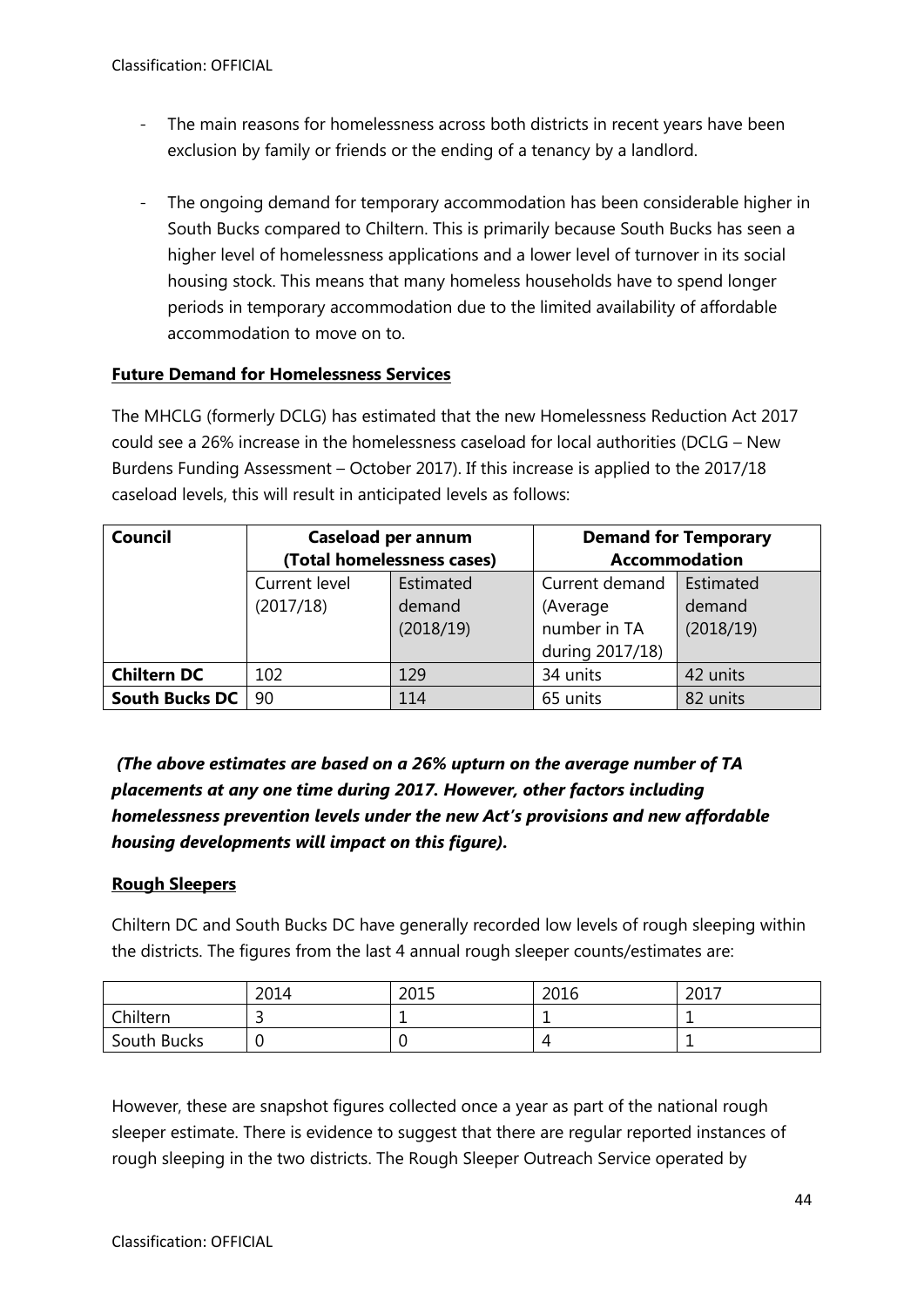Connection Support received 53 reports of rough sleepers in Chiltern or South Bucks during the 12 month period from July 2017 to June 2018 and the service subsequently verified 10 of these.

The Councils will be reviewing the extent of rough sleeping across the districts and the support services that are in place as part of the response to the Government's Rough Sleeping Strategy.

#### **A3 - DELIVERY OF ADDITIONAL AFFORDABLE HOUSING**

#### **Number of additional affordable homes (rented or shared ownership) delivered since 2011/12**

The table below summarises the number of additional affordable homes delivered by Registered Providers in Chiltern and South Bucks since 2011/12:

| <b>YEAR</b> | <b>DISTRICT</b>                         |                                 |                |                    |                             |                                 |                  |                           |
|-------------|-----------------------------------------|---------------------------------|----------------|--------------------|-----------------------------|---------------------------------|------------------|---------------------------|
|             | <b>CHILTERN</b>                         |                                 |                | <b>SOUTH BUCKS</b> |                             |                                 |                  |                           |
|             | <b>Build</b><br>New<br>Z<br><b>Rent</b> | Build<br>S/Owners<br><b>New</b> | Purchases      | Other              | <b>Build</b><br>New<br>Rent | <b>Build</b><br>S/Owners<br>New | <b>Purchases</b> | (Equity<br>Other<br>Loan) |
| 2011/12     | 26                                      | 3                               | $\mathbf{0}$   | $\mathbf 0$        | 15                          | $\theta$                        | 9                | 9                         |
| 2012/13     | 57                                      | 35                              | $\mathbf 0$    | $\mathbf 0$        | $\overline{7}$              | 17                              | $\overline{4}$   | 8                         |
| 2013/14     | 6                                       | $\mathbf 0$                     | 8              | $\mathbf 0$        | 12                          | 3                               | $\overline{4}$   | 3                         |
| 2014/15     | 34                                      | $\mathbf 0$                     | 7              | $\overline{0}$     | 6                           | $\overline{0}$                  | 10               | $\overline{0}$            |
| 2015/16     | 18                                      | 4                               | $\overline{0}$ | $\overline{0}$     | $\overline{0}$              | $\overline{0}$                  | $\overline{2}$   | 3                         |
| 2016/17     | 26                                      | 9                               | $\mathbf 0$    | $\mathbf 0$        | $\overline{4}$              | $\mathbf{0}$                    | 5                | $\overline{2}$            |
| 2017/18     | 56                                      | 24                              | $\mathbf 0$    | $\mathbf 0$        | 21                          | 7                               | $\mathbf{1}$     | $\theta$                  |

Headlines:

- The level of new build rented affordable housing has fluctuated from year to year and has been particularly limited in South Bucks in recent years. This is due to a range of factors including (i) limited development opportunities coupled with high land values, (ii) changes in the funding arrangements for Registered Providers and (iii) increasing numbers of housing developers challenging the viability of delivering affordable housing on site and instead paying an affordable housing contribution (or no contribution)
- The purchase of existing properties by registered providers has contributed to delivering additional affordable homes across both districts. However, this has declined in recent years due to rising house prices and the increasing levels of subsidy required to make such schemes viable.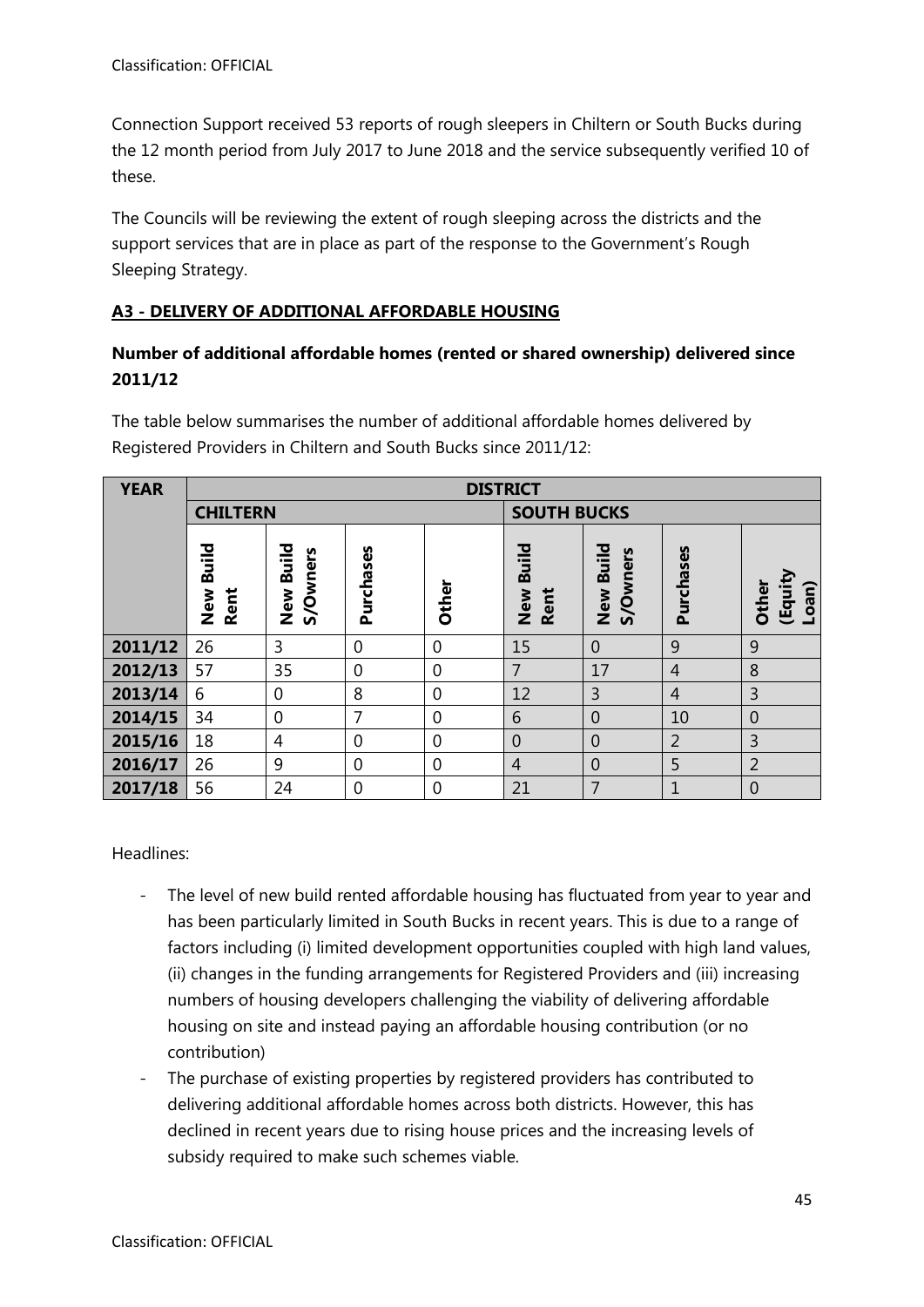#### **APPENDIX B**

#### **Chiltern District Council**

#### **and**

#### **South Bucks District Council**

#### **TEMPORARY ACCOMMODATION FRAMEWORK**

#### **CONTENTS**

| Content                                                                               | Page |
|---------------------------------------------------------------------------------------|------|
| <b>Purpose</b><br>1.                                                                  | 47   |
| <b>Background</b><br>2.                                                               | 47   |
| <b>Principles of Framework</b><br>3.                                                  | 48   |
| <b>Current Provision</b><br>4.                                                        | 48   |
| <b>Current and Future Demand</b><br>5.                                                | 48   |
| <b>Bed and Breakfast Accommodation</b><br>6.                                          | 49   |
| 7. Location of Accommodation                                                          | 49   |
| 8. Allocation of Accommodation                                                        | 49   |
| <b>9. Cross District Provision</b>                                                    | 50   |
| <b>10. Charging for Temporary Accommodation</b>                                       | 51   |
| 11. Maintaining and Increasing Supply                                                 | 51   |
| <b>12. Review of Framework</b>                                                        | 52   |
| <b>Appendix B1 - Duty to Secure Temporary Accommodation</b>                           | 53   |
| <b>Appendix B2 - Current Provision</b>                                                | 56   |
| Appendix B3 - Process for Allocating Self Contained Temporary<br><b>Accommodation</b> | 59   |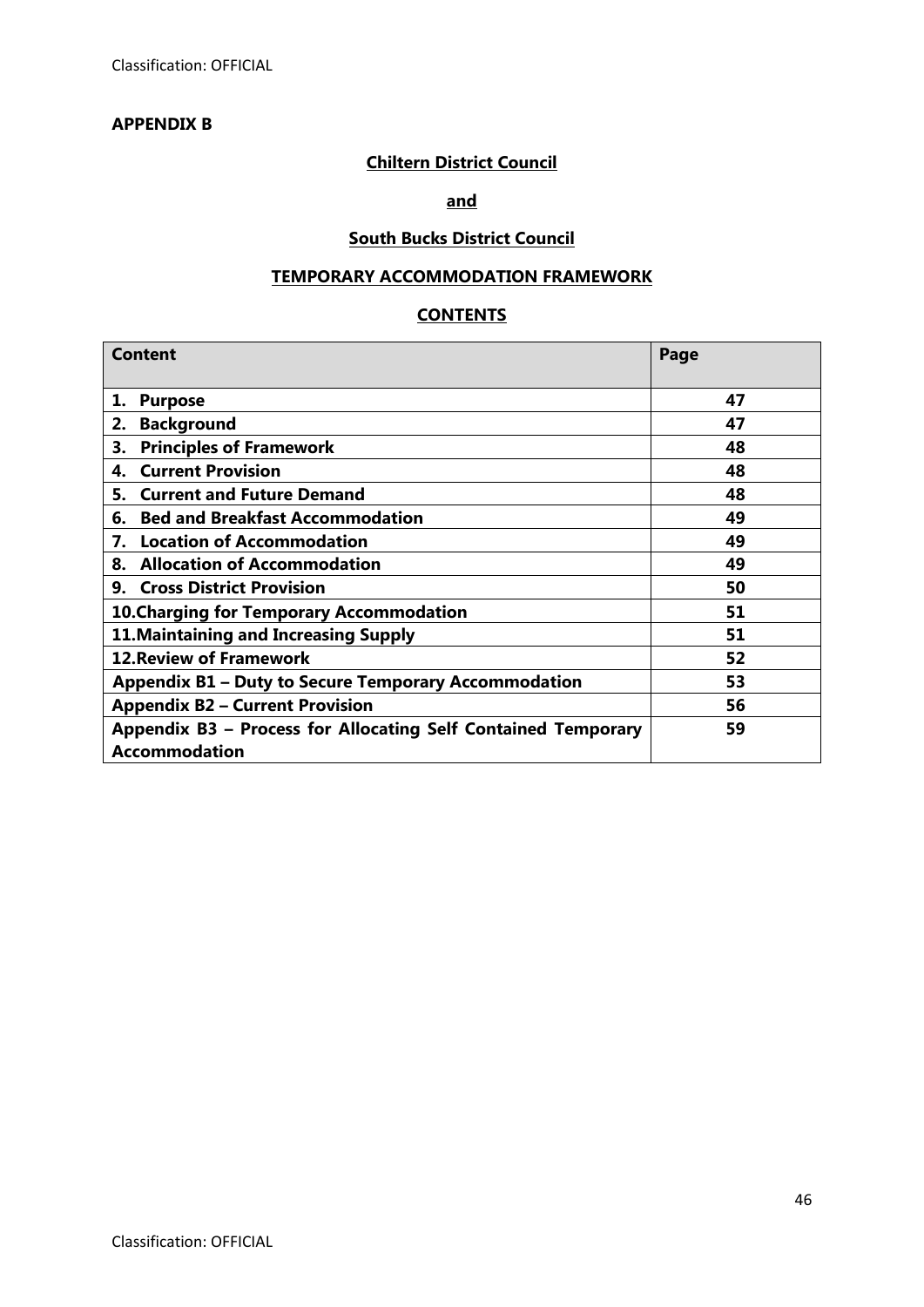#### **Chiltern District Council**

#### **and**

#### **South Bucks District Council**

#### **TEMPORARY ACCOMMODATION FRAMEWORK 2018/19**

#### **1. Purpose**

- 1.1 The purpose of this framework is to:
- 1.1.1 Ensure that each Council fulfils its statutory duties under Part 7 of the Housing Act 1996 to secure temporary accommodation and
- 1.1.2 Provide a clear and transparent framework for each Council for securing and allocating temporary accommodation

#### **2. Background**

- 2.1 Part 7 (Homelessness) of the Housing Act 1996 places a statutory duty on the Council to secure that temporary accommodation is available to homeless households in a range of circumstances. Details of the relevant statutory duties and related guidance are summarised in **Appendix B1**.
- 2.2 The Council must secure sufficient temporary accommodation to meet its statutory duty. This accommodation must be utilised and allocated correctly.
- 2.3 The Supreme Court in the case of Nzolameso v Westminster City Council (2015) (UKSC 22, (2015) HLR 22) advised that each local authority should have a clear statement on how it procures and allocates temporary accommodation.
- 2.4 In light of the above, this framework has been drafted to provide a clear statement to Members, officers, clients and partner agencies on how the Council secures and allocates temporary accommodation.
- 2.5 Chiltern District Council and South Bucks District Council operate a shared housing service which includes a shared housing options and homelessness service. Therefore, this Framework has been drafted as a joint document to be shared by both Councils. Any reference to "the Council" is this Framework document should be taken to mean both Chiltern District Council and South Bucks District Council and their respective duties.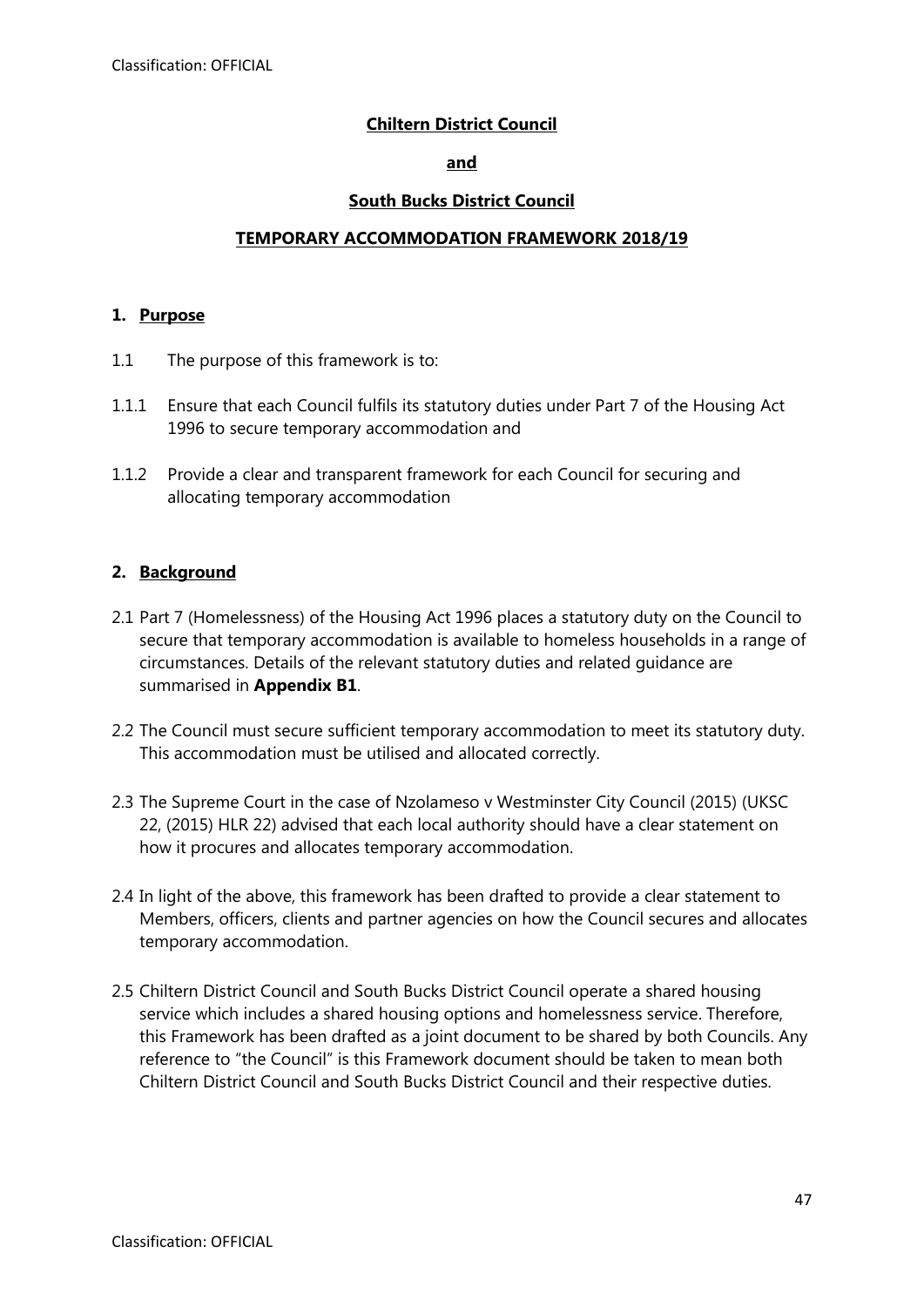#### **3. Principles of the Framework**

**The Council will:**

- **3.1 Secure temporary accommodation in compliance with its statutory duties under Part 7 of the Housing Act 1996**
- **3.2 Secure self-contained temporary accommodation wherever possible and only secure B&B (Bed and Breakfast) accommodation when no other suitable selfcontained temporary accommodation is available**
- **3.3 Minimise the length of time that any household with family commitments has to spend in B&B accommodation**
- **3.4 Secure temporary accommodation within the district whenever possible**
- **3.5 Ensure that temporary accommodation meets appropriate standards of suitability and fitness**
- **3.6 Minimise the cost of temporary accommodation provision to the Council and maximise income to offset costs where possible**

#### **4. Temporary Accommodation – Current Provision**

4.1 Appendix B1 lists the temporary accommodation that is currently utilised by Chiltern District and South Bucks District Council.

#### **5. Temporary Accommodation – Current and Future Demand**

5.1 Appendix A2 in this Strategy document (Pages 39 to 41) shows the demand for temporary accommodation in Chiltern District Council and South Bucks District Council since  $1<sup>st</sup>$  April 2014 and the projections for future demand following the implementation of the Homelessness Reduction Act 2017 from 3<sup>rd</sup> April 2018. It is estimated that the Councils will need to ensure that the following levels of temporary accommodation are available at any one time during 2018/19:

| Chiltern DC        | Maximum of 42 units |
|--------------------|---------------------|
| South Bucks $DC =$ | Maximum of 82 units |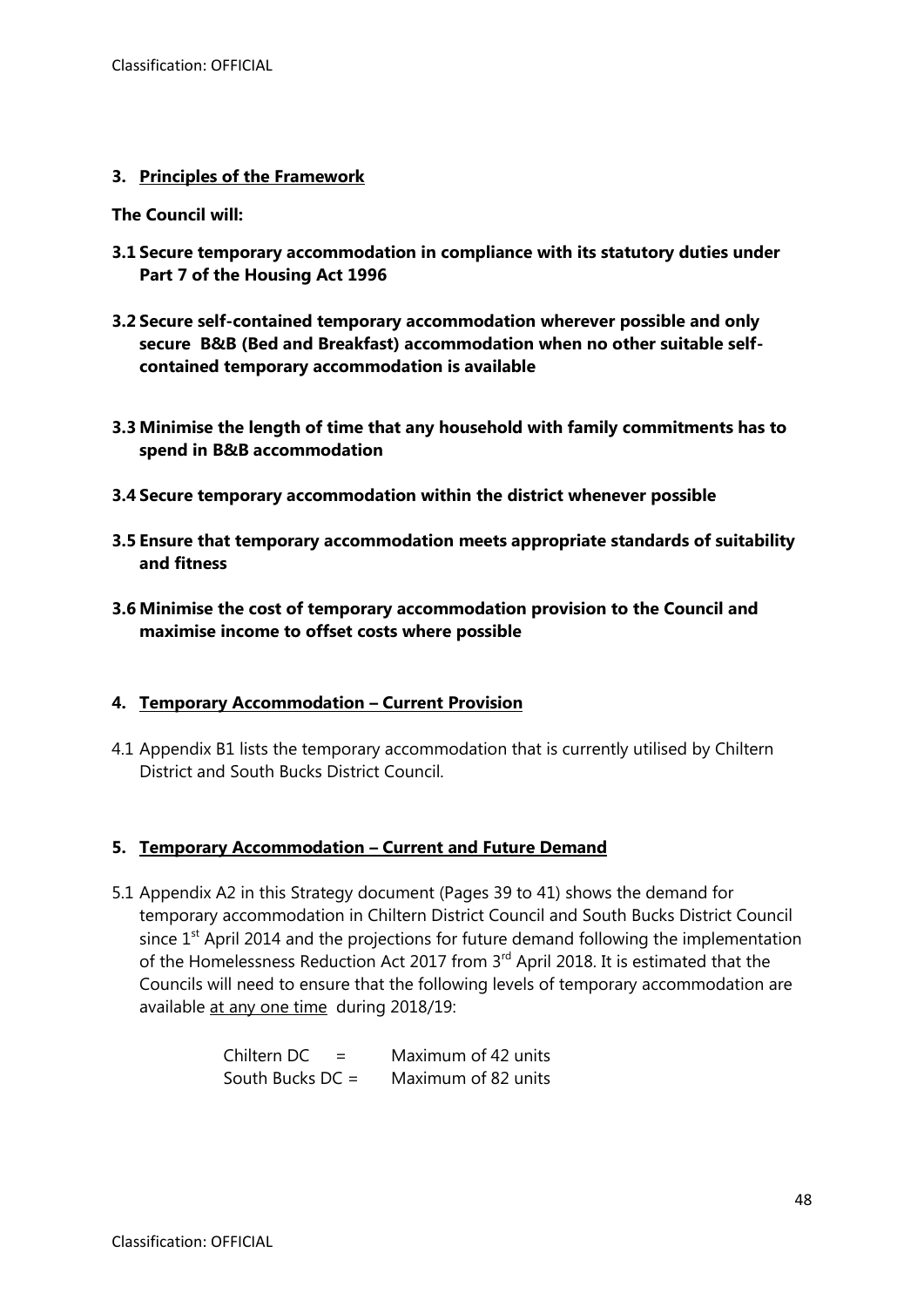#### **6. Use of Bed and Breakfast Accommodation**

- 6.1 The Council recognises that B&B (Bed and Breakfast) is not suitable as temporary accommodation for households with family commitments (i.e. households who have or are expecting dependent children). Where possible, it will avoid placing such a household in B&B. However, the high demand for temporary accommodation means that there will be occasions when the Council has no option other than to secure B&B in order to meet its statutory duty.
- 6.2 When the Council has to place a household with family commitments in B&B, it will take full account of the provisions in Statutory Instrument 2003/3326 that the period in B&B should not exceed 6 weeks. The Council will seek to move the household on to alternative self-contained accommodation as soon as possible. These households will be prioritised for a move from B&B as and when suitable self-contained temporary accommodation becomes available for occupation. The process for this is summarised in Appendix B3.

#### **7. Location of Accommodation**

7.1 The Council will aim to secure temporary accommodation within its district. However, the high demand for temporary accommodation means that it may be necessary for the Council to secure accommodation that is located in another district. In this event, the Council will aim to minimise the distance between the district and the location of the temporary accommodation.

#### **8. Allocation of Temporary Accommodation**

- 8.1 Self-contained temporary accommodation will normally be allocated on the day that it becomes available and using the process summarised in Appendix D
- 8.2 When self-contained temporary accommodation becomes available, existing households with family commitments in B&B will be prioritised over households who have not yet been placed in temporary accommodation.
- 8.3 If no self-contained temporary accommodation is available for a household on the date that the household becomes homeless then the Council will secure bed and breakfast accommodation (see 6.1 above) subject to availability. If no bed and breakfast accommodation is available on the date concerned then the Council may have to utilise hotel accommodation on a short term basis until bed and breakfast or other alternative temporary accommodation becomes available.
- 8.4 The Council will make every effort to secure temporary accommodation that is a suitable size, type and location for the household concerned. In doing so, the Council will have regard to the relevant statutory requirements and guidance (see Appendix B1). However, this must be balanced against the demands on the Council's service for homelessness assistance and the pressures on temporary accommodation. The Council's primary focus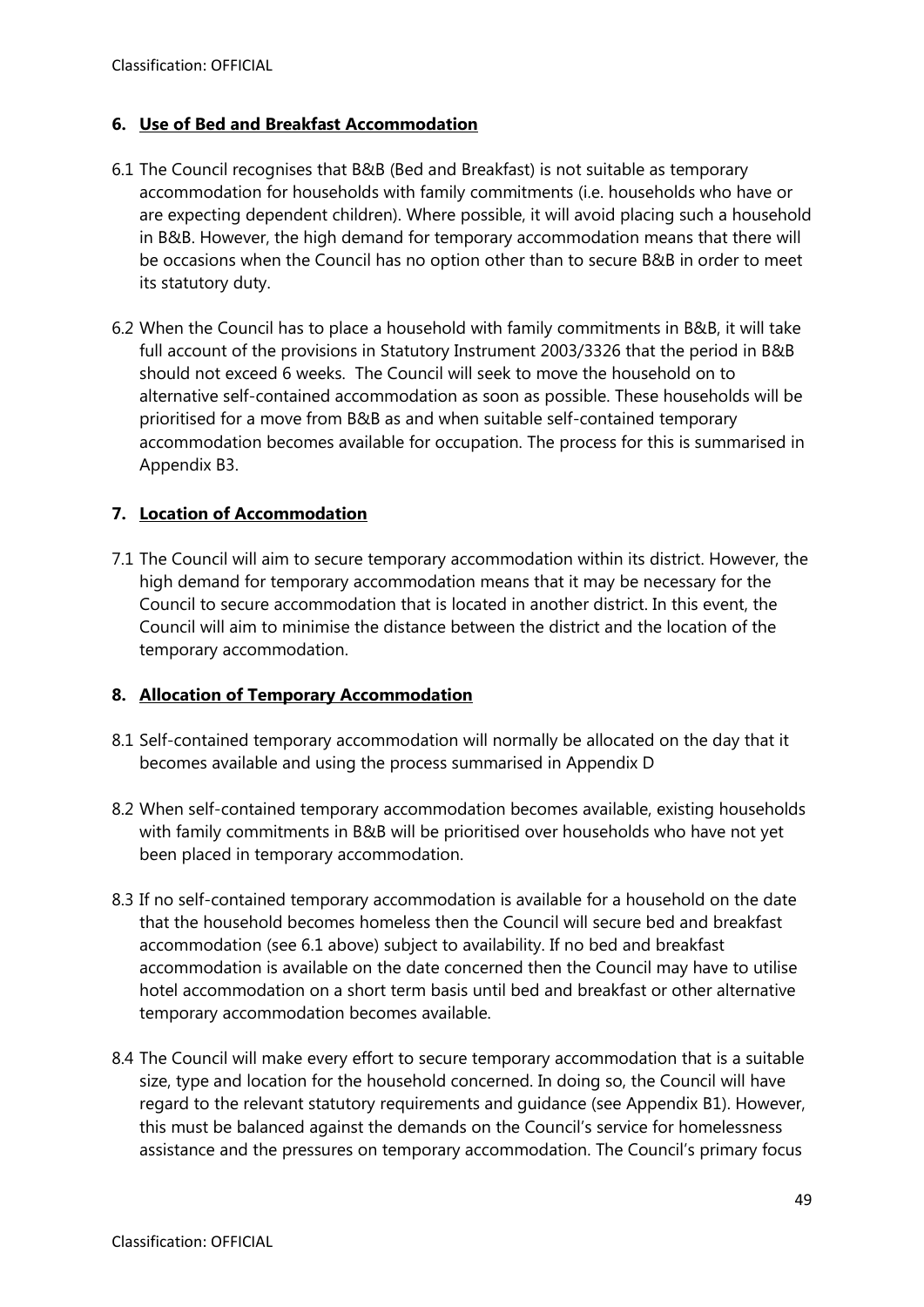is to secure accommodation that meets it duties under Part 7 of the Housing Act 1996 even if the household concerned considers that is may not be suitable.

- 8.5 A household may request a review of the suitability of the temporary accommodation secured by the Council if a review is permitted under Part 7 of the Housing Act 1996.
- 8.6 In exceptional circumstances, the Council may depart from the allocation process set down in this Framework. This may arise because of reasons such as:
	- safeguarding issues,
	- personal safety concerns,
	- medical issues.
	- household size, or
	- the household has been deemed intentionally homeless and/or has a review or appeal pending into the Council's decision.

Any exceptional allocation will be subject to the agreement of the Senior Housing Options Officer (or the Housing Manager in the absence of the Senior Housing Options Officer).

#### **9. Chiltern District Council and South Bucks District Council – Cross District Provision**

- 9.1 Chiltern District Council and South Bucks District Council operate a shared housing service. Each Council retains its own separate statutory responsibility to fulfil its duties under Part 7 of the Housing Act 1996.
- 9.2 There may be occasions where one of the Councils (Chiltern District Council or South Bucks District Council) has available capacity within its temporary accommodation while the other authority is facing significant pressures to secure sufficient accommodation. In this situation, the Council with available capacity may make its temporary accommodation available to the other authority to utilise in order to fulfil its Part 7 duties (i.e. Chiltern DC would make its temporary accommodation available too be utilised by South Bucks DC or vice versa).
- 9.3 The provisions in paragraph 9.2 would be subject to:
	- consideration of current and future temporary accommodation demands for both Councils,
	- confirmation that the Council which makes the temporary accommodation available will not suffer any detriment to its service delivery or budget as a result, and
	- the placement being reviewed on a weekly basis and ending as and when the temporary accommodation is again required by the Council which has made it available.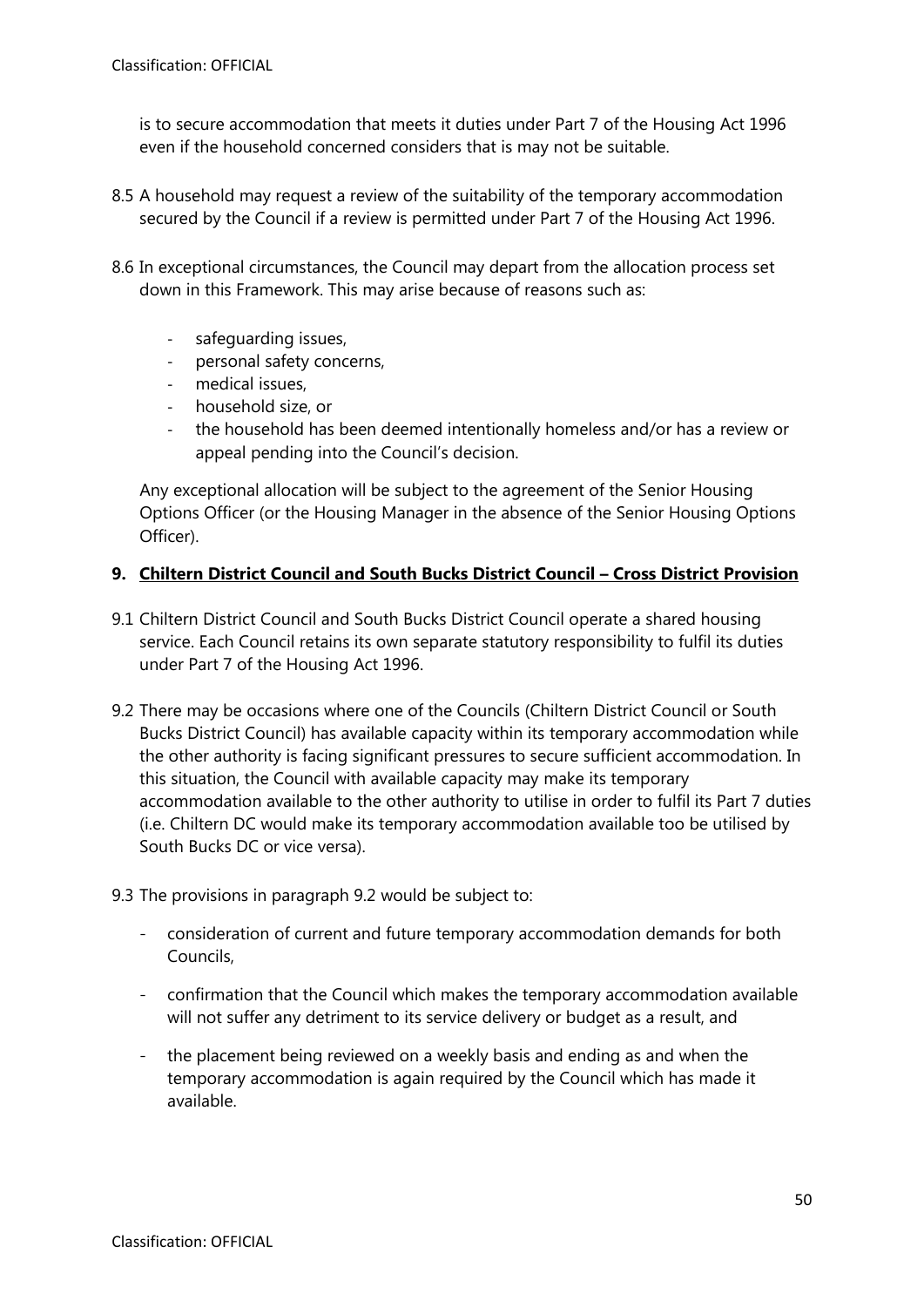#### **10. Charging for Temporary Accommodation**

10.1 The Council reserves the right to require a household to pay a reasonable charge in respect of the temporary accommodation that has been secured for them. In making any charge, the Council will have regard to the statutory requirement that the temporary accommodation must be affordable to the household concerned.

#### **11. Maintaining and Increasing the Supply of Temporary Accommodation**

11.1 The Council will explore the following options over the next 12 months to help maintain and increase the supply of temporary accommodation to meet the current and future needs highlighted in Section 5.

#### 11.1.1 **Prevent Homelessness wherever possible to minimise the demand for temporary accommodation**

The Council continues to review its housing options service to ensure that all available options are explored to help prevent or relieve homelessness before a client becomes homeless. The Homelessness Reduction Act 2017 has placed increased emphasis on this.

#### 11.1.2 **Optimise current temporary accommodation provision**

The Council will ensure that it makes the best use of the available temporary accommodation by making appropriate allocations, minimising the time spent by households in B&B and ensuring that households are moved on in a timely and efficient manner to longer term accommodation when possible.

#### 11.1.3 **Secure temporary accommodation from Registered Provider stock**

The Council will continue to work with Registered Providers to maximise the use of temporary self -contained accommodation from within their existing housing stock and through other initiative and schemes (e.g. new build, private sector leasing etc.)

#### 11.1.4 **Explore options for new developments to incorporate new temporary accommodation provision.**

The Council will monitor development opportunities on its own land and elsewhere

#### 11.1.5 **Explore options for working with the private rental sector to secure temporary accommodation**

The Council will review its work with private landlords and letting agents and assess opportunities for partnership working to deliver temporary accommodation and tenancies to help prevent or relieve homelessness.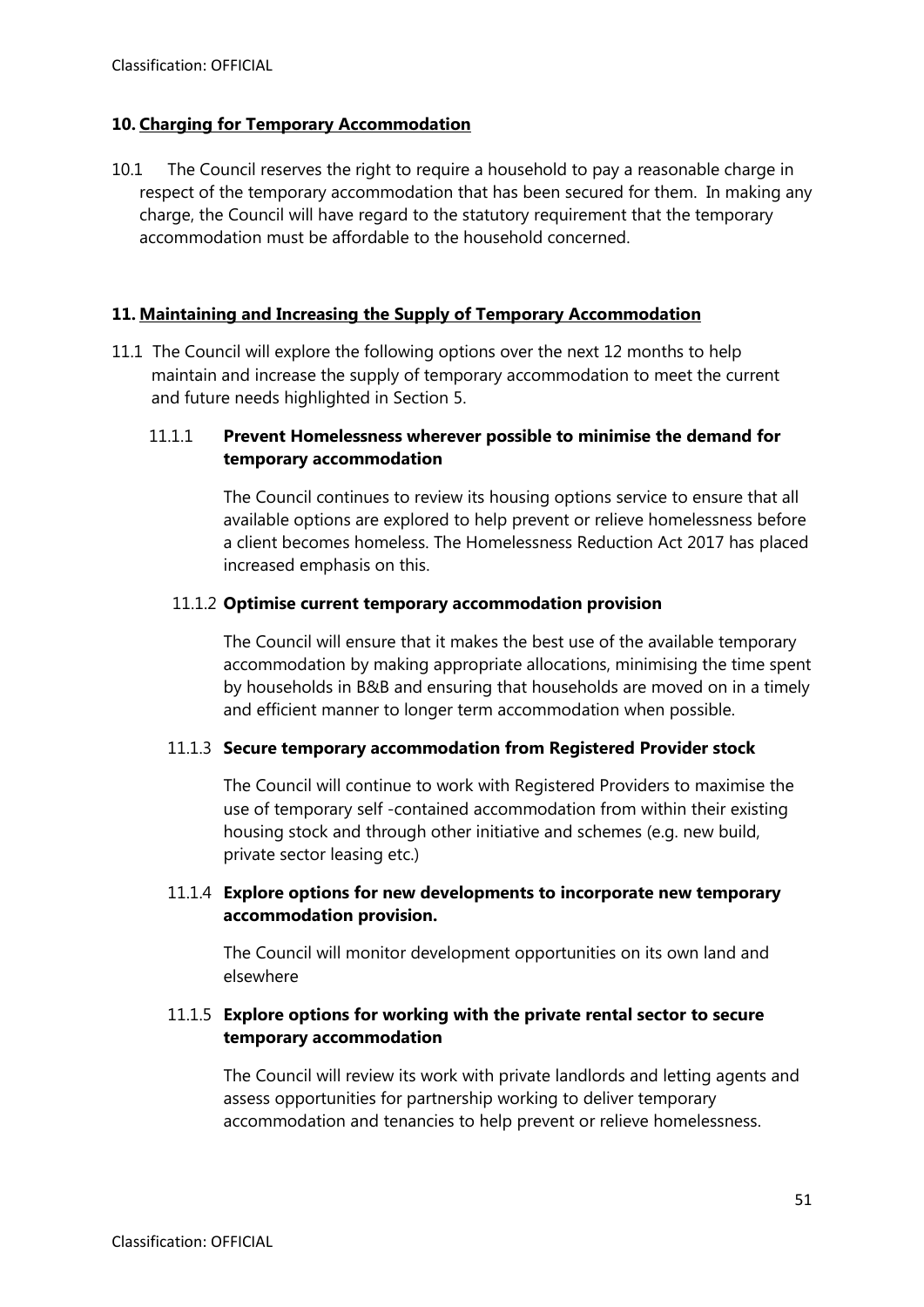#### 11.1.6 **Explore options for Chiltern District Council and South Bucks District Council to work jointly to secure additional temporary accommodation provision**

The Council will assess opportunities for the shared housing service to deliver joint provision that can support both authorities.

#### 11.1.7 **Explore options to work with other statutory partners to deliver additional temporary accommodation**

The Council will assess opportunities for joint working with other partners including Wycombe District Council and Aylesbury Vale District Council to deliver additional temporary accommodation provision.

#### **12. Review of Framework Document**

12.1 This document will be reviewed annually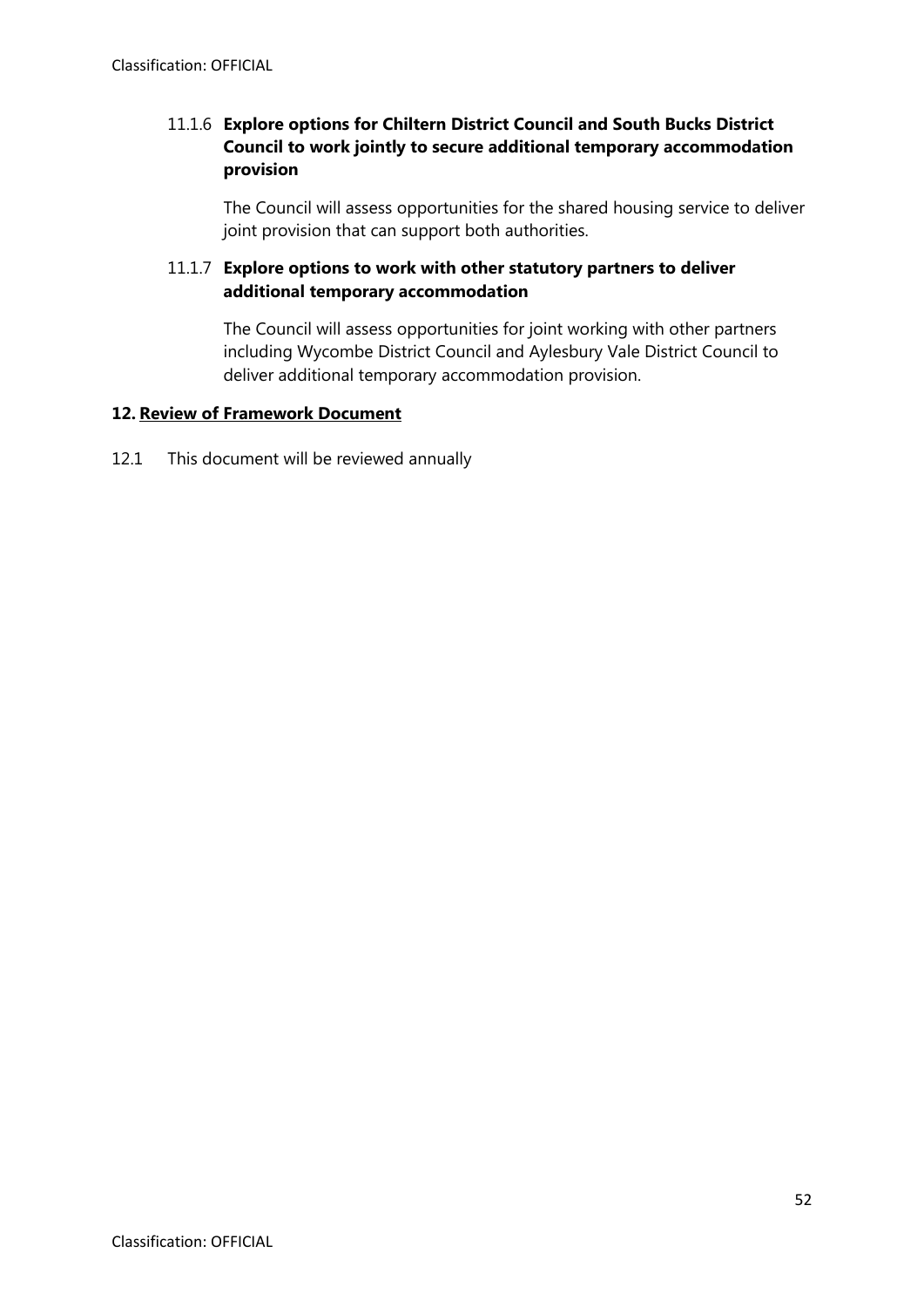#### **APPENDIX B1**

#### **DUTY TO SECURE TEMPORARY ACCOMMODATION**

#### **1. SUMMARY OF STATUTORY DUTIES AND POWERS**

- 1.1 Under **Part 7 (Homelessness) of the Housing Act 1996** the Council has a statutory duty to secure that accommodation is available to homeless persons who meet certain criteria and requirements set down in the Act and associated Statutory Instruments and guidance.
- 1.2 The specific statutory duties set down in Part 7 are broadly summarised below:

#### *(i) Section 188 – Interim duty to accommodate in case of apparent priority need*

*When the Council receives an application for assistance under Part 7 then the Council will have a duty to secure temporary accommodation while it assesses the application if it considers that the applicant is homeless and may be in priority need (in accordance with the priority need categories set down in Section 189 of the Act)*

#### *(ii) Section 190 – Duties to persons becoming homeless intentionally*

*When the Council has assessed an application and determined that the applicant is homeless and in priority need, but is homeless intentionally, then it will have a duty to secure that accommodation is available for a period to give the applicant a reasonable opportunity to find other housing.* 

#### *(iii) Section 193 – Duty to persons with priority need who are not homeless intentionally*

*When the Council has assessed an application and determined that the applicant is homeless and in priority need and not homeless intentionally (and the initial Homelessness Relief Duty has come to an end), then it will have a duty to secure that accommodation for occupation by the applicant. There is no time limit on this duty. Section 193 sets down the specific circumstances in which this duty can come to an end.*

#### *(iv) Section 199A – Accommodation pending the outcome of a referral to another local authority*

*In some cases when the Council has assessed that the conditions are met for a referral to another local housing authority and applicant is homeless and in priority need, the Council will have a duty to secure that accommodation is available pending the outcome of the referral.*

- 1.3 In respect of (i) to (1v) above, Section 208(1) of the Act states that so far as reasonably practicable the Council shall secure that suitable accommodation is available for occupation within its district.
- 1.4 In addition to the statutory duties summarised above, the Council also has the *power to secure accommodation pending a review or appeal*. Under Sections 188 and 204 of the Act, the Council has the power to secure accommodation for an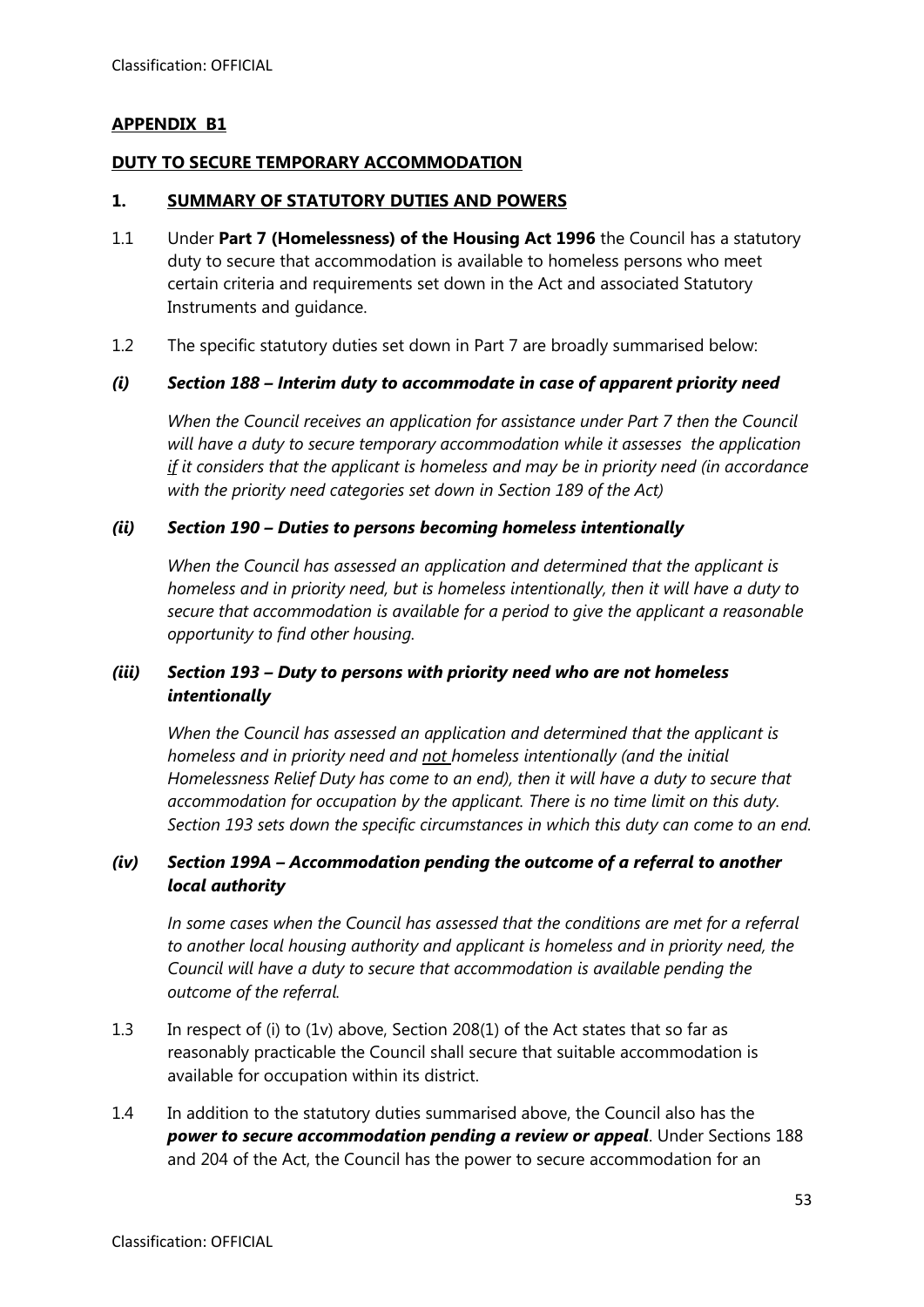applicant pending the outcome of a review or appeal on the Council's decision on a homelessness application. This is a power and not a duty and the Council will assess requests for accommodation in these circumstances on a case by case basis. In assessing whether or not to exercise its power to secure accommodation, the Council will have regard to the applicant's circumstances and the relevant guidance and case law.

1.5 Under Section 192 (3) of the Act, the Council also has *the power to secure accommodation for an applicant who is homeless, not homeless intentionally and is not in priority need*. Again, this is a power and not a duty. In considering whether or not to use this power, the Council must take into account the demands on local housing and the need to secure accommodation for homeless households who are subject to the statutory duties summarised in (i) to (v) above. The current demands on housing stock in Chiltern and South Bucks and the ongoing demands from homeless households who are subject to statutory accommodation duties means that the Councils are highly unlikely to exercise the power under Section 193(2) of the Act. However, any requests will be assessed on a case by case basis.

#### **2. GUIDANCE ON EXERCISING STATUTORY DUTIES**

- 2.1 When exercising a statutory duty in accordance with (i) to (v) above, the Councils will have full regard to the relevant law, statutory instruments and guidance in assessing whether or not the accommodation concerned is suitable. This includes:
	- a) **Homelessness Code of Guidance for Local Authorities (February 2018)**
	- b) **SI 1996/3204 Homelessness (Suitability of Accommodation) Order 1996**

This requires that the accommodation must be affordable.

#### c) **SI 2003/3326 Homelessness (Suitability of Accommodation)(England) Order 2003**

This highlights that B&B accommodation is not to be regarded as suitable accommodation for an applicant with family commitments and should only be used (i) where no other accommodation is available and (ii) for no more than 6 weeks in total.

#### d) **SI 2012/2601 Homelessness (Suitability of Accommodation)(England) Order 2012**

This highlights a range of factors that the Council must take into account including:

- distance from district (if placed out of area)
- significance of disruption to employment, caring responsibilities or education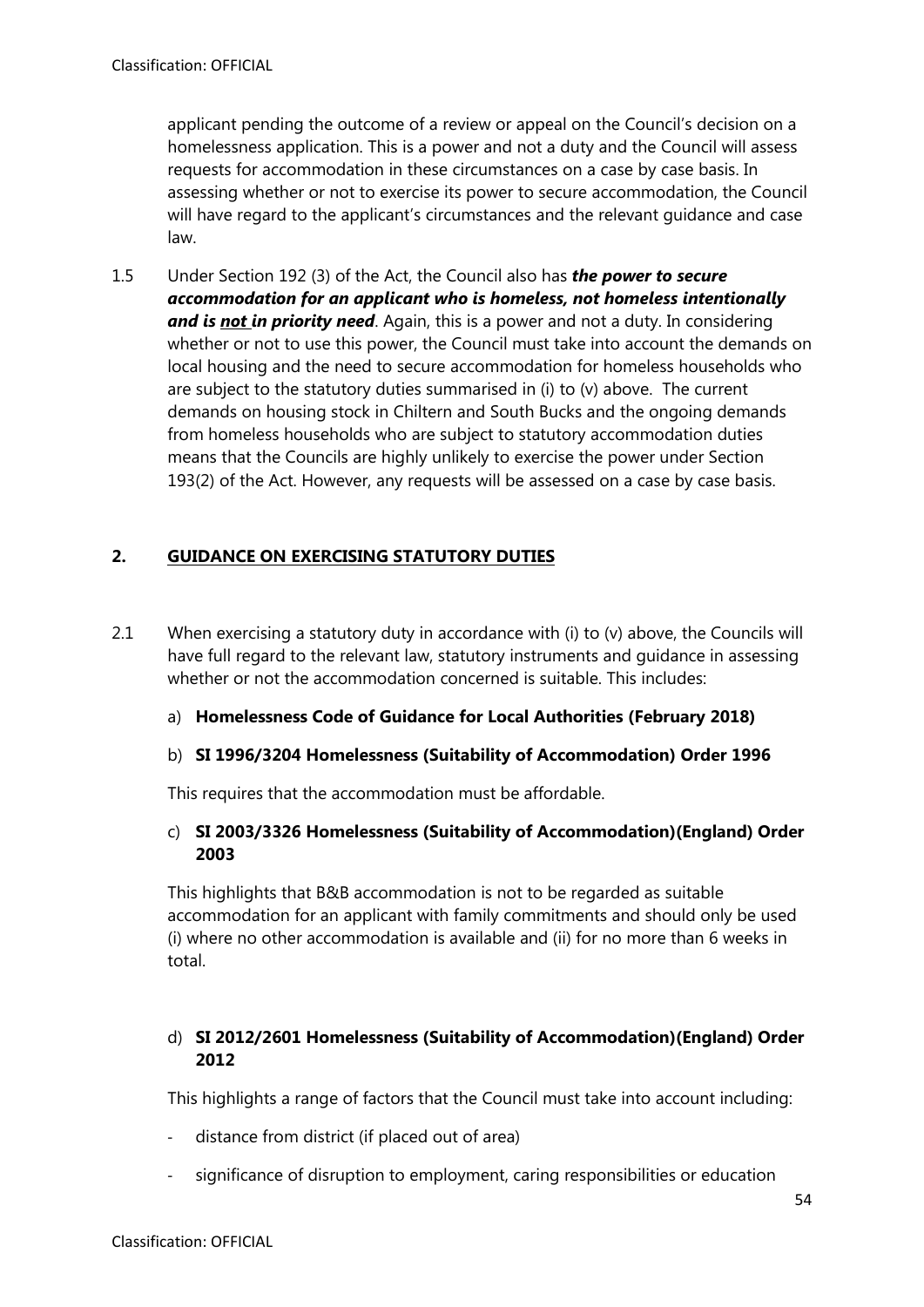- proximity and accessibility of medical facilities
- proximity and accessibility of local services, amenities and transport

#### e) **S. 11 of the Children Act 2004**

This requires that where the applicant's household includes children, then the Council's decision on suitability must identify the needs of the children (individually and collectively) and have regard to the need to safeguard and promote the children's needs. However, it is not required that the children's welfare should be given paramount or even primary consideration by the Council in making the decision on the suitability of accommodation.

#### f) **Equality Act 2010**

This requires that the Council assesses whether or not the applicant has a disability (or another relevant protected characteristic) and, if so, the extent of the disability and whether or not this impacts on suitability of the accommodation.

2.2 Overall, the Councils will always aim to minimise d disruption to the applicant's household and have full regard to the relevant law and guidance when securing temporary accommodation. However, this will always need to be balanced against the overall demands on the housing and homelessness service and the availability of accommodation. This means that it may not always be possible to avoid disruption to the household concerned. The Council's primary focus will be to ensure that it secures accommodation for the applicant in accordance with its statutory duties under Part 7 of the Housing Act 1996.

**END**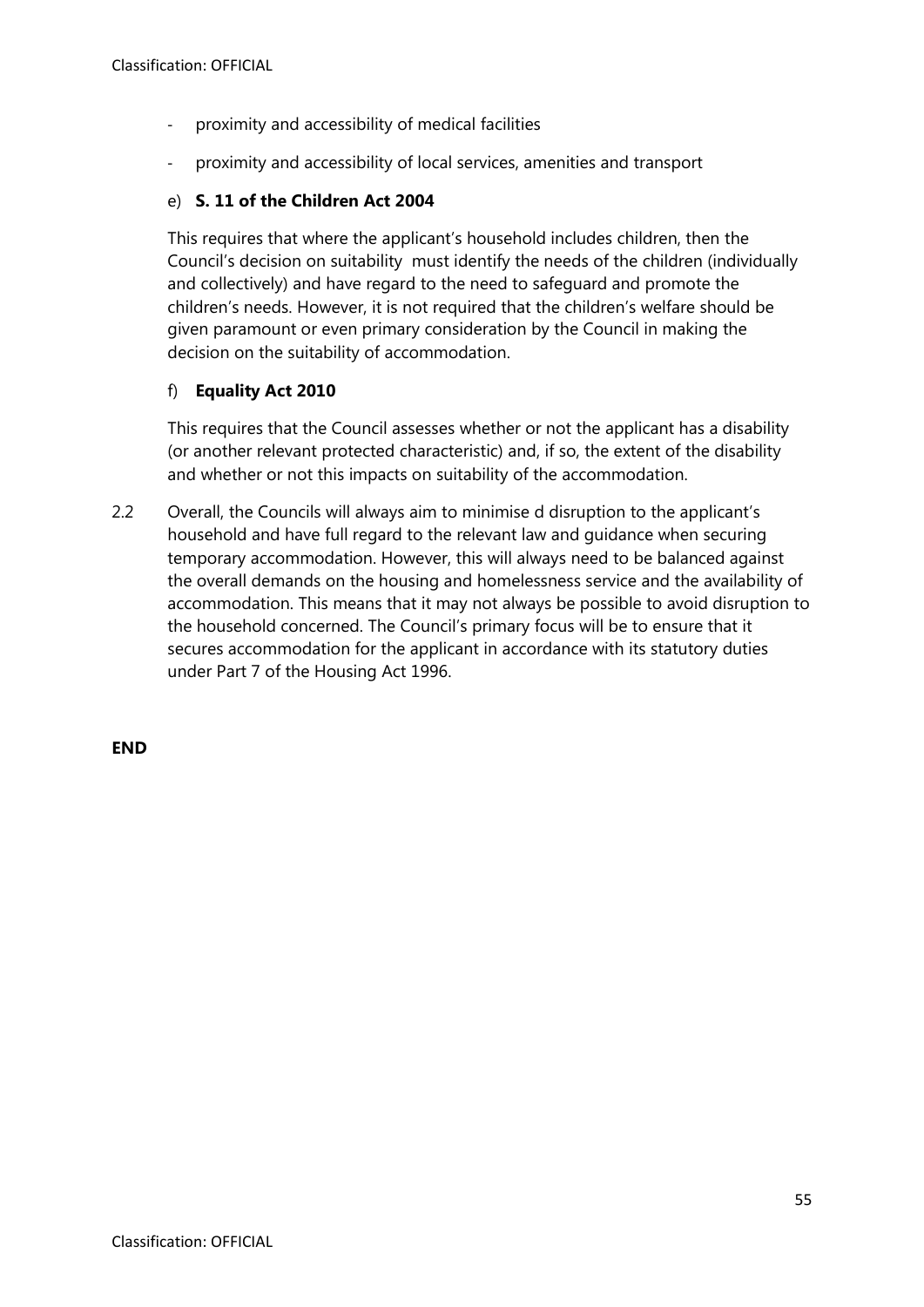#### **APPENDIX B2**

#### **TEMPORARY ACCOMMODATION – CURRENT PROVISION**

This Appendix lists the temporary accommodation that is currently secured by each Council to fulfil its duties under Part 7 of the Housing Act 1996.

#### **CHILTERN DISTRICT COUNCIL**

| CDC - Current Provision - Self Contained Accommodation (No facilities shared with<br>other households) |                                       |                                                                                                                                                                           |  |  |
|--------------------------------------------------------------------------------------------------------|---------------------------------------|---------------------------------------------------------------------------------------------------------------------------------------------------------------------------|--|--|
| <b>Accommodation</b>                                                                                   | <b>Number of Units</b>                | <b>Details</b>                                                                                                                                                            |  |  |
| Tom Scott House, Pearce<br>Road, Chesham                                                               | $12 \times 1$ br flats<br>8 x bedsits | Scheme owned and managed by<br>Paradigm Housing                                                                                                                           |  |  |
| <b>Other Registered Provider</b><br>accommodation                                                      | No fixed number                       | Properties in general needs stock<br>utilised as temporary accommodation<br>as and when required                                                                          |  |  |
| Nightly booked self-contained<br>accommodation                                                         | No fixed number                       | Properties secured from private<br>provider and subject to a nightly rate.<br>The main providers are located in<br>Slough, High Wycombe, Hemel<br>Hempstead and Chiltern. |  |  |
| <b>Private Sector Leasing Scheme</b>                                                                   | Minimum of 10<br>units                | Properties to be leased by Paradigm<br>Housing and let to CDC nominees to<br>meet temporary accommodation duty.                                                           |  |  |

| CDC - Current Provision - Non-Self Contained Accommodation (Facilities shared with<br>other households) |                        |                                                                                                                                                              |  |  |
|---------------------------------------------------------------------------------------------------------|------------------------|--------------------------------------------------------------------------------------------------------------------------------------------------------------|--|--|
| <b>Accommodation</b>                                                                                    | <b>Number of Units</b> | <b>Details</b>                                                                                                                                               |  |  |
| Nightly booked non-self<br>contained accommodation<br>(e.g. Bed and Breakfast)                          | No fixed number        | Rooms are booked as and when<br>required and charged on a nightly rate.<br>The main providers are located in<br>Slough, High Wycombe and Hemel<br>Hempstead. |  |  |
| <b>Hotels</b>                                                                                           | No fixed number        | Hotel rooms are booked when no<br>other options are available. (Normally<br>emergency out-of-hours placements<br>placements).                                |  |  |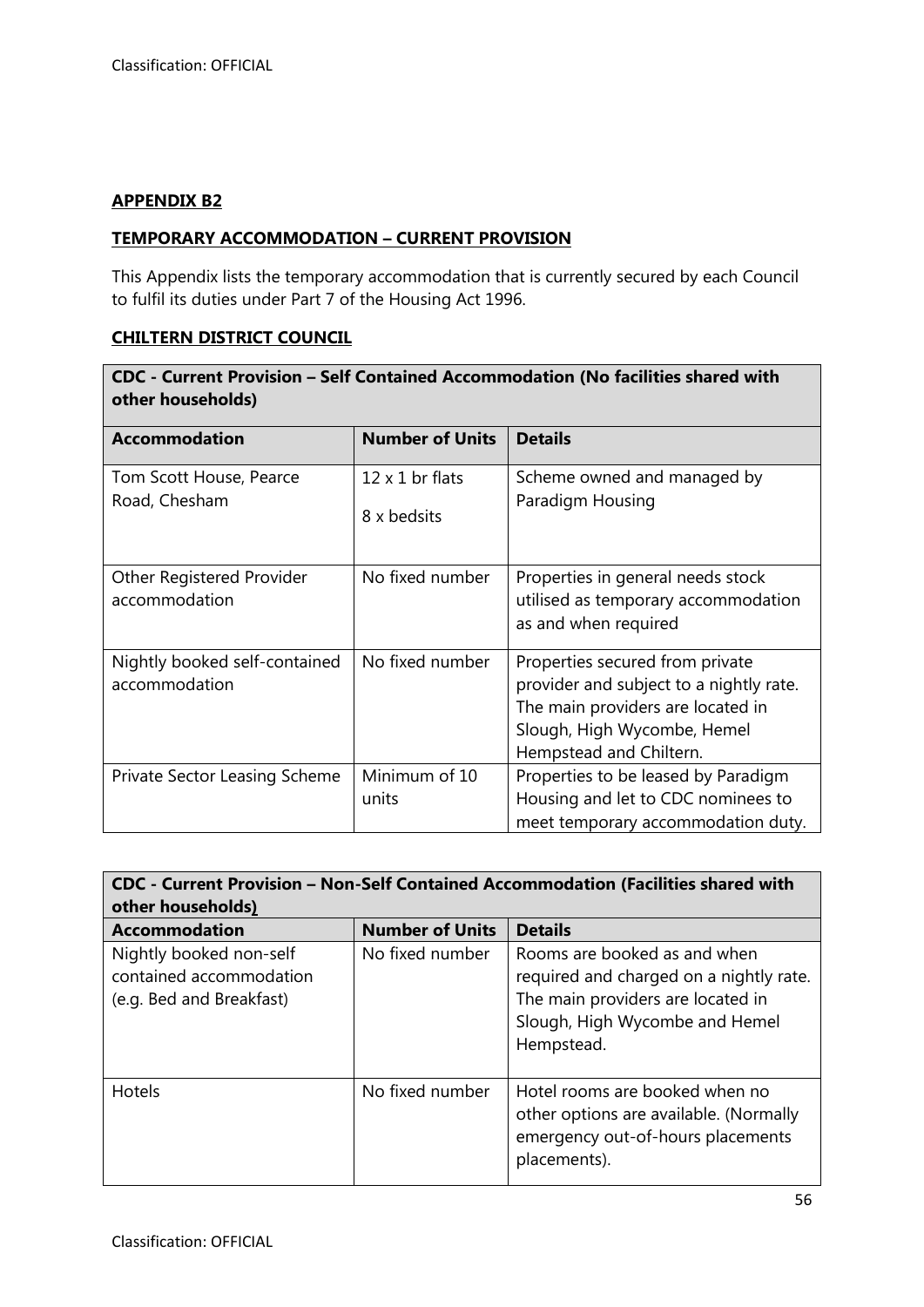#### **SOUTH BUCKS DISTRICT COUNCIL**

| SBDC Current Provision - Self Contained Accommodation (No facilities shared with |                        |                                         |  |  |
|----------------------------------------------------------------------------------|------------------------|-----------------------------------------|--|--|
| other households)                                                                |                        |                                         |  |  |
| <b>Accommodation</b>                                                             | <b>Number of Units</b> | <b>Details</b>                          |  |  |
| Oxford Road, Gerrards Cross                                                      | 8 x Houses             | Properties leased by Bucks Housing      |  |  |
| (Former Police Houses)                                                           |                        | <b>Association from SBDC</b>            |  |  |
|                                                                                  |                        | (Due to be decommissioned in            |  |  |
|                                                                                  |                        | December 2018)                          |  |  |
| Private Sector Leasing Scheme                                                    | Minimum of 30          | Properties to be leased by Paradigm     |  |  |
|                                                                                  | units                  | Housing and let to SBDC nominees to     |  |  |
|                                                                                  |                        | meet temporary accommodation duty.      |  |  |
| <b>Other Registered Provider</b>                                                 | No fixed number        | Properties in general needs stock       |  |  |
| properties                                                                       |                        | owned by other Registered Providers     |  |  |
|                                                                                  |                        | (e.g. L&Q, Bucks HA) and made           |  |  |
|                                                                                  |                        | available to SBDC to use as temporary   |  |  |
|                                                                                  |                        | accommodation on an interim basis.      |  |  |
| Nightly booked self-contained                                                    | No fixed number        | Properties secured from private         |  |  |
| accommodation                                                                    |                        | provider and subject to a nightly rate. |  |  |
|                                                                                  |                        | The main providers are located in       |  |  |
|                                                                                  |                        | Slough, High Wycombe, Hemel             |  |  |
|                                                                                  |                        | Hempstead and Chiltern.                 |  |  |

| SBDC Current Provision - Non-Self Contained Accommodation (Facilities shared with<br>other households) |                                                         |                                                                                                                                                              |  |  |
|--------------------------------------------------------------------------------------------------------|---------------------------------------------------------|--------------------------------------------------------------------------------------------------------------------------------------------------------------|--|--|
| <b>Accommodation</b>                                                                                   | <b>Number of Units</b>                                  | <b>Details</b>                                                                                                                                               |  |  |
| Nightly booked non-self<br>contained accommodation<br>(e.g. Bed and Breakfast)                         | No fixed number<br>(18 x placements)<br>as at 26/02/16) | Rooms are booked as and when<br>required and charged on a nightly rate.<br>The main providers are located in<br>Slough, High Wycombe and Hemel<br>Hempstead. |  |  |
| <b>Hotels</b>                                                                                          | No fixed number                                         | Hotel rooms are booked when no<br>other options are available. (Normally<br>emergency out-of-hours placements<br>placements)                                 |  |  |

#### **SBDC – Pipeline Provision - Temporary Accommodation Schemes being developed as at August 2018**

| <b>Accommodation</b>                                      | <b>Number of Units</b> | <b>Details</b>                                                                                                         |
|-----------------------------------------------------------|------------------------|------------------------------------------------------------------------------------------------------------------------|
| Development of former Depot<br>Site on Bath Road, Burnham | 12 units               | Development of temporary emergency<br>accommodation using off-site<br>manufacturing. Due for completion in<br>2018/19. |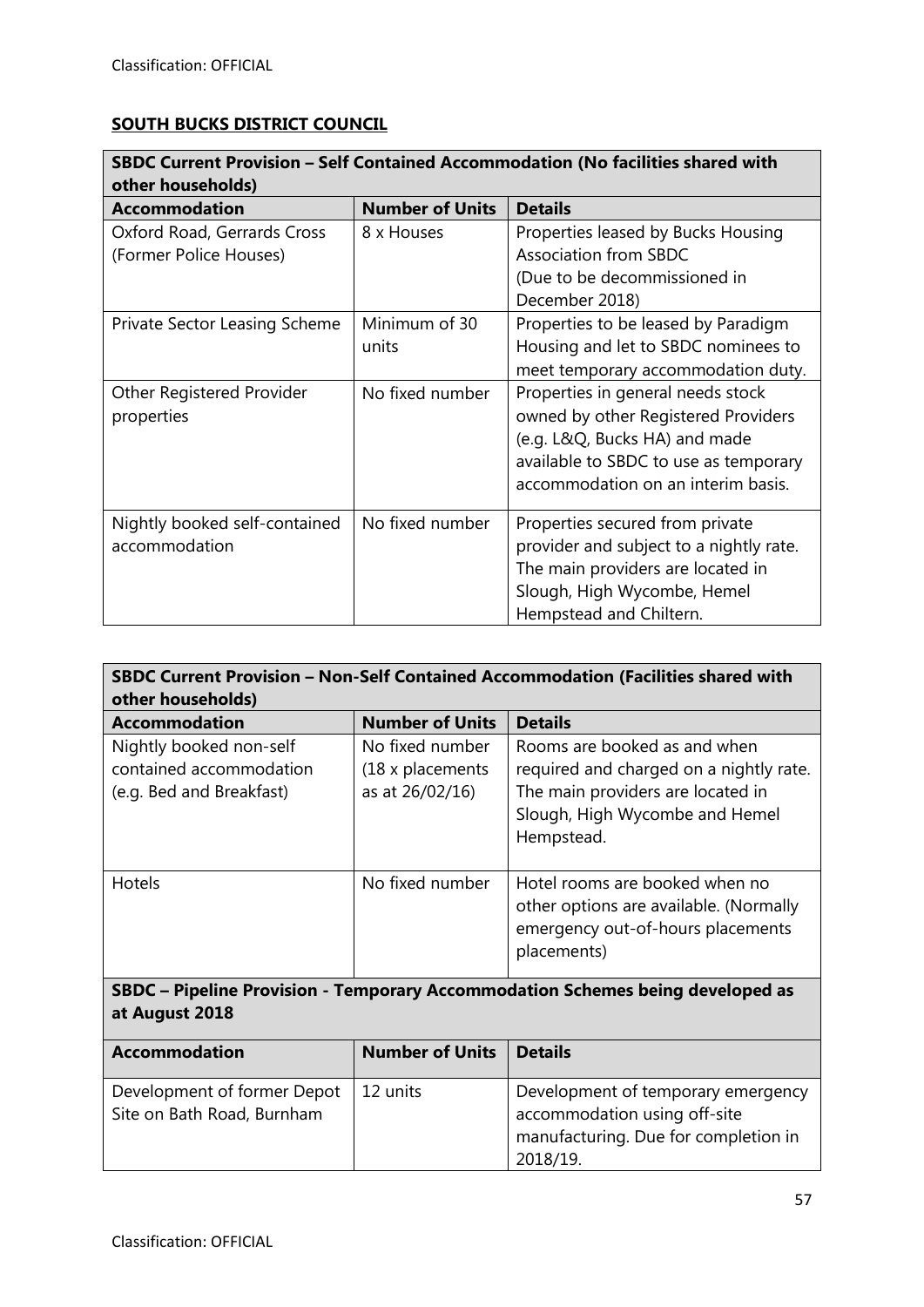| Acquisitions | 3 units | Programme of 3 acquisitions by Bucks |
|--------------|---------|--------------------------------------|
|              |         | Housing Association for use as       |
|              |         | temporary accommodation (supported   |
|              |         | with SBDC funding)                   |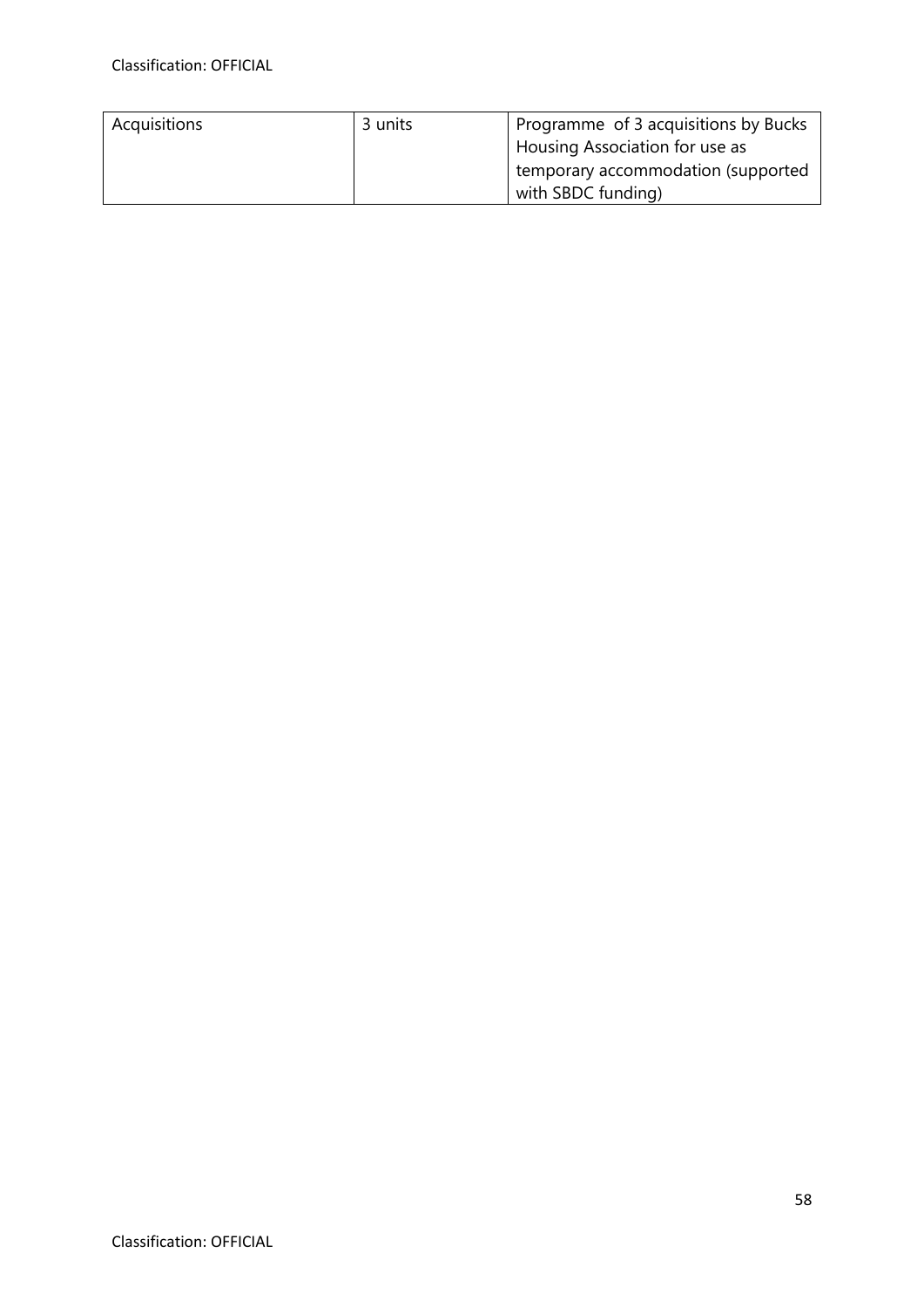#### **APPENDIX B3**



#### **PROCESS FOR ALLOCATING SELF-CONTAINED TEMPORARY ACCOMMODATION (NOT NIGHTLY BOOKED)**

Note – In some cases the Council will have to place a household in accommodation located outside of the district (see Paragraph 7.1 of the Temporary Accommodation Framework).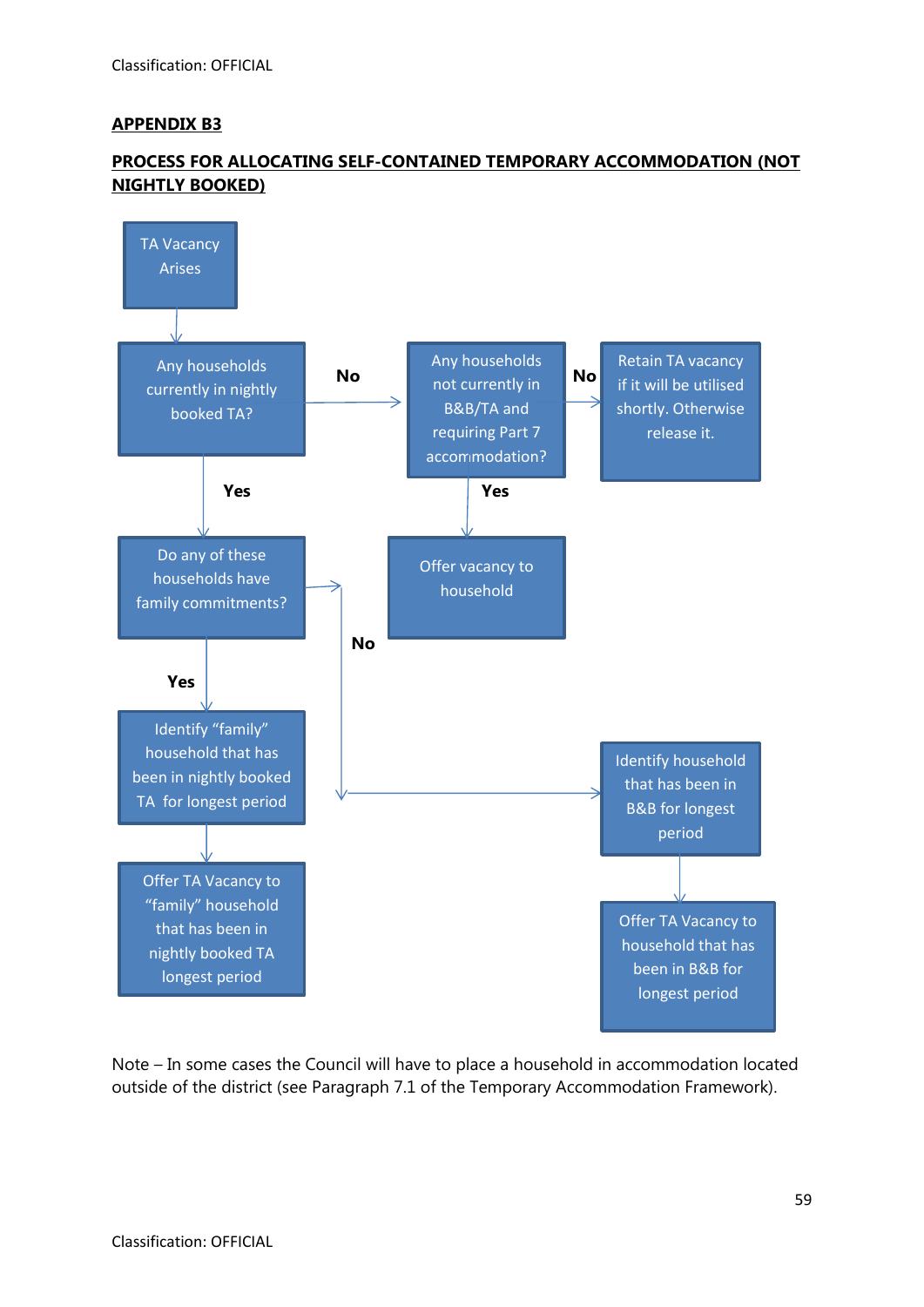Classification: OFFICIAL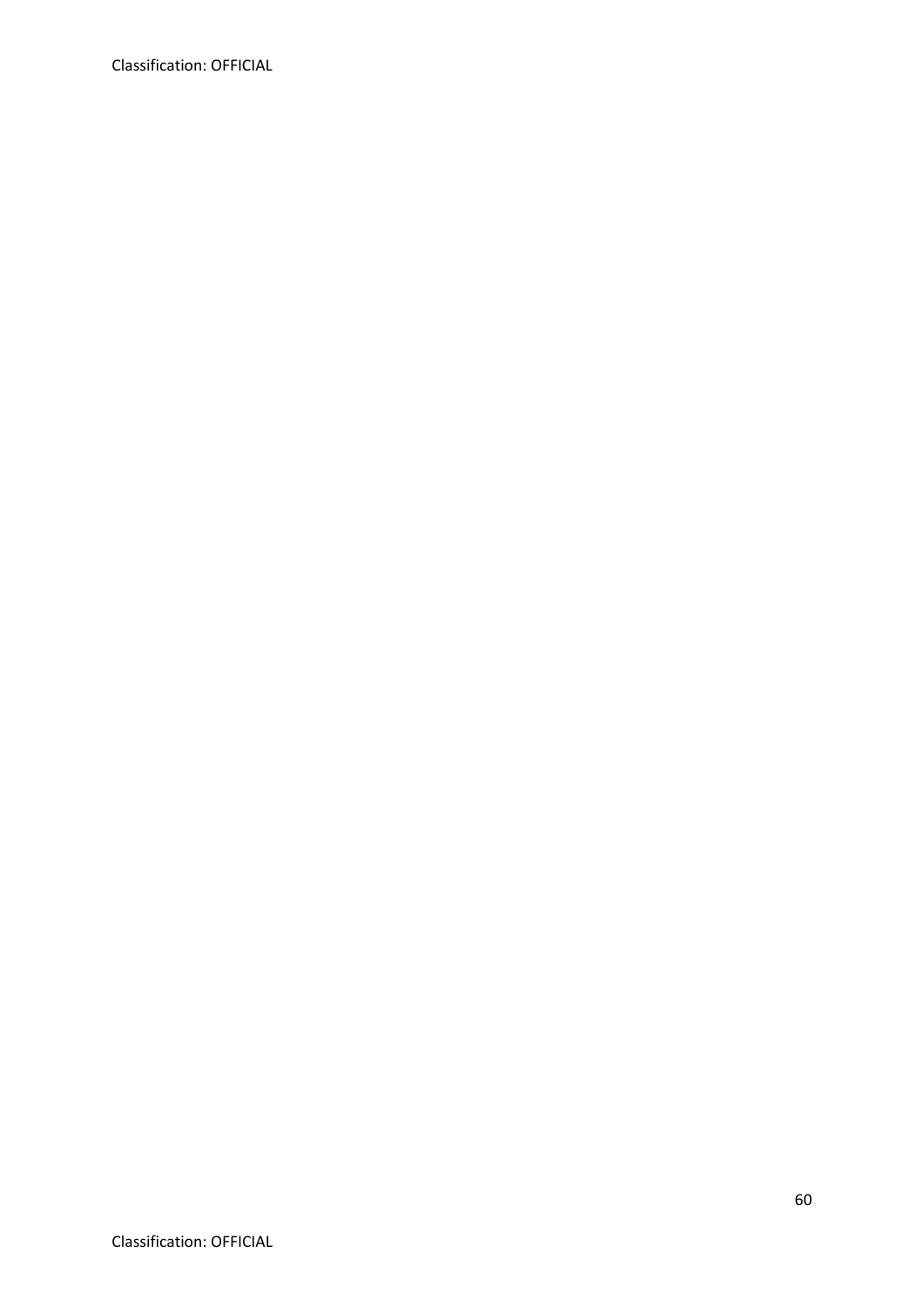Classification: OFFICIAL